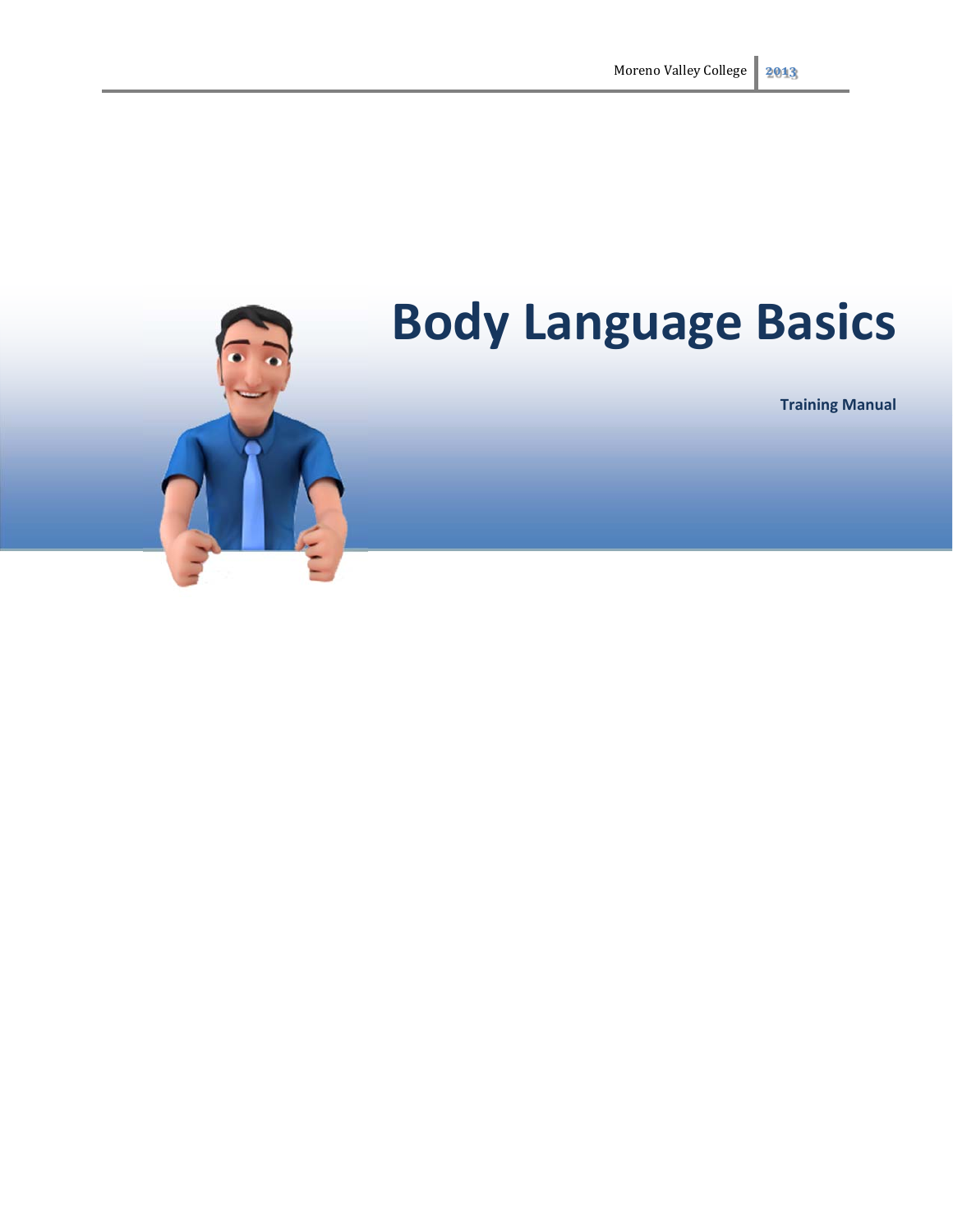## **TABLE OF CONTENTS**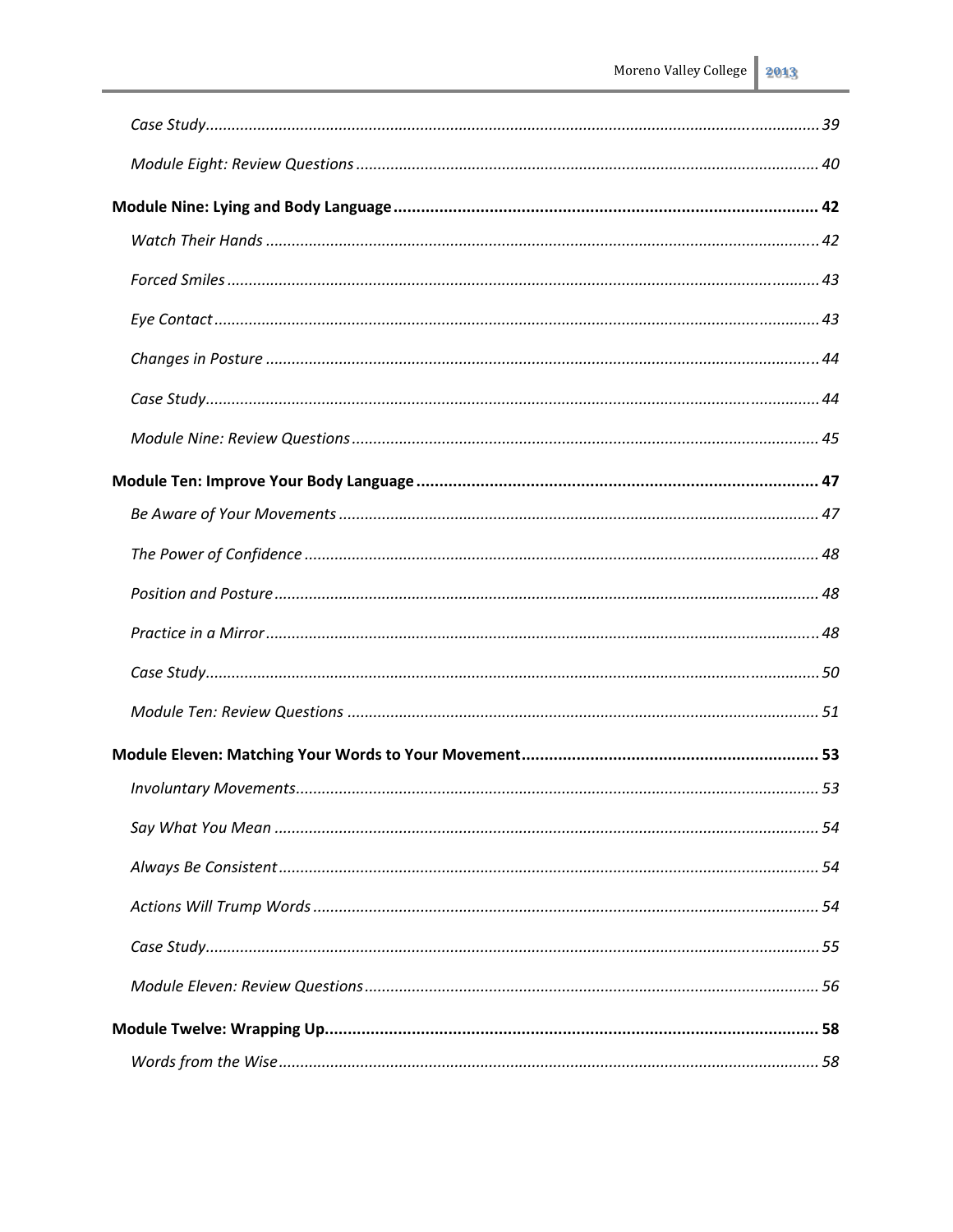*The human body is the best picture of the human soul.*

*Ludwig Wittgenstein*

## **Module One: Getting Started**



The ability to interpret body language is a skill that will enhance anyone's career. Body language is a form of communication, and it needs to be practiced like any other form of communication. Whether in sales or management, it is essential to understand the body language of others and exactly what your own body is communicating.

## **Workshop Objectives**



Research has consistently demonstrated that when clear goals are associated with learning, it occurs more easily and rapidly.

- Define body language.
- Understand the benefits and purpose of interpreting body language.
- Learn to interpret basic body language movements.
- Recognize common mistakes when interpreting body language.
- Understand your own body language and what you are communicating.
- Practice your body language skills.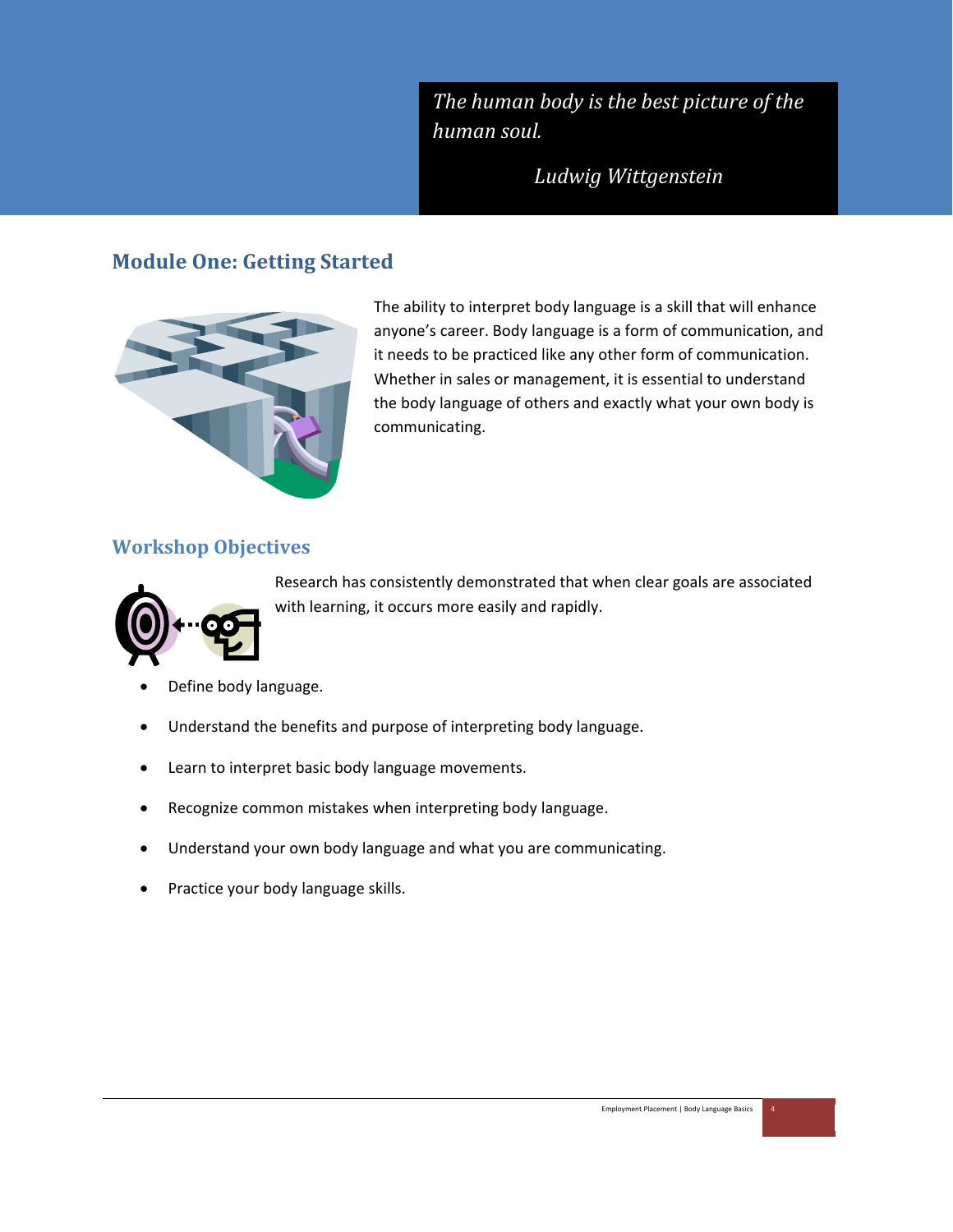## *The body never lies.*

## *Martha Graham*

## **Module Two: Communicating with Body Language**



We are constantly communicating, even when we are not speaking. Unspoken communication makes up over half of what we tell others and they tell us. It affects our work and personal relationships. Improves negotiating, management, and interpersonal skills by correctly interpreting body language and important signals.

## **Learning a New Language**

In many ways understanding body language is like learning a foreign language. There are a few tips that make learning any language, even a nonverbal one, easier.

**Tips:**

- Set Goals: Make sure that your goals are realistic and have specific timelines.
- Devote time to learning: Schedule time to practice. Do not rely on spare time.
- Practice daily: Hone skills by continued practice.
- Enjoy the process: You are not in school. Relax and have fun with your new skill.

## **The Power of Body Language**

Understanding body language does more than improve relationships. You will get insight into the thoughts and feelings of those around you. Because it is not a conscious form of communication, people betray themselves in their body language. Body language is powerful in several ways.



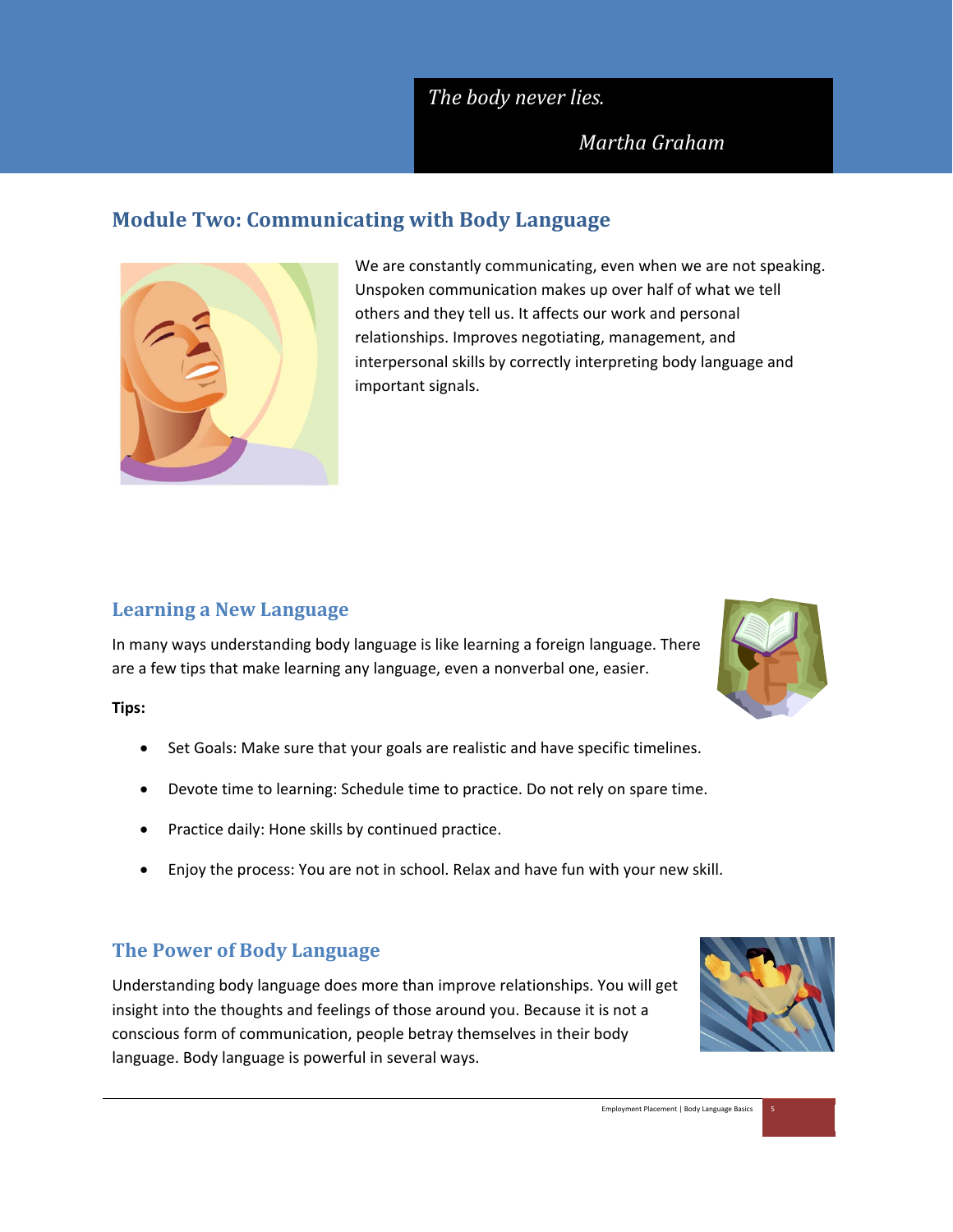**Power of Body Language**:

- It is honest: Body language conveys truth, even when words do not.
- Creates self-awareness: Understanding body language helps you identify your own actions that hinder success.
- Understand feelings: Body language shows feelings and motive such as aggression, submission, deception, etc. Use these as cues to your communication.
- Enhance listening and communication skills: Paying attention to body language makes someone a better listener. Hear between the words spoken to what is being said.

## **More than Words**

Much of the way people communicate is nonverbal. Body language specifically focuses on physical, not tone, or pitch. It includes the following characteristics.

#### **Body Language:**

- Proximity: The distance between people
- Positioning: Position of a body
- Facial expression: The eyes are particularly noticed.
- Touching: This includes objects, people, and themselves.
- Breathing: The rate of respiration is telling.



## **Actions Speak Louder than Words**

Our impressions of each other are based on more than words. People can have cordial conversations and not like each other. The actions that we take are stronger than our words. For example, a person may dismiss someone using body language and not saying anything negative. Like it or not, or body language makes a lasting

impression on the people around us.

#### **What Actions Can Say:**

- Deception
- Confidence

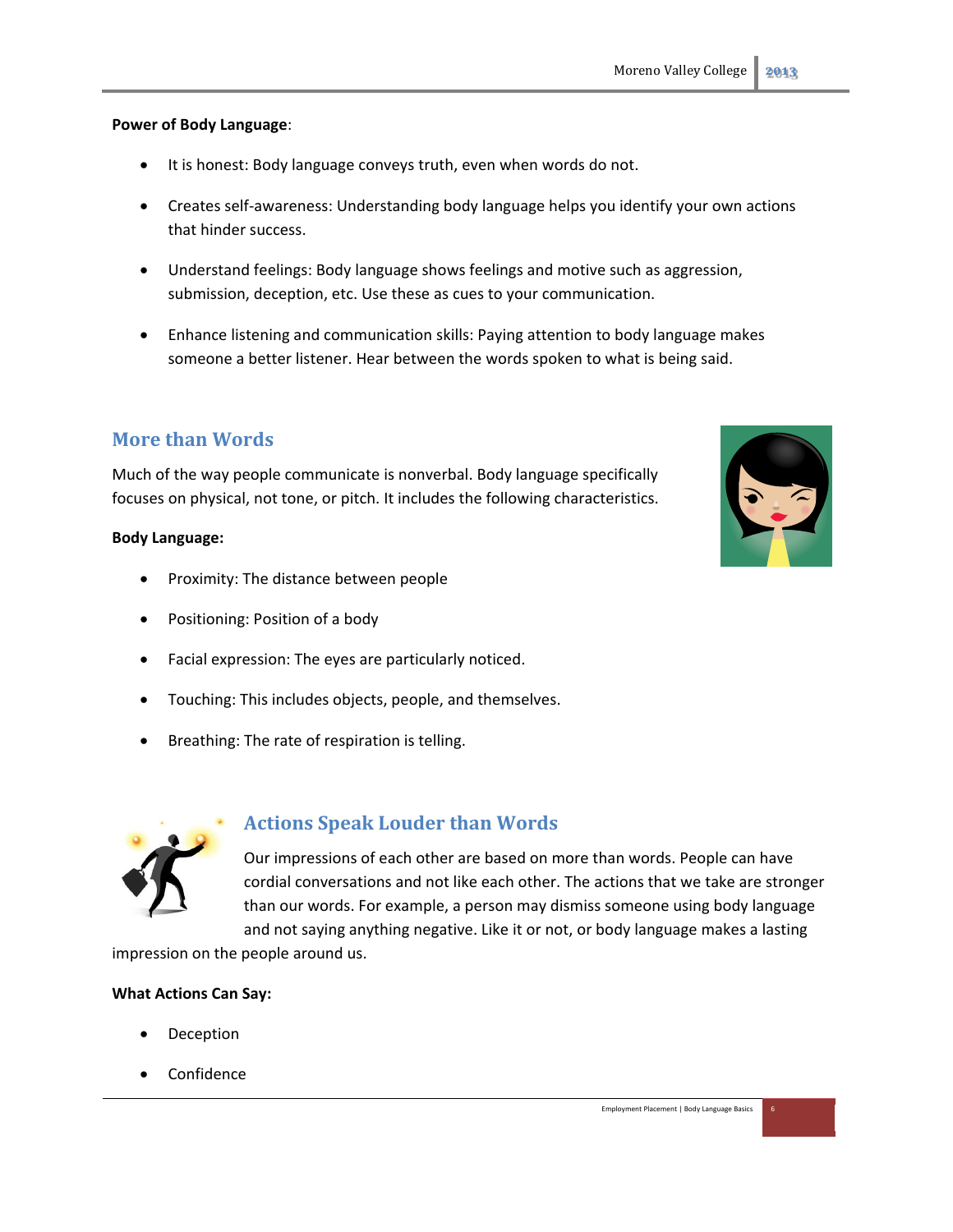- Nerves
- Boredom
- Emotions
- Attraction
- Being open
- Being closed off

Please note that this is not an exhaustive list of what body language can communicate.



#### **Case Study**

Jim had to hire a new personal assistant. He needed someone organized and personable. Jen answered all of the interview questions perfectly. She had the necessary training and education, so Jim hired her. After a few weeks, some of Jim's coworkers complained about her behavior. They accused her of being aggressive and insubordinate, but she never said anything specifically rude or hostile. Her tone

and body language, however, were extremely aggressive. For example, she rolled her eyes when people asked her questions. Jim had to coach Jen on her nonverbal communication, and he added a body language evaluation to his interview process.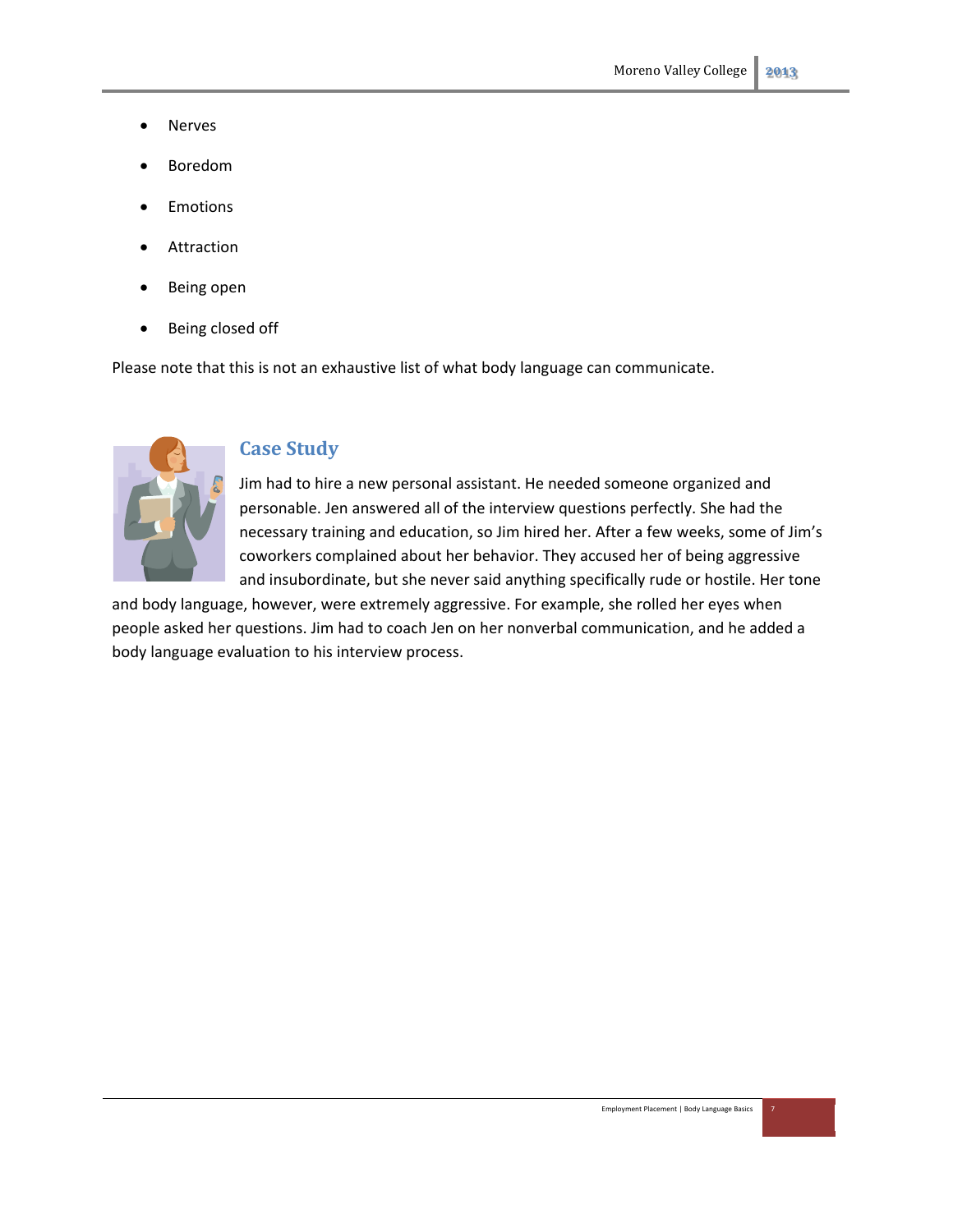## **Module Two: Review Questions**

- 1. Goals should be \_\_\_\_\_?
	- a) Concurrent
	- b) Compatible
	- c) Revised
	- d) Realistic
- 2. How often should body language be practiced?
	- a) Hourly
	- b) Weekly
	- c) Daily
	- d) Monthly
- 3. What does body language NOT improve?
	- a) Sight
	- b) Listening
	- c) Success
	- d) Understanding
- 4. What should provide cues to your communication?
	- a) Your own feelings
	- b) Feelings of others
	- c) The tone of voice
	- d) The truth
- 5. What is the term for the distance between people?
	- a) Respiration
	- b) Proximity
	- c) Positioning
	- d) Screening
- 6. What is NOT included in touching?
	- a) Self
	- b) Others
	- c) Positioning
	- d) Objects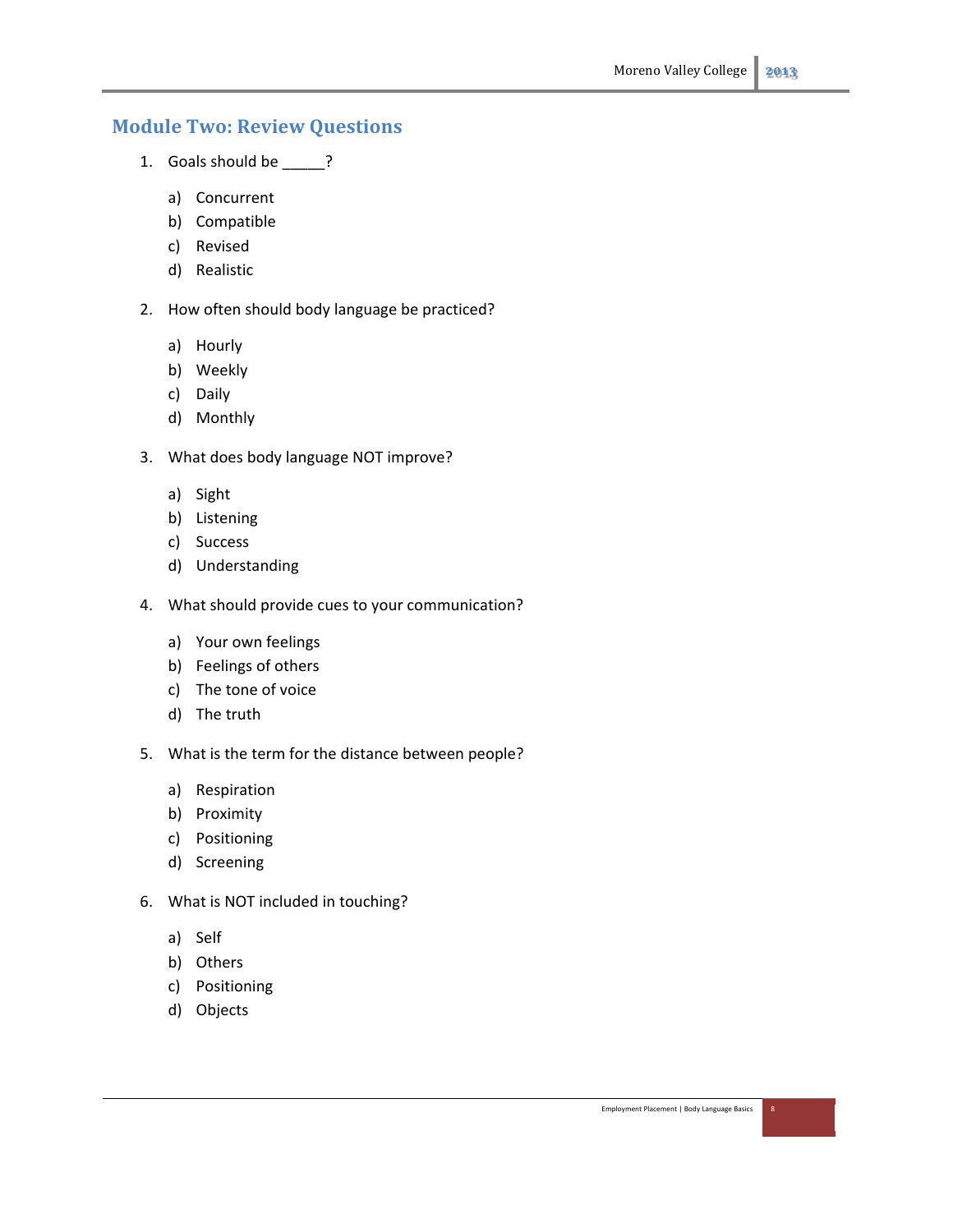- 7. \_\_\_\_\_ makes a lasting impression.
	- a) Body language
	- b) Words
	- c) Appearance
	- d) Clothing
- 8. Body language can communicate \_\_\_\_\_.
	- a) Experience
	- b) Estimation
	- c) Expectations
	- d) Deception
- 9. What unacceptable form of body communication did Jen exhibit?
	- a) Yelling
	- b) Aggression
	- c) Eye rolling
	- d) Crossed arms
- 10. What did Jim add to his interview?
	- a) Double interview
	- b) Body language assessment
	- c) Internal interviews
	- d) Skills assessment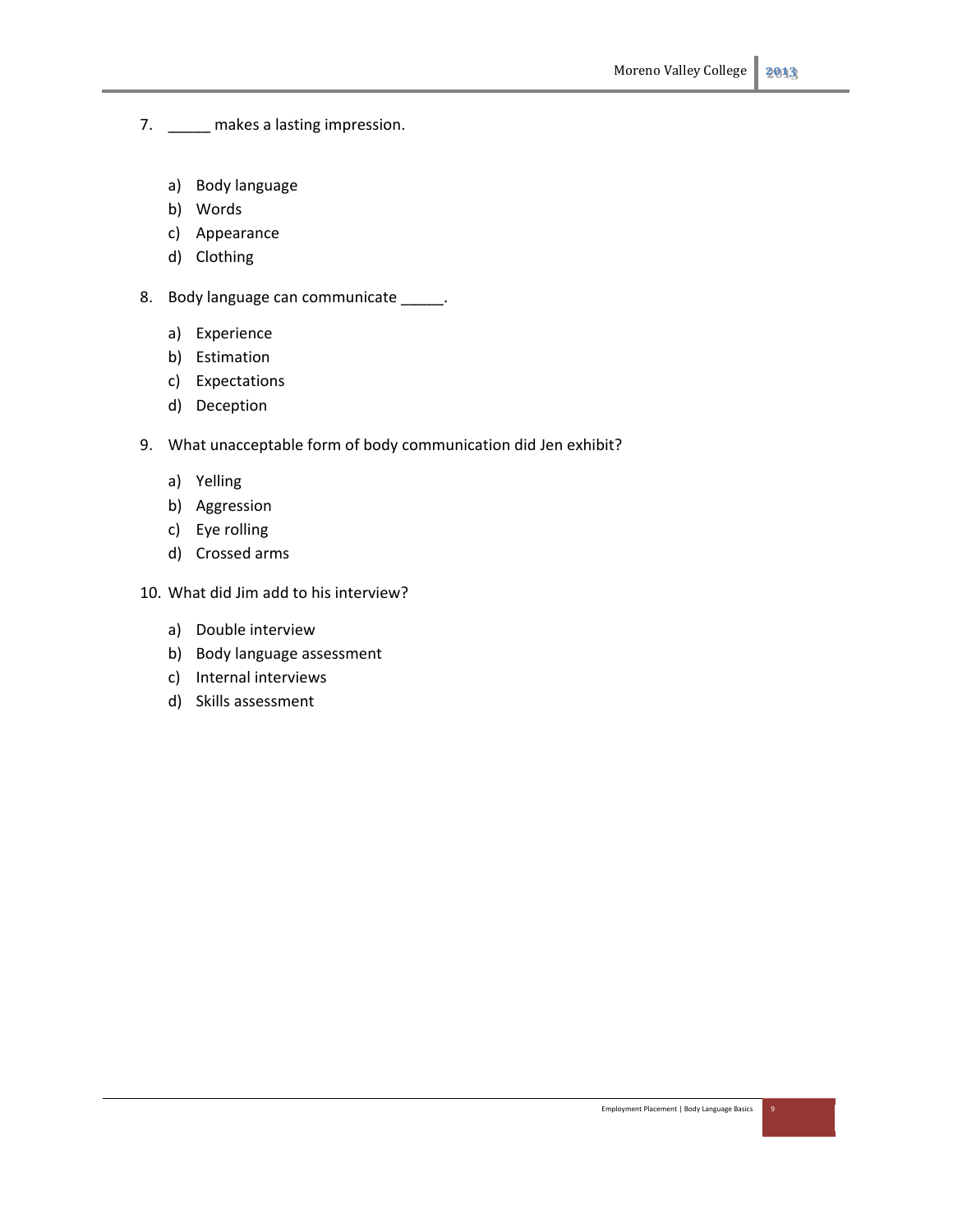*Emotion always has its roots in the unconscious and manifests itself in the body.*

*Irene Claremont de Castillejo*

## **Module Three: Reading Body Language**



We are constantly reading the body language of others, even when we are not aware of it. Actively reading body language, however, will provide valuable insight and improve communication. Pay attention to the positions and movements of people around you. Specifically their head positions, physical gestures, and eyes.

## **Head Position**

The head is an obvious indicator of feelings and thoughts. The position of the head speaks volumes, making it the perfect place to start. While it takes practice to accurately interpret head position, the basic positions, and movements that are not extremely difficult to identify.



#### **Movement and Position**:

- **Nodding:** Nodding typically indicates agreement. The speed of the nod, however, indicates different things. A slow nod can be a sign of interest or a polite, fake signal. Look to other eyes for confirmation. A fast nod signals impatience with the speaker.
- **Head up:** This position indicates that the person is listening without bias.
- **Head down:** This position indicates disinterest or rejection for what is said. When done during an activity, it signals weakness or tiredness.
- **Tilted to the side:** This means a person is thoughtful or vulnerable. It can signal trust.
- **Head high:** Holding the head high signals confidence or feelings of superiority.
- **Chin up:** The chin up indicates defiance or confidence.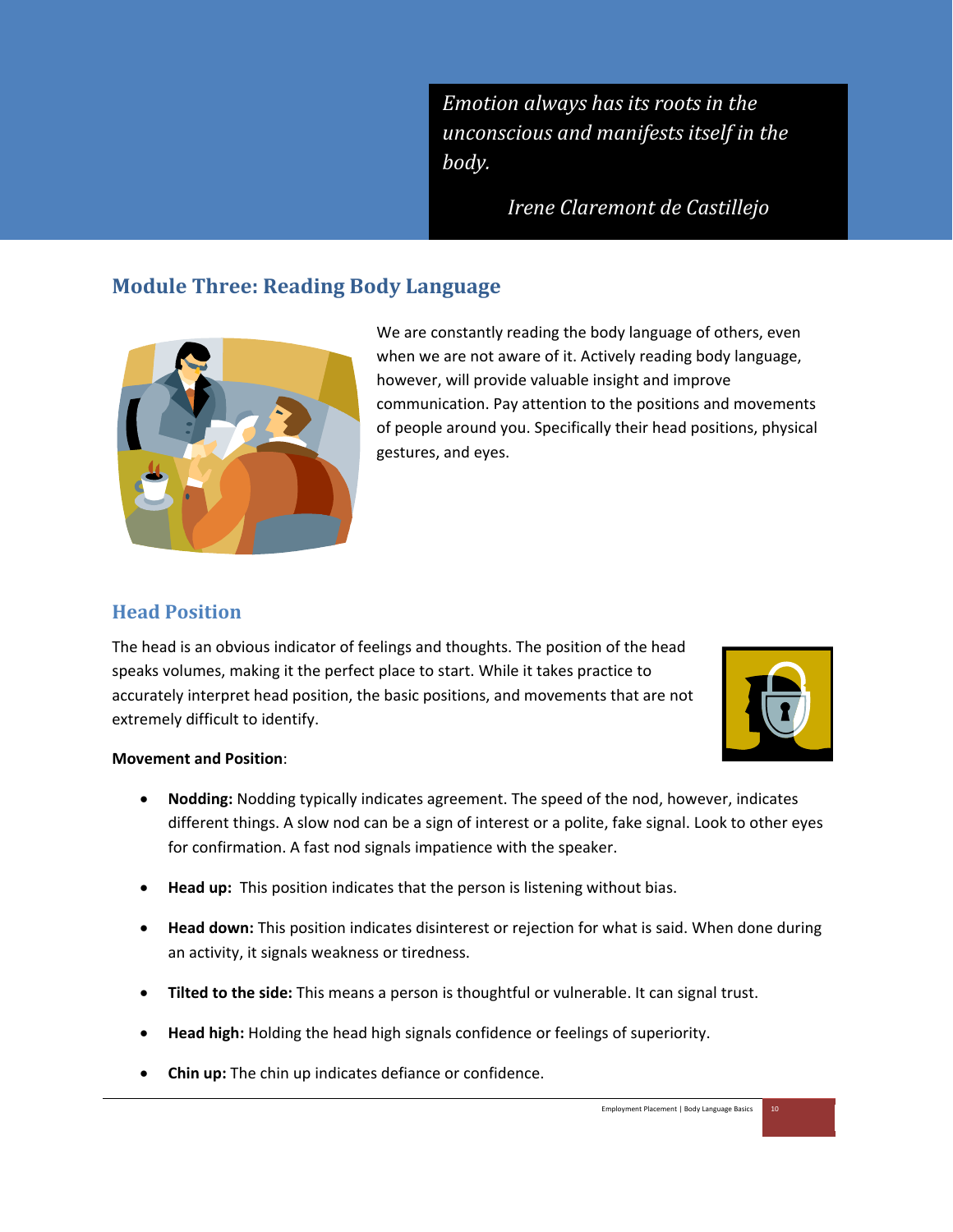- **Head forward:** Facing someone directly indicates interest. It is a positive signal.
- **Tilted down:** Tilting the head down signals disapproval.
- **Shaking:** A shaking head indicates disagreement. The faster the shaking, the stronger the disagreement.

#### **Translating Gestures into Words**



Scientific studies show that the part of the human brain that comprehends words is the same part of the brain that comprehends gestures. Gestures are also called movement clusters because it is more than a body position. We use gestures when we speak, typically hand gestures. They enhance meaning, or can be used by themselves.

#### **Translations:**

- **Pointing finger**: This is an aggressive movement. When a wink is added, however, it is a positive confirmation of an individual.
- **Finger moves side to side**: This motion acts as a warning to stop something.
- **Finger moves up and down**: This acts as a reprimand or places emphasis on what is said.
- **Thumbs up**: Thumbs up is a sign of approval.
- **Thumbs down**: This is a sign of disapproval.
- **Touch index finger to thumb**: The sign indicates OK.

#### **Open Vs. Closed Body Language**



Body language is often defined as open or closed. Being open or closed has many different causes. Open body language can come from passivity, aggression, acceptance, supplication, or relaxation. Closed body language may be caused by the desire to hide, self‐protection, cold, or relaxation.

#### **Closed body language:**

- **Arms crossed:** This stance is often defensive or hostile.
- **Legs crossed when seated:** Cross legs can indicate caution. One leg over the other at the knee may indicate stubbornness.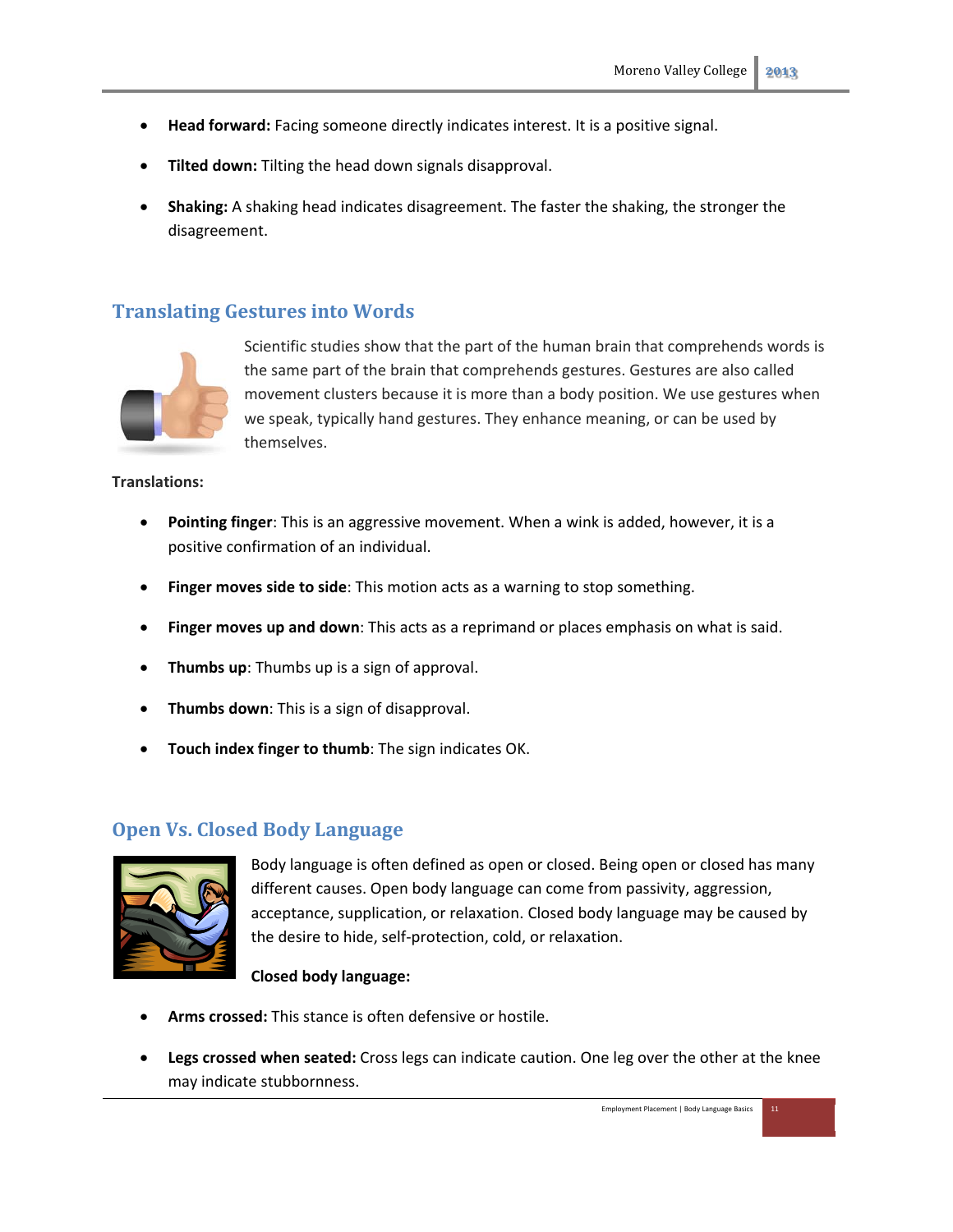- **Arm or object in front of the body:** This can coincide with nervousness and is a form of self‐ protection.
- **Legs crossed when standing:** This may mean someone is insecure when combined with crossed arms. By itself, it can signal interest.

#### **Open body language:**

- **Legs not crossed:** This is an open, relaxed position.
- **Arms not crossed:** Open arms indicate openness; although the hands may indicate aggression, supplication, or insecurity, depending on their position.

## **The Eyes Have It**

People give a great deal away through their eyes. The eyes are an important factor when reading a person's body language. When combined with body position, the eyes will provide a more accurate translation of body language.



#### **Looks:**

- **Looking to the left**: Eyes in this direction can mean someone is remembering something. Combined with a downward look, it indicates the self‐communication. When looking up, it means facts are being recalled.
- **Sideways**: Looking sideways means someone is conjuring sounds. Right, is associated with imagination, and may mean a story. Left is accessing memory.
- **Looking to the right**: Looks to the right indicates imagination. It can mean guessing or lying. Combined with looking down, it means there is a self‐question. Combined with looking up, it can mean lying.
- **Direct eye contact**: When speaking, this means sincerity and honesty. When listening, it indicates interest.
- **Wide eyes**: Widening eyes signal interest.
- **Rolled eyes**: Rolled eyes mean frustration. They can be considered a sign of hostility.
- **Blinking:** Frequent blinking indicates excitement. Infrequent blinking signals a boredom or concentration, depending focus.
- **Winking:** A wink is a friendly gesture or secret joke.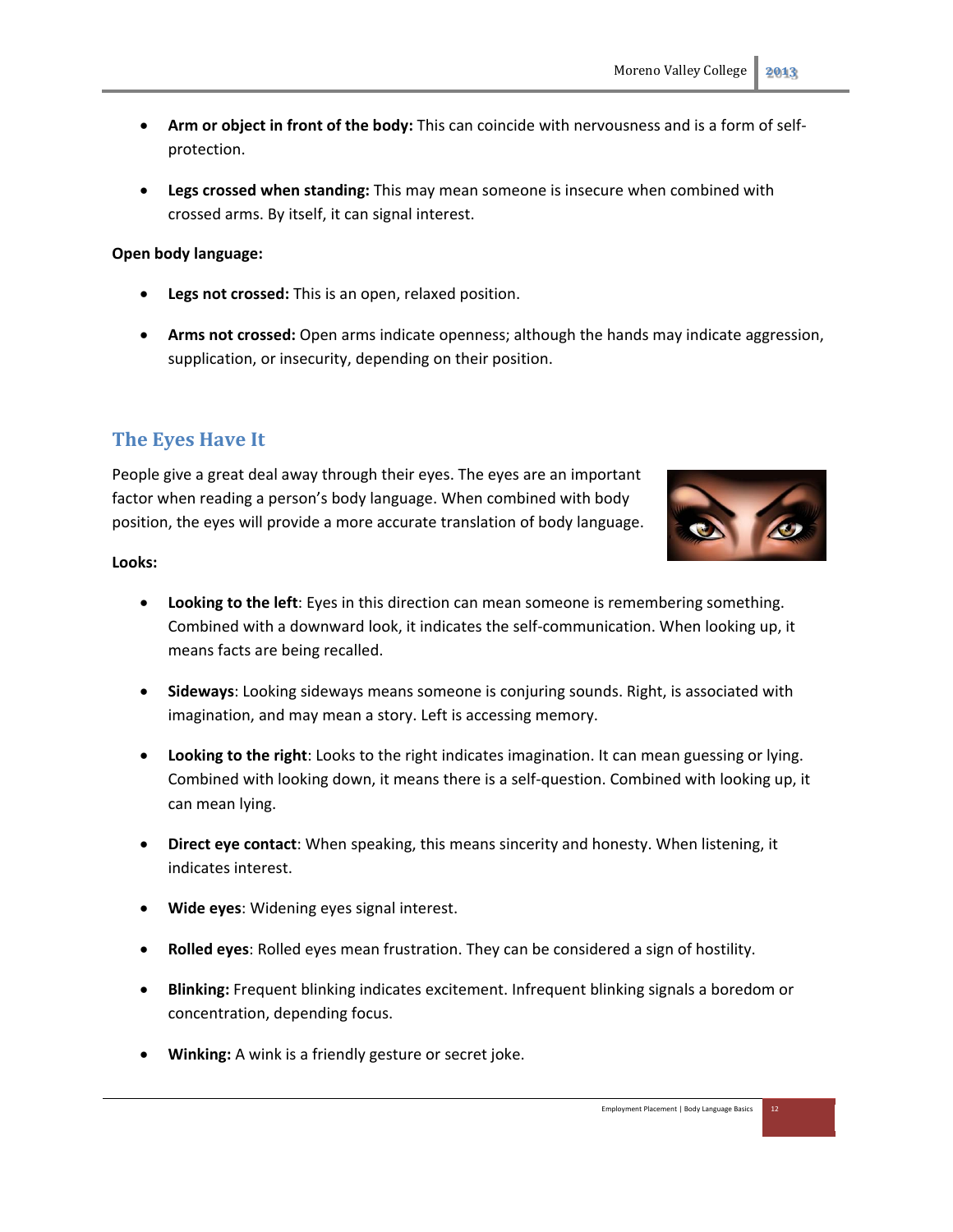**Rubbing eyes:** Rubbing eyes may be caused by tiredness. It can also indicate disbelief or being disturbed.

## **Case Study**



Mark is a sales executive who led a meeting hoping to reach new clients and increase his sales. He thought the presentation went well. Many people attending began to nod vigorously. He took this as a sign of agreement and added a few more facts to cement his position, which lengthened the presentation a few minutes. After the presentation, however, only two

attendees chose to sign up. Most made comments about being late and promised to meet with him later.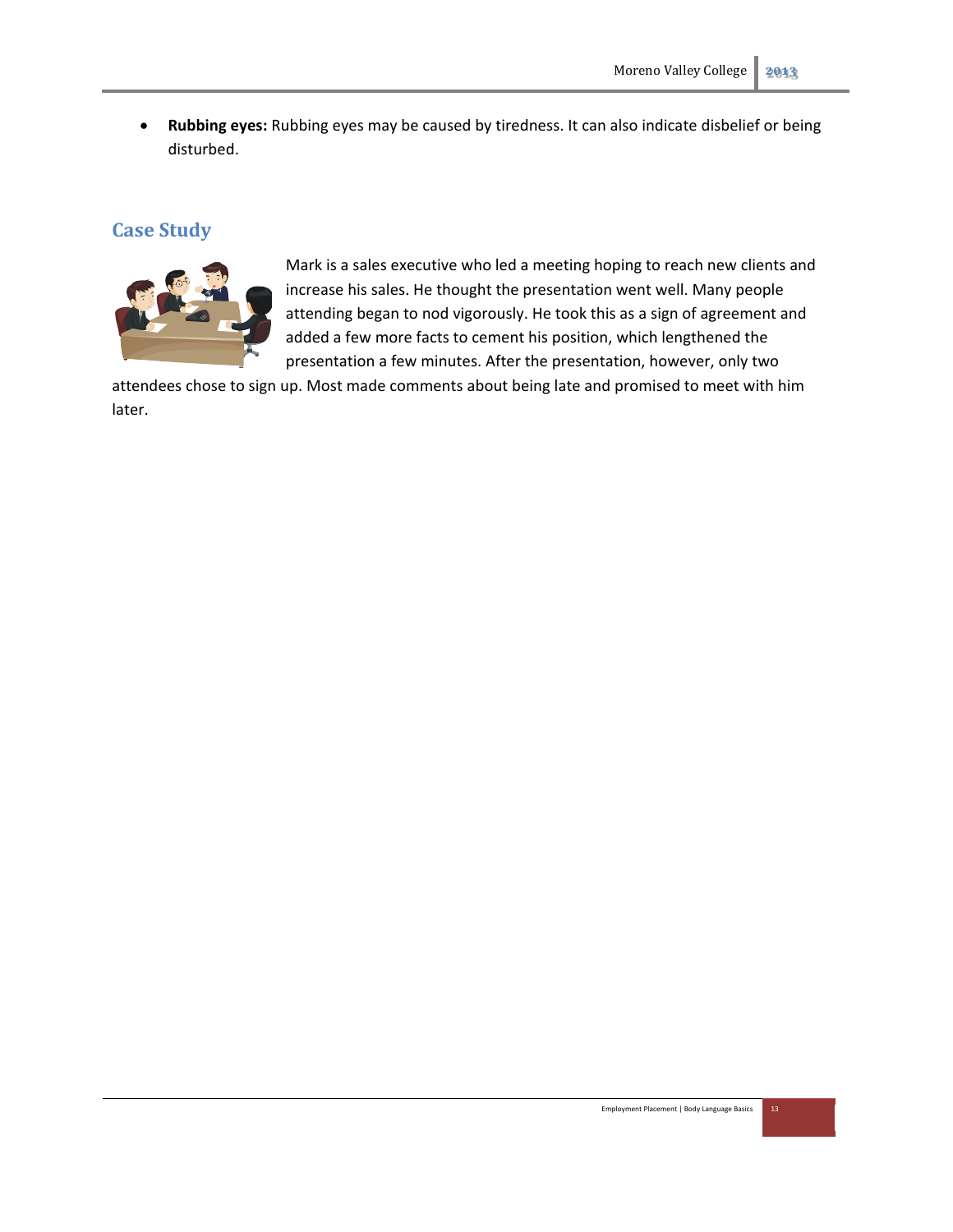## **Module Three: Review Questions**

- 1. A head positioned forward facing someone indicates \_\_\_\_\_\_.
	- a) Interest
	- b) Superiority
	- c) Approval
	- d) Disinterest
- 2. A head held high can indicate \_\_\_\_\_\_\_\_.
	- a) Interest
	- b) Superiority
	- c) Approval
	- d) Disinterest
- 3. What is the signal for OK?
	- a) Pointed finger
	- b) Thumbs up
	- c) Touch thumb and index finger
	- d) Thumbs down
- 4. Thumb down is a gesture of \_\_\_\_\_\_.
	- a) Interest
	- b) Approval
	- c) Disinterest
	- d) Disapproval
- 5. Crossed arms are an example of \_\_\_\_\_\_\_\_.
	- a) Closed body language
	- b) Aggression
	- c) Open body language
	- d) Approval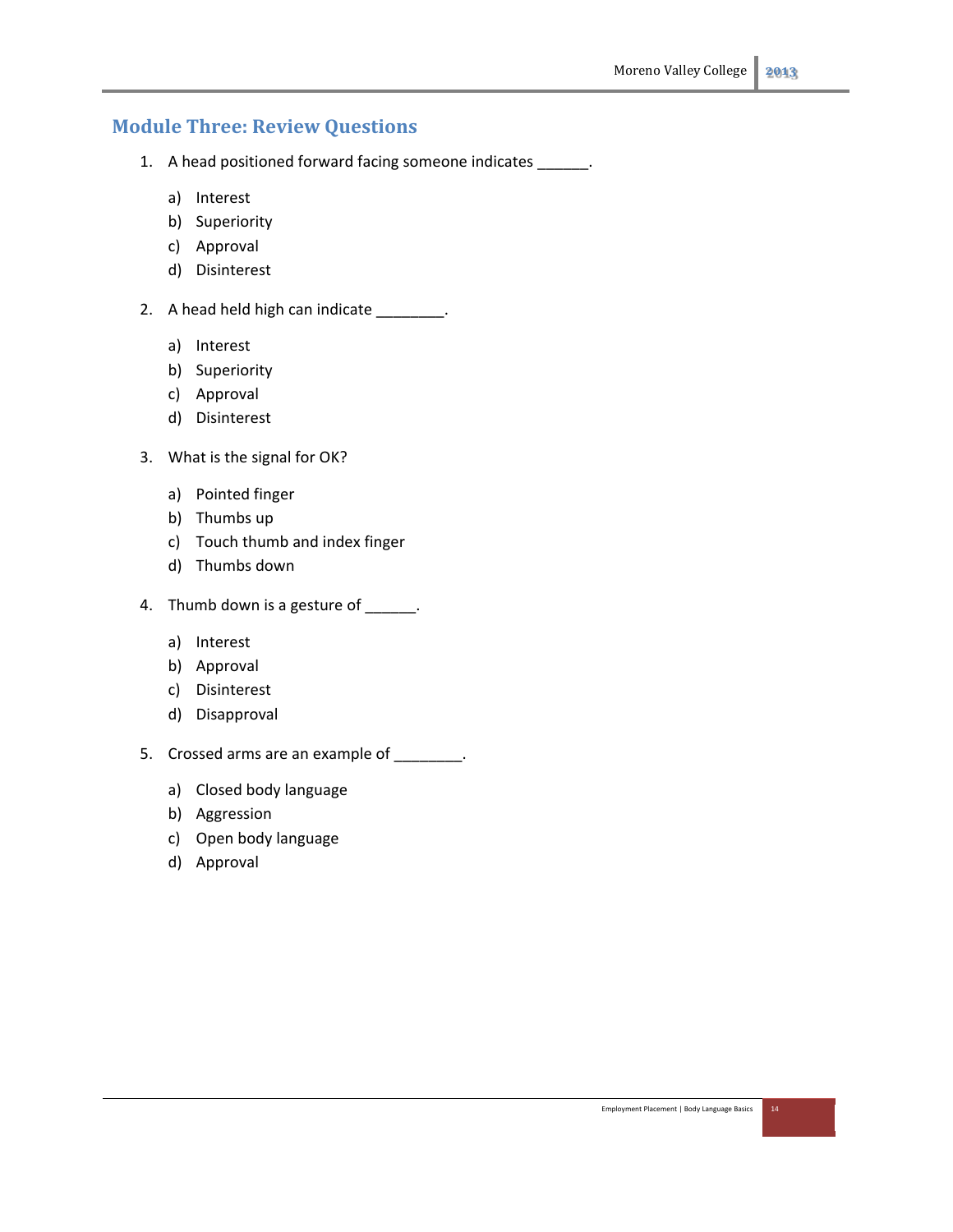- 6. Crossed legs while standing combined with crossed arm indicate \_\_\_\_\_\_\_.
	- a) Interest
	- b) Insecurity
	- c) Approval
	- d) Disapproval
- 7. Looks to the right indicate \_\_\_\_\_\_\_\_\_.
	- a) Memory
	- b) Sound
	- c) Thought
	- d) Imagination
- 8. What signals disbelief?
	- a) Rolled Eyes
	- b) Blinking
	- c) Rubbing eyes
	- d) Winking
- 9. How many attendees did Mark persuade with his presentation?
	- a) 0
	- b) 1
	- c) 2
	- d) 3
- 10. Describe the nodding of the attendees?
	- a) Barely noticeable
	- b) Shaking
	- c) Slow
	- d) Fast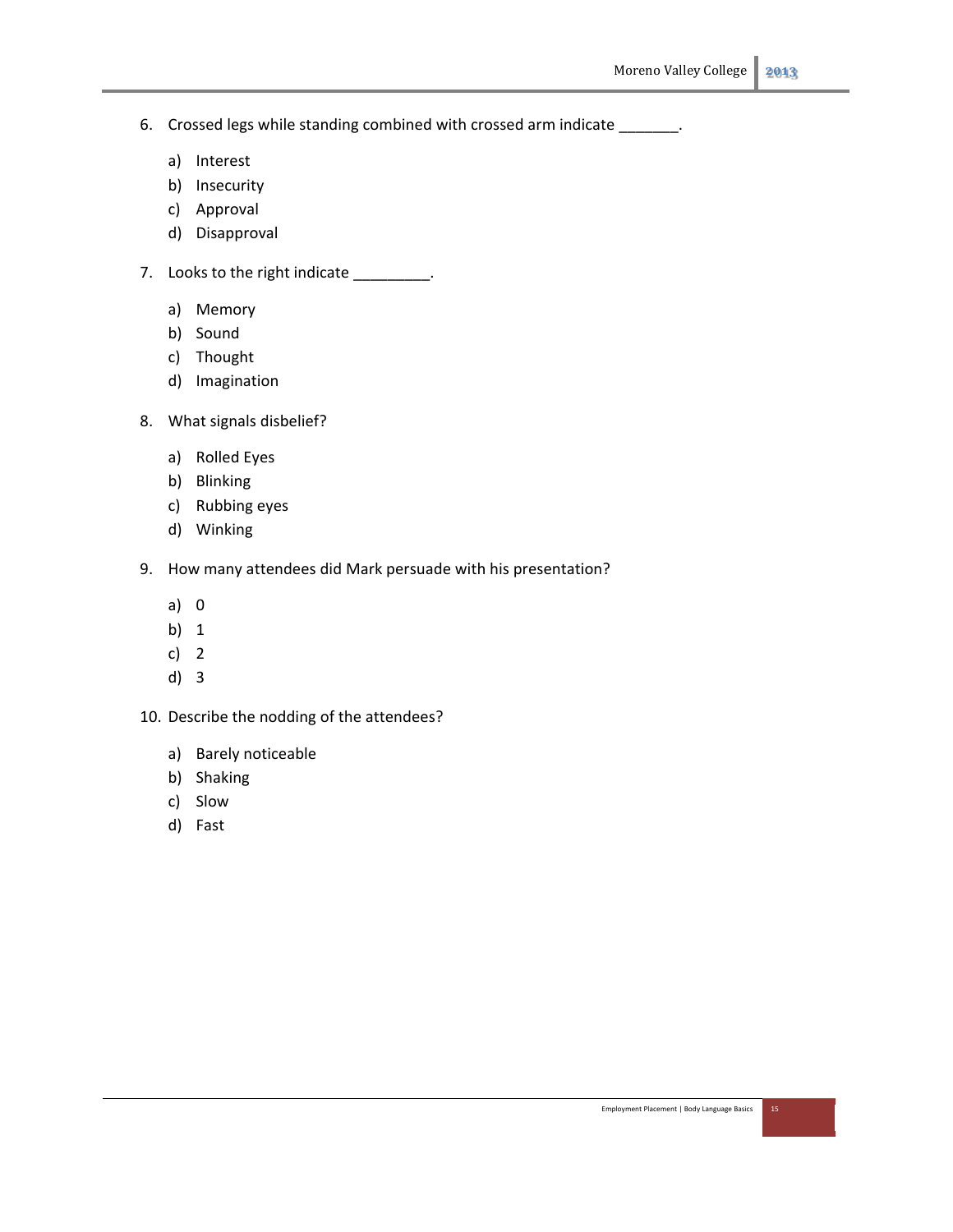*The biggest single problem in communication is the illusion it is taking place.*

*George Bernard Shaw*

## **Module Four: Body Language Mistakes**



There are different factors that will create false body language signals. This is why it is so important to examine the positions and gestures as a whole when attempting to interpret body language. To prevent body language mistakes, become aware of these factors and think carefully when reading body language.

## **Poor Posture**



Posture can lead to unfair judgments and prejudices. Often, poor posture is seen as a closed body language that people assume is caused by a lack of confidence. There are, however, many different reasons why someone can have poor posture. While it is true that most people can improve on their posture, the changes that can be made to a person's

musculoskeletal structure are limited. Always pay attention to other cues,

and do not make rash judgments based solely on posture.

#### **Some Causes of Poor Posture:**

- **Injury**: Both acute injuries and repetitive motion injuries can alter someone's posture.
- **Illness**: Autoimmune diseases, such as arthritis, can damage the skeletal structure.
- **Skeletal structure**: Scoliosis and other problems with the spine will affect posture.
- **Temperature**: People may take a closed posture when they are cold.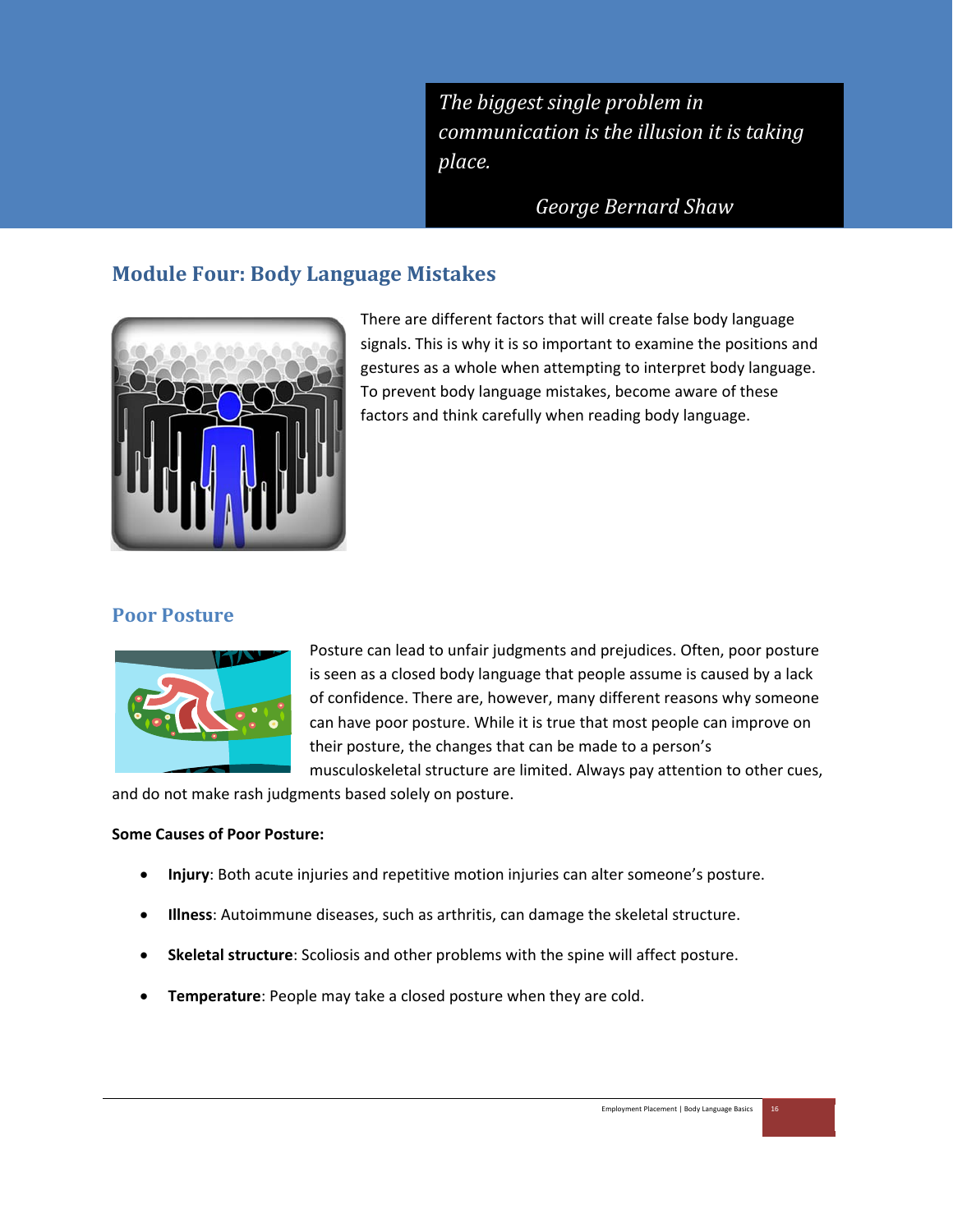## **Invading Personal Space**

Invading personal space is seen as an act of hostility. Western societies typically use five different zones, depending on the social situations.

1. **12 feet**: This zone is for the public. The purpose is to avoid physical interaction.



- 2. **4 feet:** This zone is reserved for social interactions such as business settings. Touching requires the individual to move forward.
- 3. **18 inches:** This is a personal zone. It allows contact, and it is reserved for friends and family.
- 4. **6 inches:** This zone is reserved for close relationships. This zone can be invaded in crowds or sports.
- 5. **0 to 6 inches:** This zone is reserved for intimate relationships.

It is essential to remember that these zones are part of most Western cultures. There are reasons why people will invade personal space that have nothing to do with hostility.

#### **Personal Space Differences:**

- **Culture**: Each culture has different boundaries and personal space.
- **Background**: Personal history and background will affect an individual's concept of personal space.
- **Activity**: Some activities require people to work closely. This should be considered before assuming someone is invading personal space.

## **Quick Movements**



Quick movements may be interpreted as a sign of nervousness. They may, however, be used to draw attention to specific information when speaking. Consistent jerking movements, however, do not always indicate nerves or negative emotions. Do not make a snap judgment about quick movements. There are reasons why movements may seem quick or jerking.

#### **May alter movement:**

- Stress
- Illness
- Exhaustion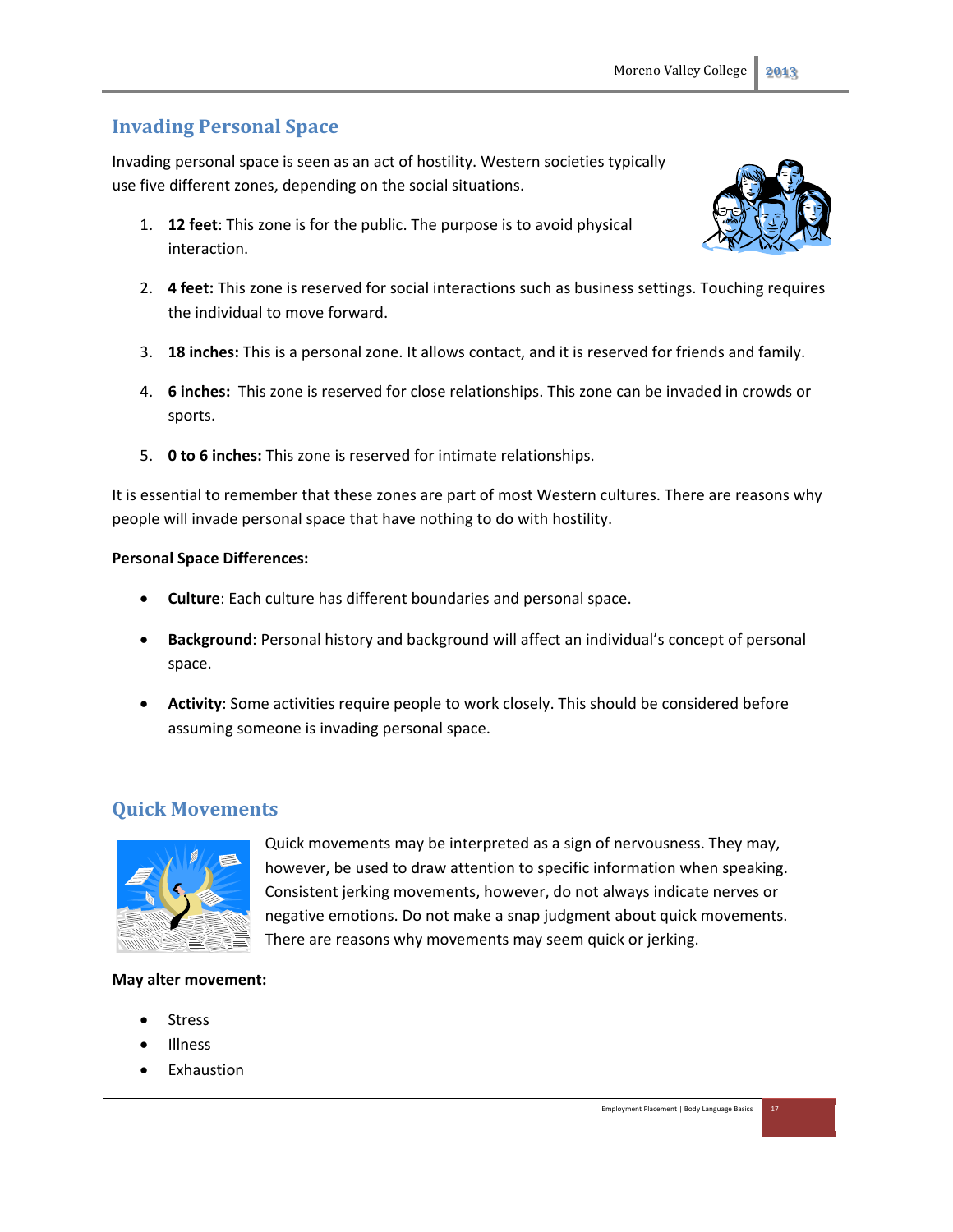• Cold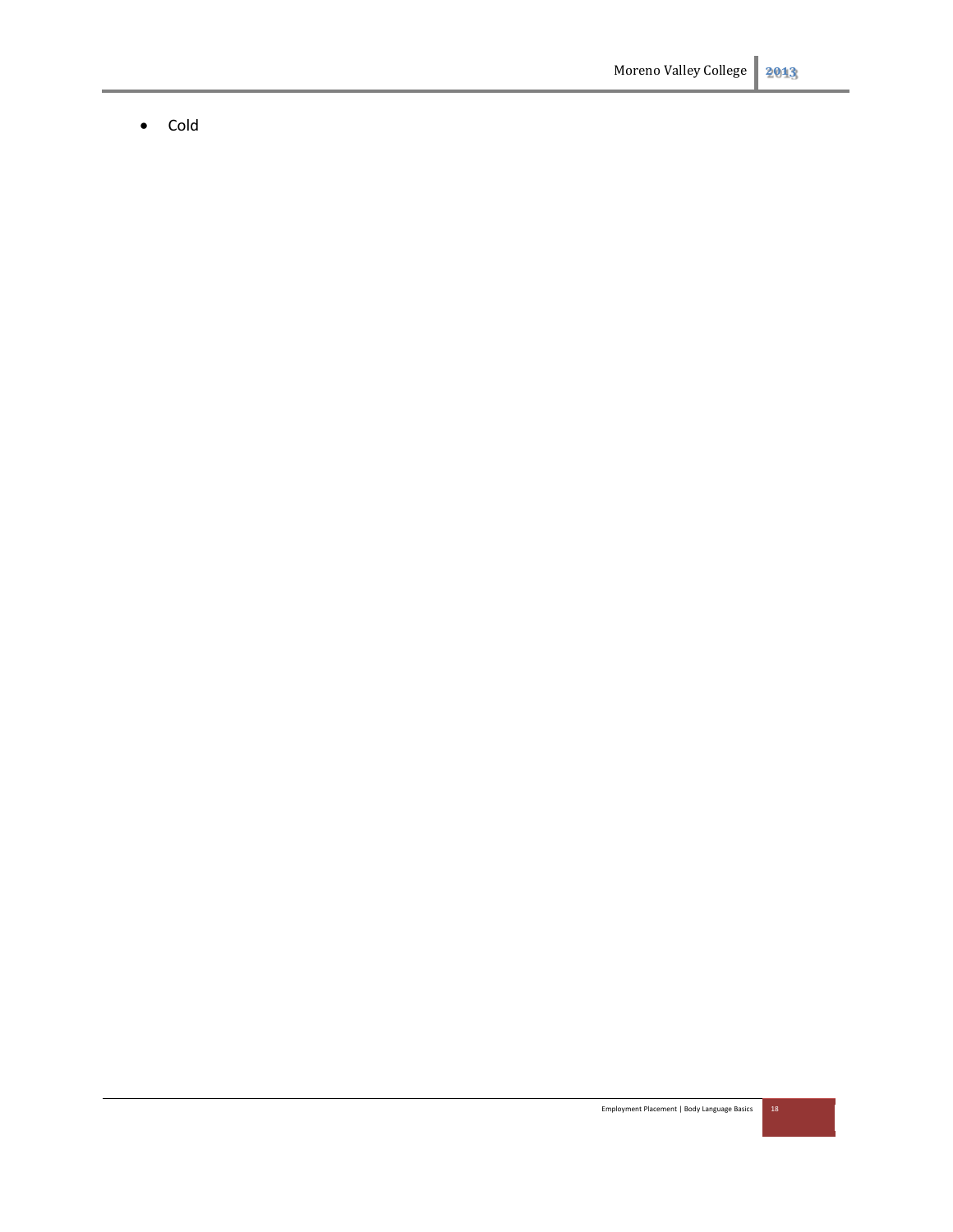## **Fidgeting**

Most people fidget from time to time. In interviews and social settings, fidgeting can indicate nervousness, boredom, frustration, stress, or self‐consciousness. It is an outlet to release feelings or an attempt at self‐comfort. Besides emotions, there are a number of other reasons why people may fidget.

#### **Other Reasons for Fidgeting**:

- Attention deficit disorder: ADD and ADHD are often accompanied by fidgeting.
- Hormone imbalances: These may be accompanied by nervous energy.
- Blood sugar imbalances: Fidgeting accompanies sugar highs.
- Imbalanced brain chemistry: These may increase tension.
- Medications: Steroids and other medications can cause imbalances

## **Case Study**



Sara was not impressed with Jon when she first saw him. His shoulders were hunched over in a closed off position. She went into the interview knowing that it would be a waste of her time. Jon's head position, however, showed interest. He had an engaging smile and was genuinely interested in the position. Given his skills and complete body language assessment, Sara became more positive about Jon as a candidate. The

interview revealed that Jon had worked a manufacturing job where his upper back was injured.

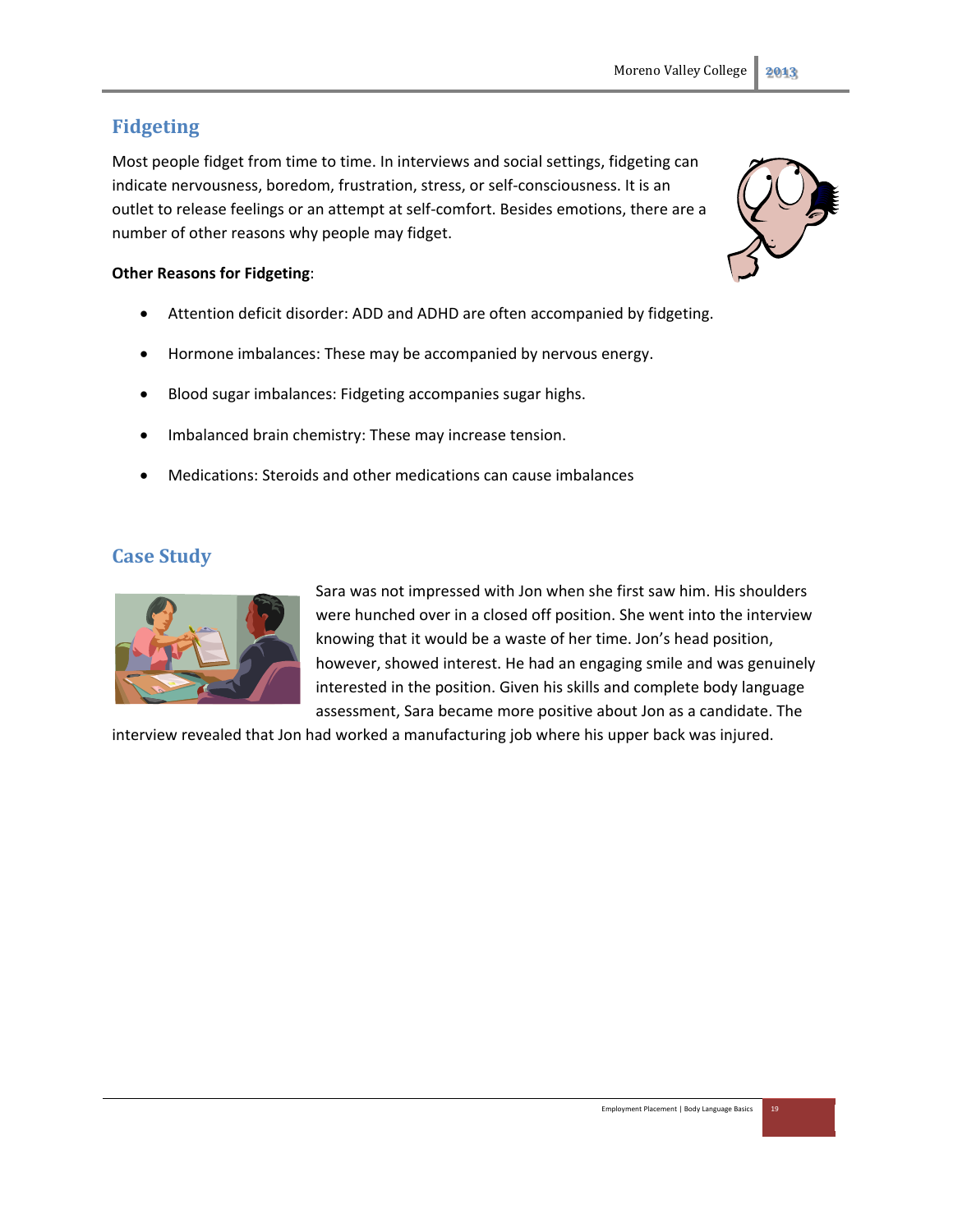## **Module Four: Review Questions**

- 1. Repetitive motions will \_\_\_\_\_\_\_\_ posture.
	- a) Create an ill
	- b) Not affect
	- c) Injure
	- d) Improve
- 2. A closed posture is common when people are \_\_\_\_.
	- a) Cold
	- b) Happy
	- c) Hot
	- d) Warm
- 3. What should be evaluated before assuming someone is invading personal space?
	- a) Goals
	- b) Activity
	- c) Space
	- d) Relationship
- 4. What will not affect a person's concept of personal space?
	- a) Culture
	- b) Activity
	- c) Background
	- d) Space
- 5. What is not a factor that causes quick movements?
	- a) Illness
	- b) Activity
	- c) Exhaustion
	- d) Cold
- 6. What do quick movements typically indicate to observers?
	- a) Activities
	- b) Deception
	- c) Nerves
	- d) Happiness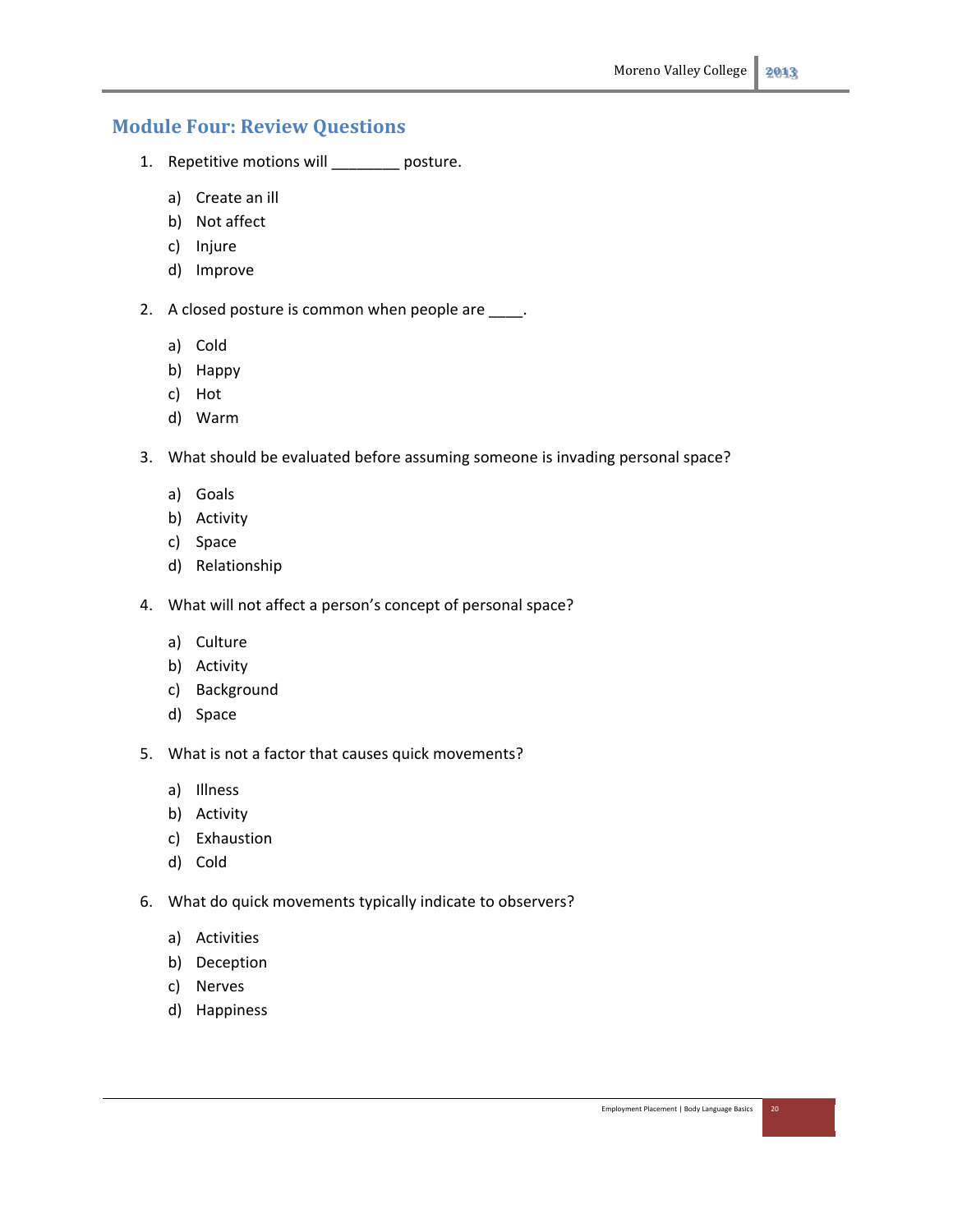- 7. What is not an emotional reason for fidgeting?
	- a) Nerves
	- b) Boredom
	- c) Happiness
	- d) Frustration

8. Employees need to be able to communicate their \_\_\_\_\_\_.

- a) Requirements
- b) Feedback
- c) Frustration
- d) Needs
- 9. What was Sara's initial impression of Jon?
	- a) Positive
	- b) Helpful
	- c) Negative
	- d) Optimistic
- 10. What explained Jon's posture?
	- a) Injury
	- b) Illness
	- c) Age
	- d) Medication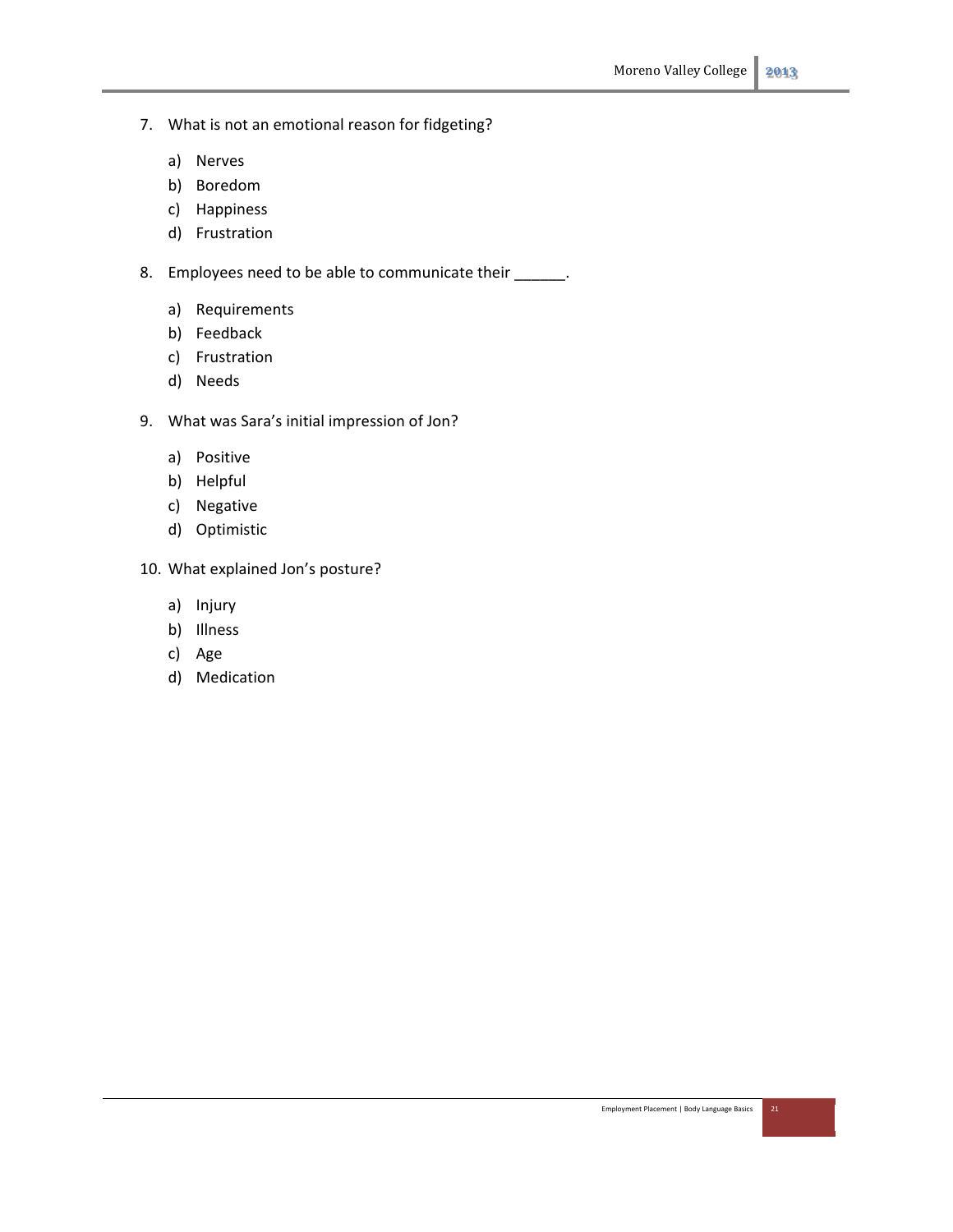*a blur of blinks, taps, jiggles, pivots and shifts ... the body language of a man wishing urgently to be elsewhere.*

*Edward R. Murrow*

Moreno Valley College **͟͠͞͡**

## **Module Five: Gender Differences**



Not all body language is universal. There are differences in the way that men and women communicate. Body language is often confused between genders. In order to prevent miscommunications, it is important to understand the signals that are common to most people as well as the different signals that men and women communicate with their body language.

## **Facial Expressions**



Facial expressions will be explored in a separate module. Men and women share the universal facial expressions, but there are some differences in use and perception. For example, women typically tend to smile more often than men. Women frequently smile to be polite or fulfill cultural expectations. The meanings behind smiles are often misinterpreted. Additionally, people judge the same facial expressions on men and women differently. Women, for example, were thought to

be angrier and less happy than men, according to a study published by the American Psychological Association, even though they all had the same facial expressions.

#### **Personal Distances**



Personal space and personal distance change with each individual. Everyone has his or her own idea of personal distance, which is the comfortable distance that someone wishes to keep from another person. Gender, however, often affects one's sense of personal distance.

**Men:** Men generally take more space than women, and they employ larger personal distances. Men are less likely to stand close to each other, even when they are all friends. Additionally, they create larger buffer zones using items such as coats, cups, papers, etc. Men usually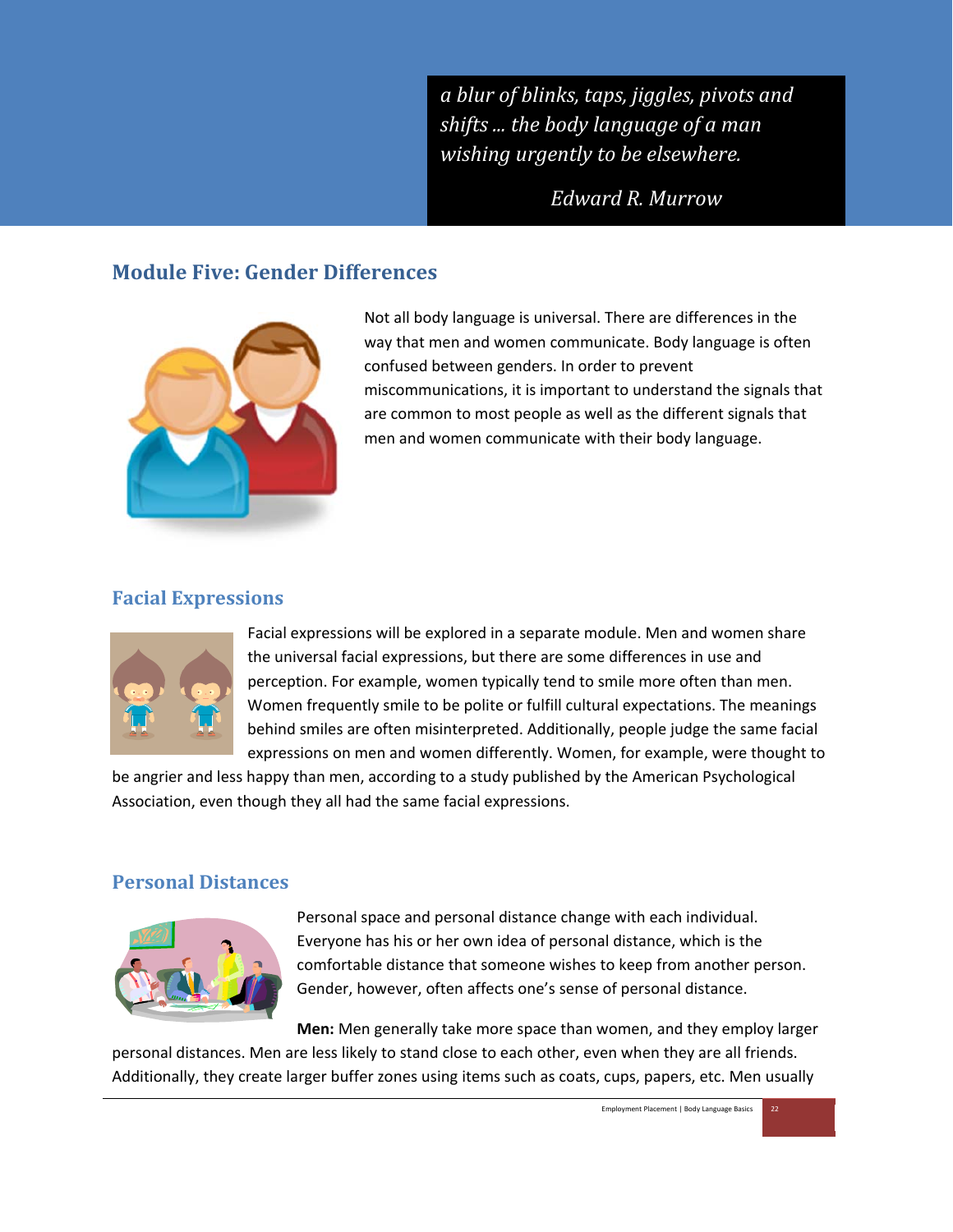expect their buffer zones to be respected and do not respond well to someone invading their personal space.

**Women:** Women generally employ smaller personal distances with each other or with male friends. They tend to increase personal distance with strange men. Women also create buffer zones, but they are typically smaller than male buffer zones. Women are more likely to draw back when their zones are invaded, and female buffer zones are not always respected. People are more likely to move a woman's purse than a man's coat.

## **Female Body Language**

There are some subtle differences to note when interpreting female body language. Culture plays a role in what is considered appropriate body language. Female body language changes over time, and it is not universal to all women. There are, however, some basic actions that many women have in common.



#### **Body Language:**

- **Body Position and posture:** Many women use closed body language. This may stem from a cultural convention to appear smaller. Women, however, will straighten their posture to look more attractive.
- **Leaning:** Women will lean forward when they are interested in something or someone. They lean away when displeased or uncomfortable.
- **Smiling:** We have already mentioned that women are more likely to smile. While it is often a friendly gesture, it is a probably a polite gesture when the eyes are not engaged.
- **Eye contact:** Eye contact indicates interest (either in what is said or the individual). Dilated pupils are another sign of interest.
- **Mirroring:** Women often mirror, or copy, the actions of each other. They will occasionally mirror men.
- **Legs and feet:** The legs and feet typically point in the direction of a woman's interest. This includes romantic interest.
- **Touching:** Women are more likely to touch each other than men are.
- **Tapping:** Tapping or fidgeting is a sign that a woman is annoyed or uncomfortable.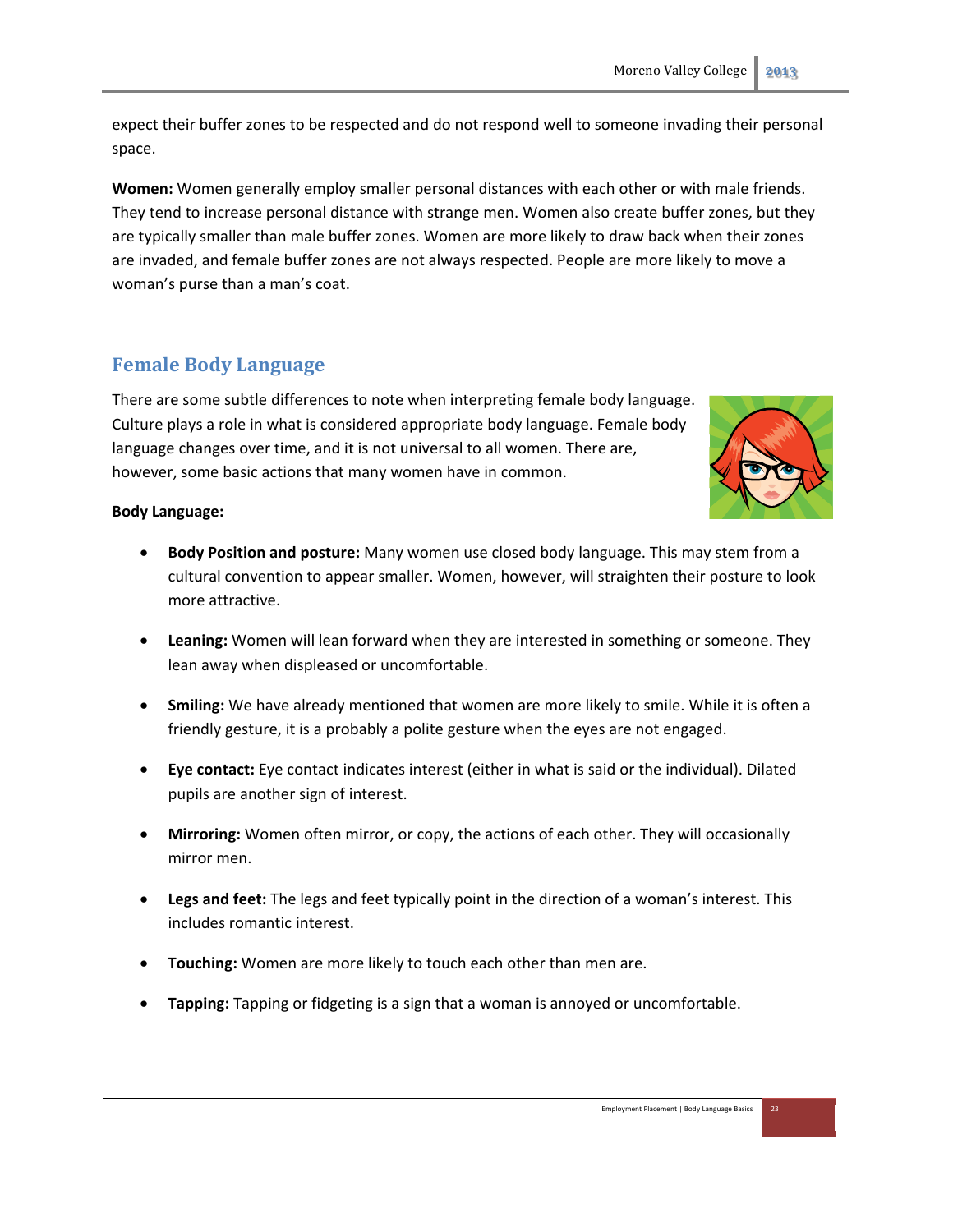## **Male Body Language**

Male body language is not universal to all men. There are, however, certain aspects of body language that are common to many men. Male body language is often seen as more aggressive and dominating. Women are sometimes encouraged to adapt male body language in the workplace.



#### **Body Language**:

- **Stance**: Men often choose wide stances to increase their size. Spread legs and a straight back, both sitting and standing, indicates confidence. Closed body language does not.
- **Eye contact:** Men will make eye contact, but eye contact can be seen as a dominating or hostile act when it lasts too long. Occasional eye aversion is normal. Like women, pupils dilate with interest.
- **Mirroring:** Men do not typically mirror each other. They often mirror women to show their interest.
- **Legs and feet:** Like women, the legs and feet typically point in the direction of a man's interest. This includes romantic interest.
- **Smiling**: Men do not smile as often as women in social settings; their facial expressions are often reserved. They do, however, occasionally use forced smiles. Men often smile when happy or to engage someone's interest.
- **Hands**: Men are more likely to fidget than women. This is not necessarily a sign of insecurity or boredom, just a way to use energy.

## **Case Study**



Tom was attracted to his coworker Lisa. Lisa always smiled when she saw him come in. She even laughed at his jokes. Tom would spend time in her cubicle, and she never told him to leave. She simply continued working, leaning toward her computer while he talked to her back. Tom was certain that Lisa would go out with him, and one day he asked her. To his surprise, Lisa was annoyed by his request. She told him that she did nothing to encourage his attention and that

she would file a harassment report if he asked her out again.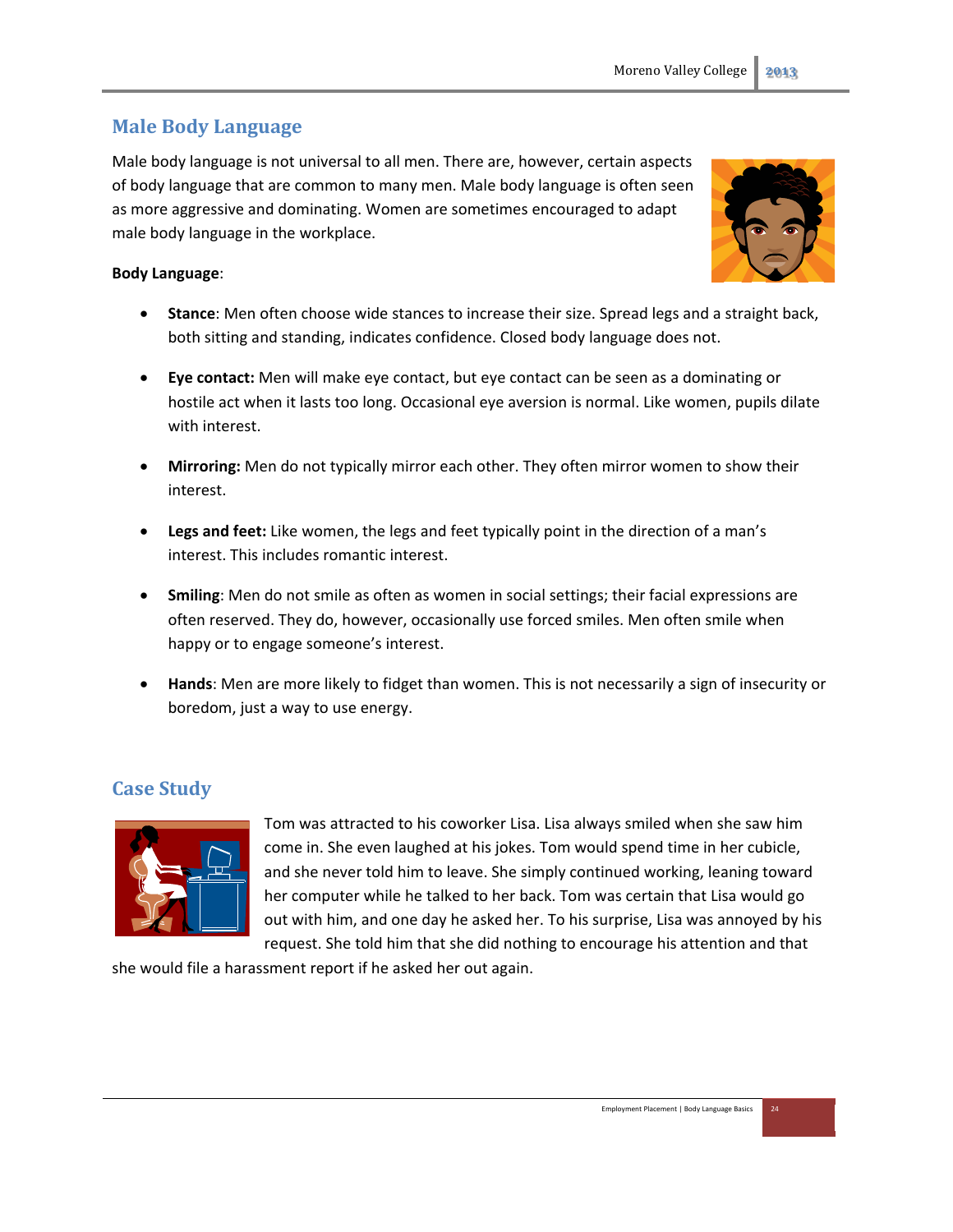## **Module Five: Review Questions**

- 1. \_\_\_\_\_ are more likely to smile?
	- a) Women
	- b) The old
	- c) Men
	- d) The young
- 2. How are facial expressions between men and women viewed?
	- a) The same
	- b) Equally
	- c) Differently
	- d) In context
- 3. Women typically have larger personal distances with \_\_\_\_\_?
	- a) Each other
	- b) Male strangers
	- c) Friends
	- d) Male friends
- 4. Whose personal distance is more likely to be respected?
	- a) A boy's
	- b) A woman's
	- c) A girl's
	- d) A man's
- 5. What is signaled when a woman only smiles with her mouth?
	- a) Politeness
	- b) Attraction
	- c) Interest
	- d) Happiness
- 6. A woman is annoyed if she is \_\_\_\_\_?
	- a) Leaning forward
	- b) Tapping
	- c) Smiling
	- d) Touching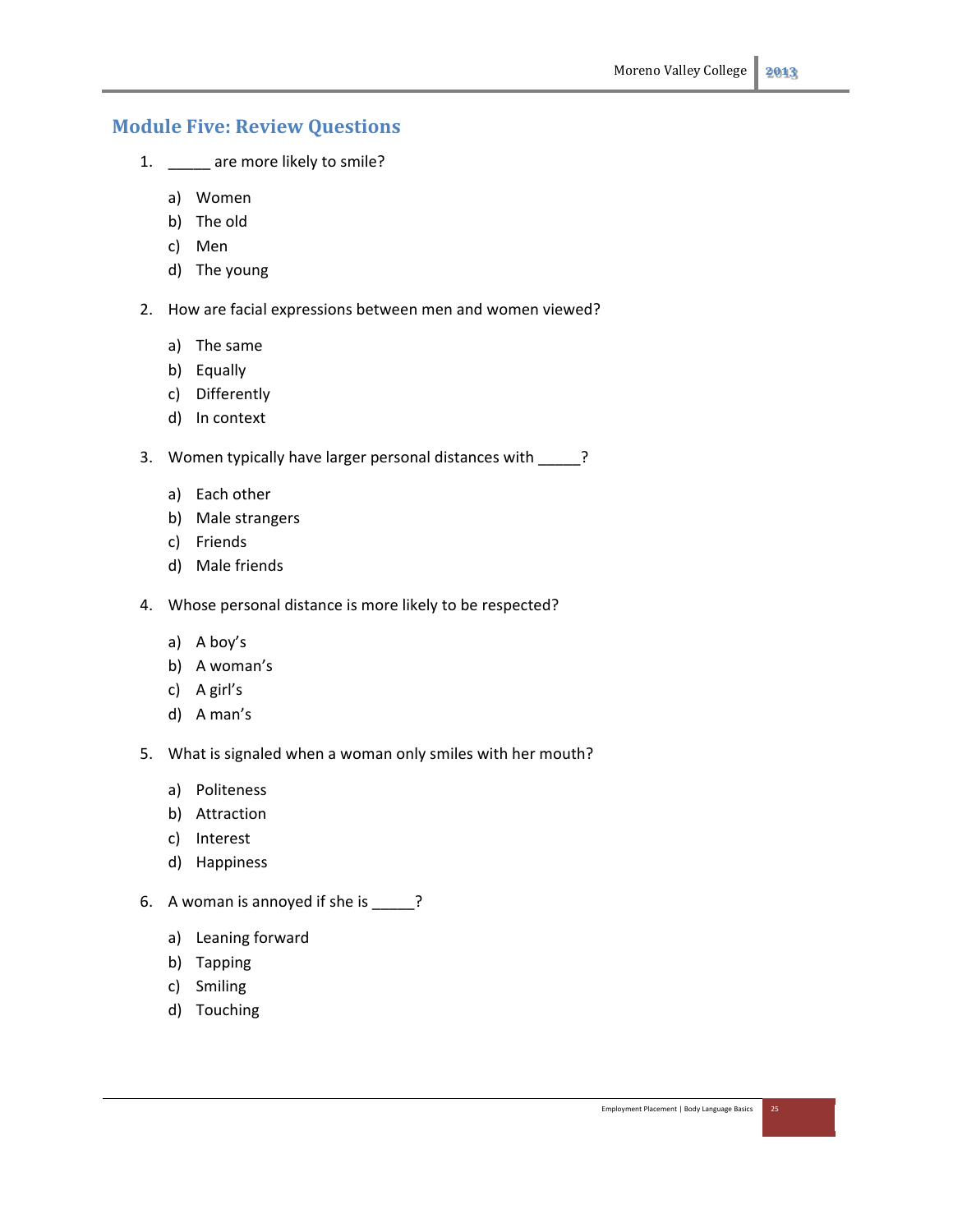- 7. Men are more likely to mirror \_\_\_\_\_\_?
	- a) Women
	- b) Each other
	- c) No one
	- d) Anyone
- 8. What can prolonged eye contact indicate?
	- a) Domination
	- b) Friendship
	- c) Interest
	- d) Boredom
- 9. How you describe Lisa's smile?
	- a) Polite
	- b) Genuine
	- c) Happy
	- d) Engaging
- 10. What indicated that Lisa was not happy with Tom?
	- a) Leaning away from him
	- b) Leaning toward him
	- c) Smiling
	- d) Laughing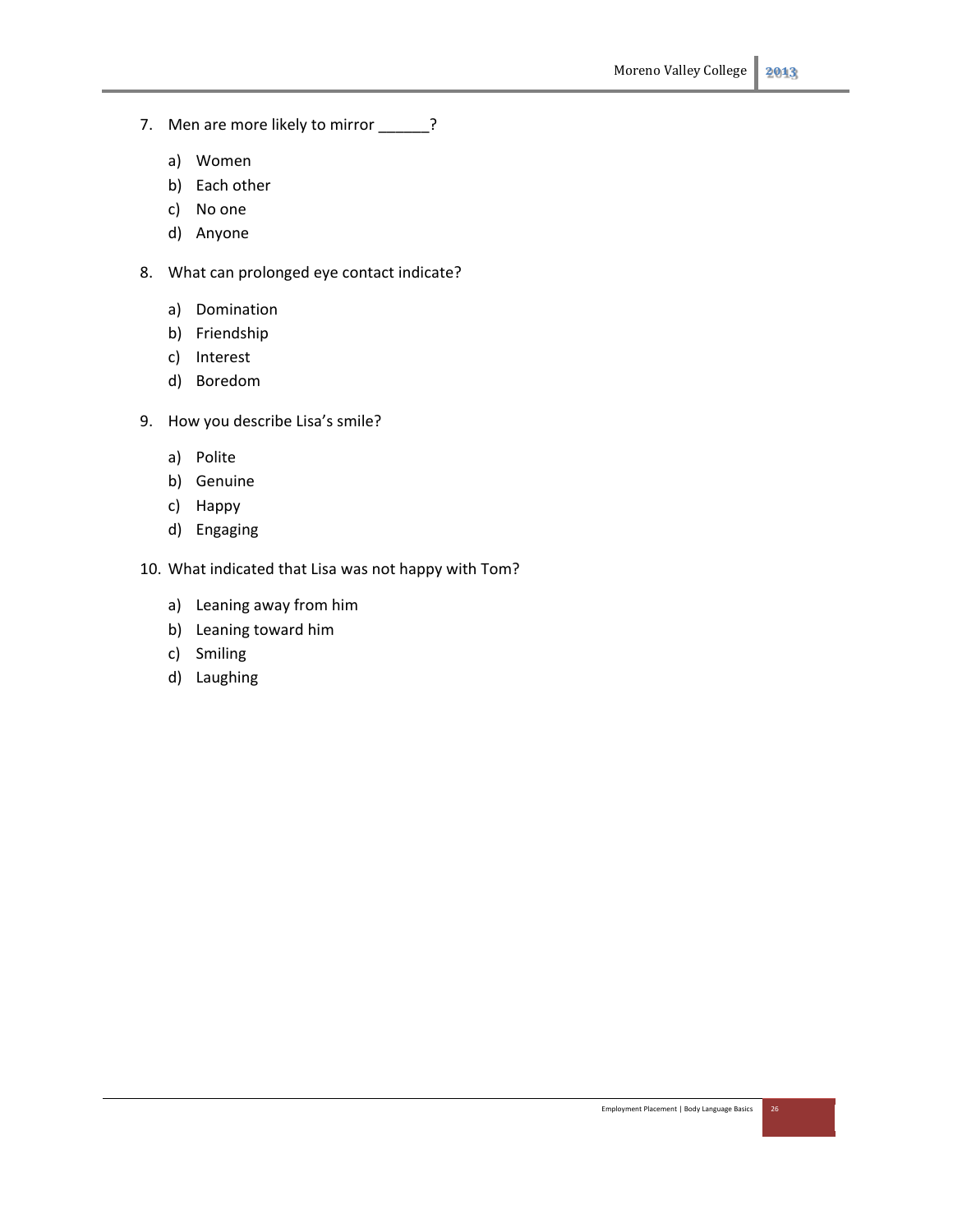*What you do speaks so loud that I cannot hear what you say.*

*Ralph Waldo Emmerson*

## **Module Six: Nonverbal Communication**



We all communicate nonverbally. The image that we project from our nonverbal communication affects the way that our spoken communication is received. While interpreting body language is important, it is equally important to understand what your nonverbal communication is telling others. It takes more than words to persuade others.

## **Common Gestures**

Many gestures that we make are unconscious movements or mannerisms. Being aware of what our gestures mean will make us aware of what we communicating. The following list is not comprehensive, but it is a good place to start.

#### **Unconscious Gestures:**

- **Biting nails**: This may mean insecurity or nerves.
- **Turning away:** Looking away indicates that you do not believe someone.
- **Pulling ears:** Tugging at ears can indicate indecision.
- **Head tilt:** A brief head tilt means interest. Holding a tilt equals boredom.
- **Open palms:** Showing palms is a sign of innocence or sincerity.
- **Rubbing hands together**: Rubbing hands together is a sign of excitement or anticipation.
- **Touching the chin:** This signals that a decision is being made.
- **Hand on the cheek:** Touching the cheek indicates someone is thinking.
- **Drumming fingers:** This is a sign of impatience.

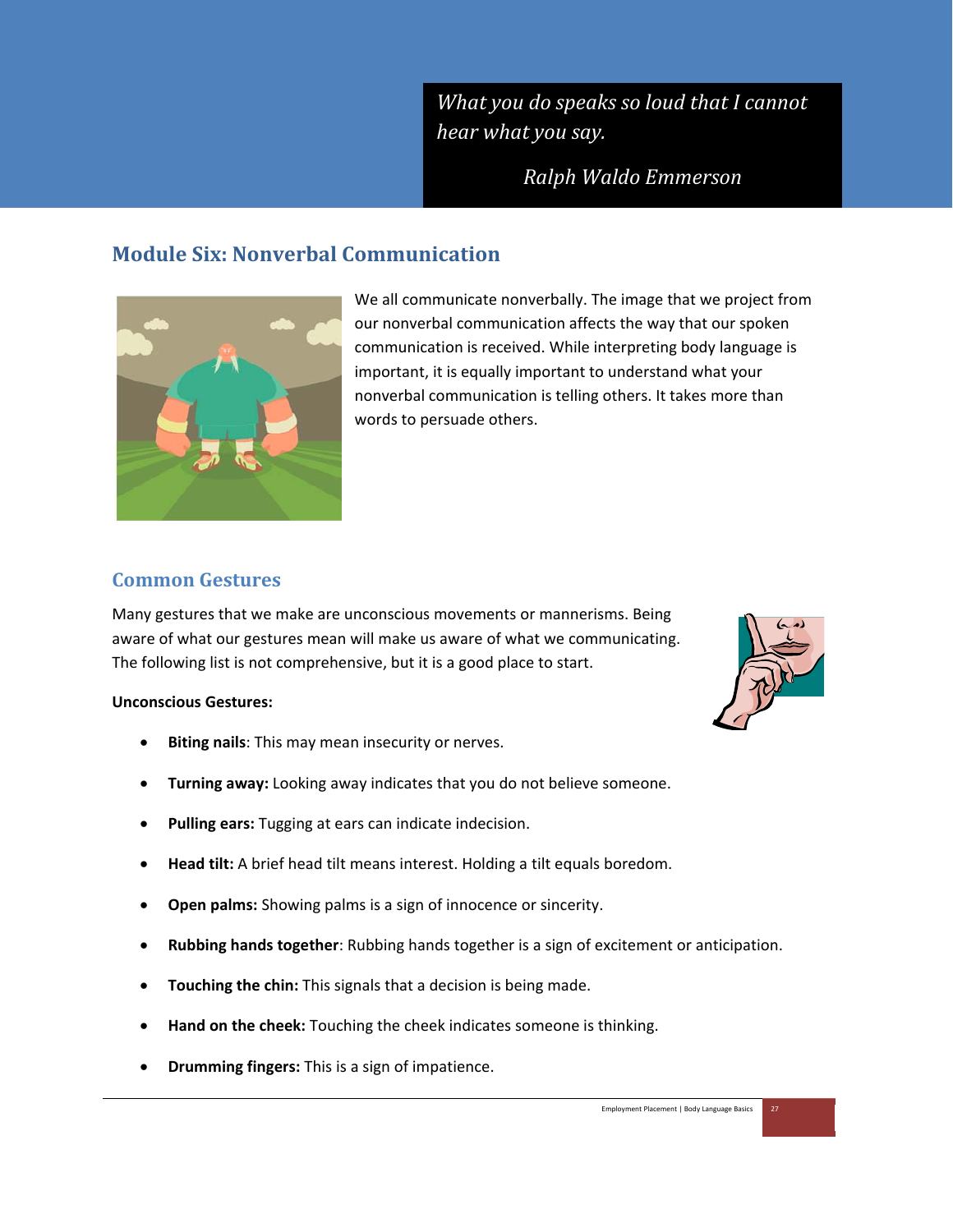**Touching the nose:** People often associate touching the nose with lying. It can also signal doubt or rejection.

## **The Signals You Send to Others**

You are always sending signals to other people. These signals come through body language, voice, appearance, and personal distance.

- **Body language**: Body language includes posture, gestures, and facial expressions.
- **Appearance**: A person's hygiene and dress send signals to others. People make negative assumptions based on a disheveled appearance.
- **Personal distance**: Too great a personal distance makes people appear cold. On the other hand, not respecting the personal distance of others will have negative consequences.
- **Voice**: Tone is important to the way we communicate. Emotions are conveyed through tone.

#### **It's Not What You Say, It's How You Say It**

Miscommunication is a common problem in personal and business relationships. Paying attention to the way that you communicate will help prevent any miscommunications. You must take note of the tone, pitch, and timbre of your voice.

- **Pitch:** People tend to naturally respect deeper voices. High‐ pitched voices are viewed as a sign of immaturity. Try a lower, even pitch. Even a neutral tone can make a person appear weak or insecure when there is a higher pitch at the end of a statement, like questions have.
- **Speed:** Keep a moderate pace. Speaking too quickly will cause confusion, and speaking too slowing will make it difficult to keep attention.
- **Loudness**: Speak up; quiet voices can be viewed as submissive. Be careful, however, not accidentally yell.
- **Tone**: Tone conveys emotion, so avoid sarcasm and condescension. Vary your tone to prevent boring listeners with a monotone presentation.



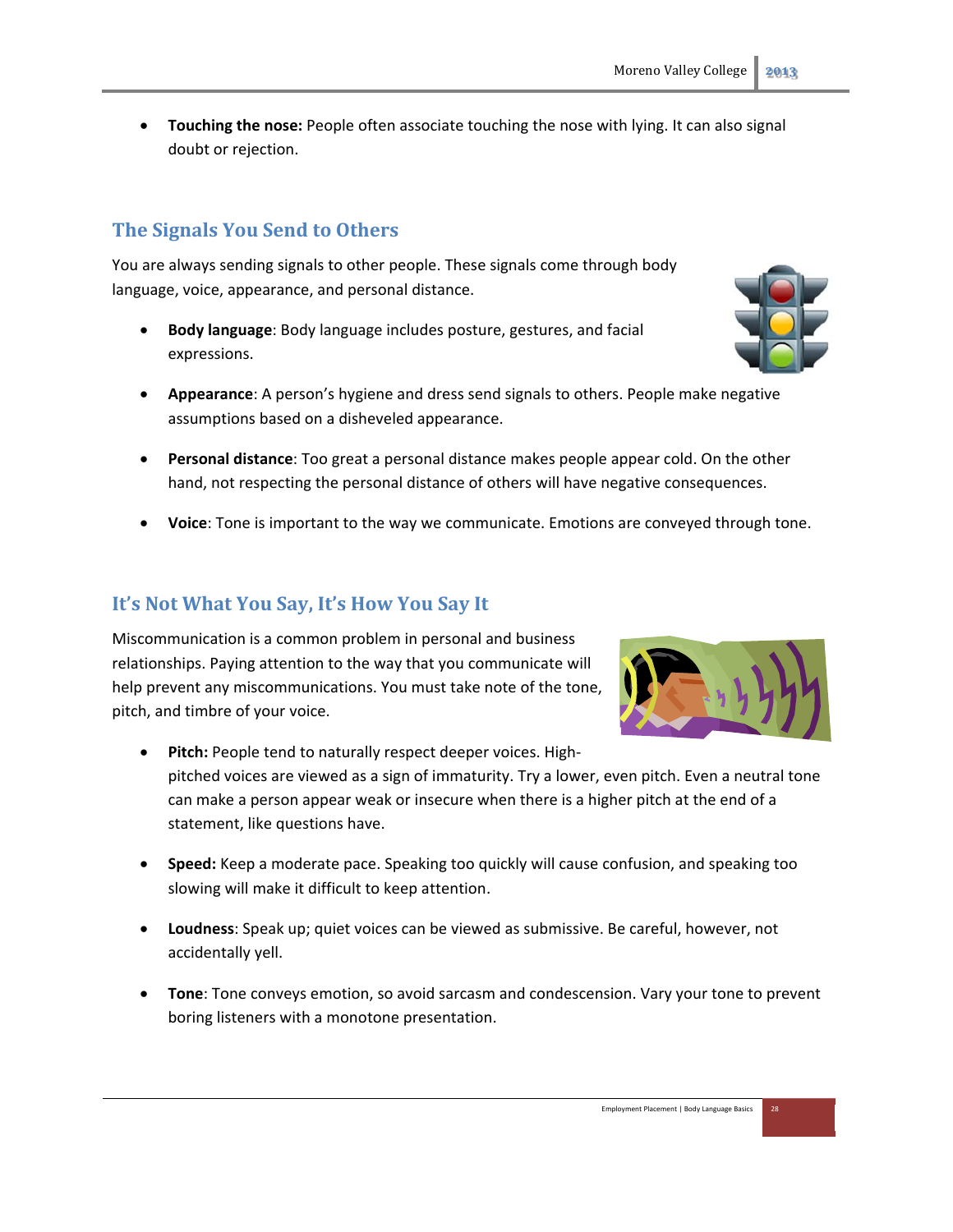## **What Your Posture Says**

Posture is the basis of body language communication. People respond well to good posture, and having good posture improves physical and emotional health. Slouching is seen as a sign of insecurity or weakness. Confident body language demands good posture.



#### **Posture Communication:**

- **Standing or sitting erect**: Standing straight communicates confidence. It will also prevent musculoskeletal pain.
- **Hunching over**: This is closed body language and can signal unhappiness or insecurity.
- **Ducking or shrugging the head**: This is a protective or submissive move to appear smaller. It is not equated with confidence.

#### **Correct Posture:**

- **Stand and sit straight:** Straight posture maintains the natural curve of the spine. This is achieved by pulling in the abdominal muscles, pushing the shoulders back, and lifting the chest.
- **Head position:** Hold the head upright and look to the front. This will protect the natural shape of the neck.
- **Relaxation:** Posture should not be forced or stiff. Someone with straight posture should look and feel relaxed.



#### **Case Study**

A supervisor of Nutime Production consistently has low employee evaluations. Employees felt that he was rude and authoritative. The supervisor attempted to be more careful in his choice of words, and he scheduled an assessment to

point out his problem. The assessment showed that the supervisor's tone often conveyed condescension and sarcasm. Additionally, his body language and gestures indicated impatience and aggression. His nonverbal communication was stronger than his words. The supervisor was assigned a communications course.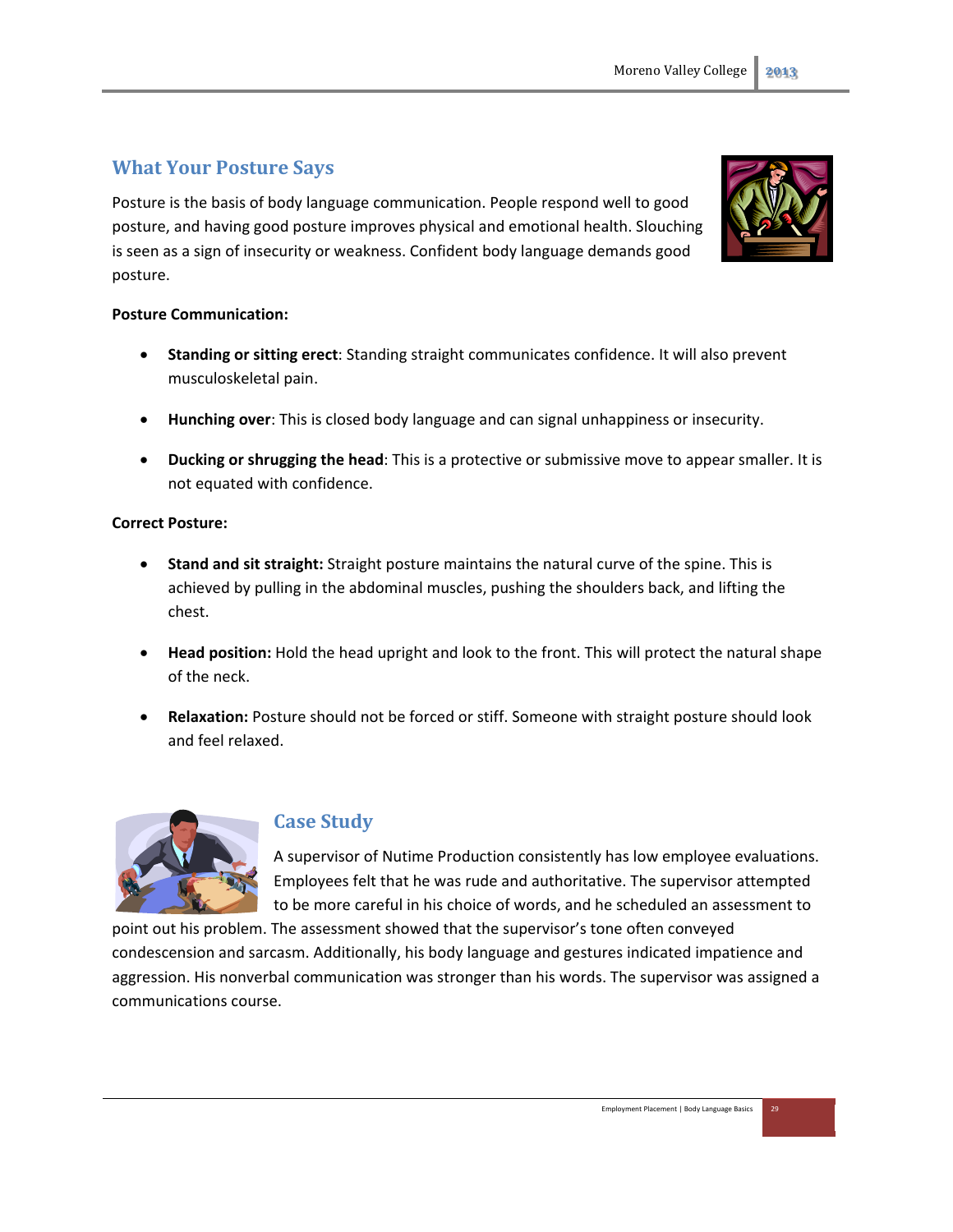## **Module Six: Review Questions**

- 1. What does it mean when someone bites nails?
	- a) Thought
	- b) Doubt
	- c) Insecurity
	- d) Anticipation
- 2. Tugging on ears can be a sign of \_\_\_\_\_\_\_\_.
	- a) Insecurity
	- b) Anticipation
	- c) Decision
	- d) Indecision
- 3. What type of impression does a disheveled appearance make?
	- a) Negative
	- b) None
	- c) Positive
	- d) Lasting
- 4. What does a great personal distance indicate?
	- a) Warmth
	- b) Friendliness
	- c) Coldness
	- d) Confidence
- 5. A person ends a statement on a higher pitch, and it is not a question. What does this signal?
	- a) Aggression
	- b) Insecurity
	- c) Security
	- d) Strength
- 6. Tone should \_\_\_\_\_ when speaking.
	- a) Stay the same
	- b) Be sarcastic
	- c) Be emotionless
	- d) Vary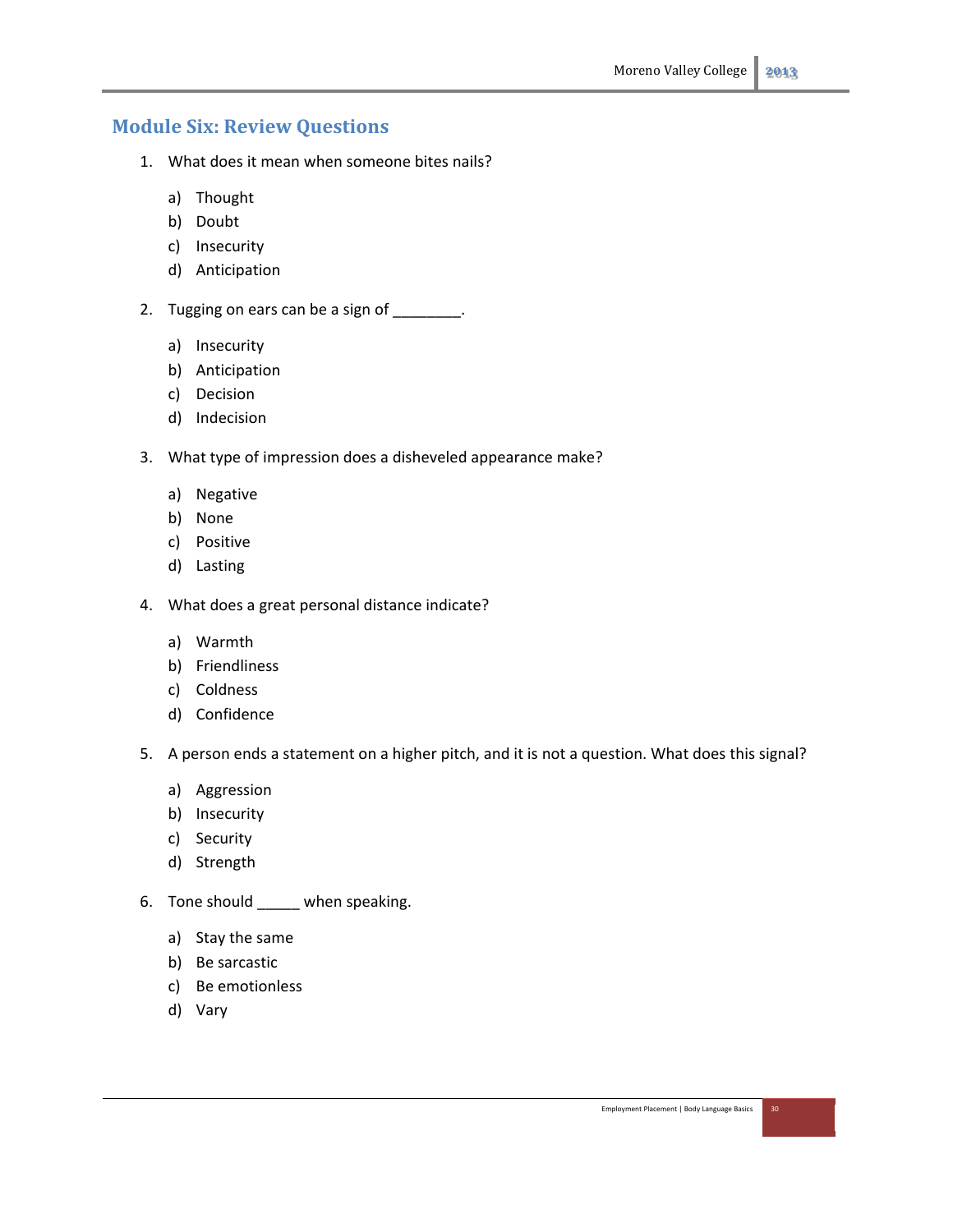- 7. What does a hunched posture indicate?
	- a) Aggression
	- b) Confidence
	- c) Insecurity
	- d) Submission
- 8. The head should be positioned \_\_\_\_\_\_\_.
	- a) Forward
	- b) At a tilt
	- c) Down
	- d) To the side
- 9. What describes the supervisor's tone?
	- a) Confident
	- b) Monotone
	- c) Friendly
	- d) Condescending
- 10. What describes the supervisor's gestures?
	- a) Passive
	- b) Confident
	- c) Aggressive
	- d) Insecurity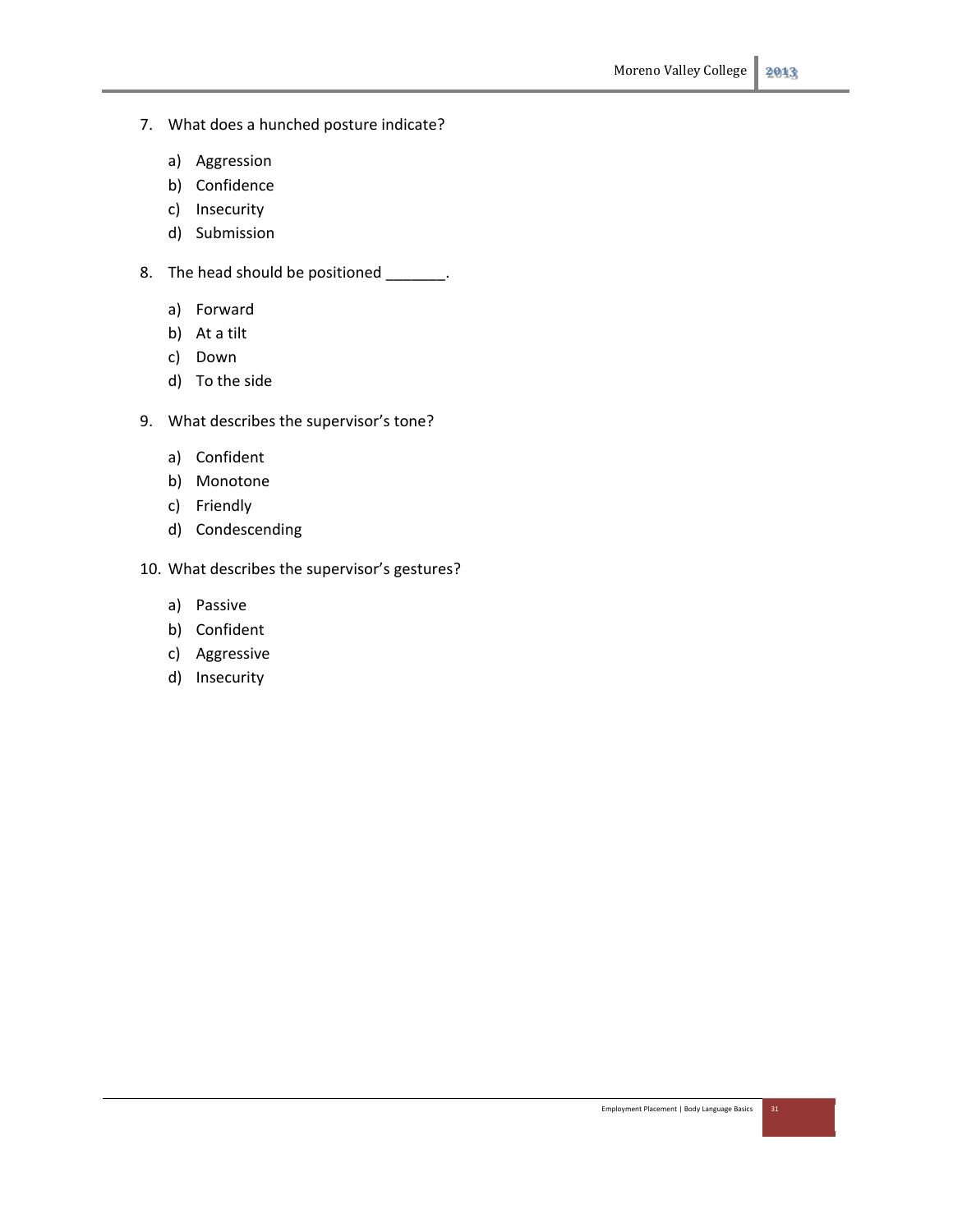## *Beauty without expression is boring.*

*Ralph Waldo Emerson*

## **Module Seven: Facial Expressions**



Facial expressions are an important part of body language. We use our faces to express ourselves, and we all interpret the facial expressions we see. While some facial expressions are cultural, some facial expressions are universal. Understanding the basics of facial expressions and decoding them will help you determine what people are feeling and facilitate better communication.

## **Linked with Emotion**



Many scientists agree that facial expressions are linked to emotions. Different feelings create physical responses within the body, and facial expressions are emotional responses to situations. Because of the emotional connection, it is not easy to continually fake facial expressions. A flash of true emotion will typically flicker across the face, even when feelings are kept in check. Not only are emotions

shown with facial expressions; the degree of emotion a person feels is visible on the face. For example, you can see the difference between a face that shows sadness and one that shows sorrow.

#### **Micro‐Expressions**



We all hide negative or unwanted emotions from time to time. We can even mask our facial expressions to fit social situations. Feelings can occasionally slip out in the form of micro‐expressions. These brief, involuntary expressions betray emotions, and they typically last 1/25 of a second. For example, someone gives a brief sneer but smiles when running into an acquaintance. Most people do not consciously notice micro‐expressions. In fact, roughly ten percent of people will

knowingly pick up on the micro‐expressions of others.

Most micro‐expressions are based on universal facial expressions. Being aware of these facial expressions will make micro expressions easier to catch. Noticing micro-expressions can help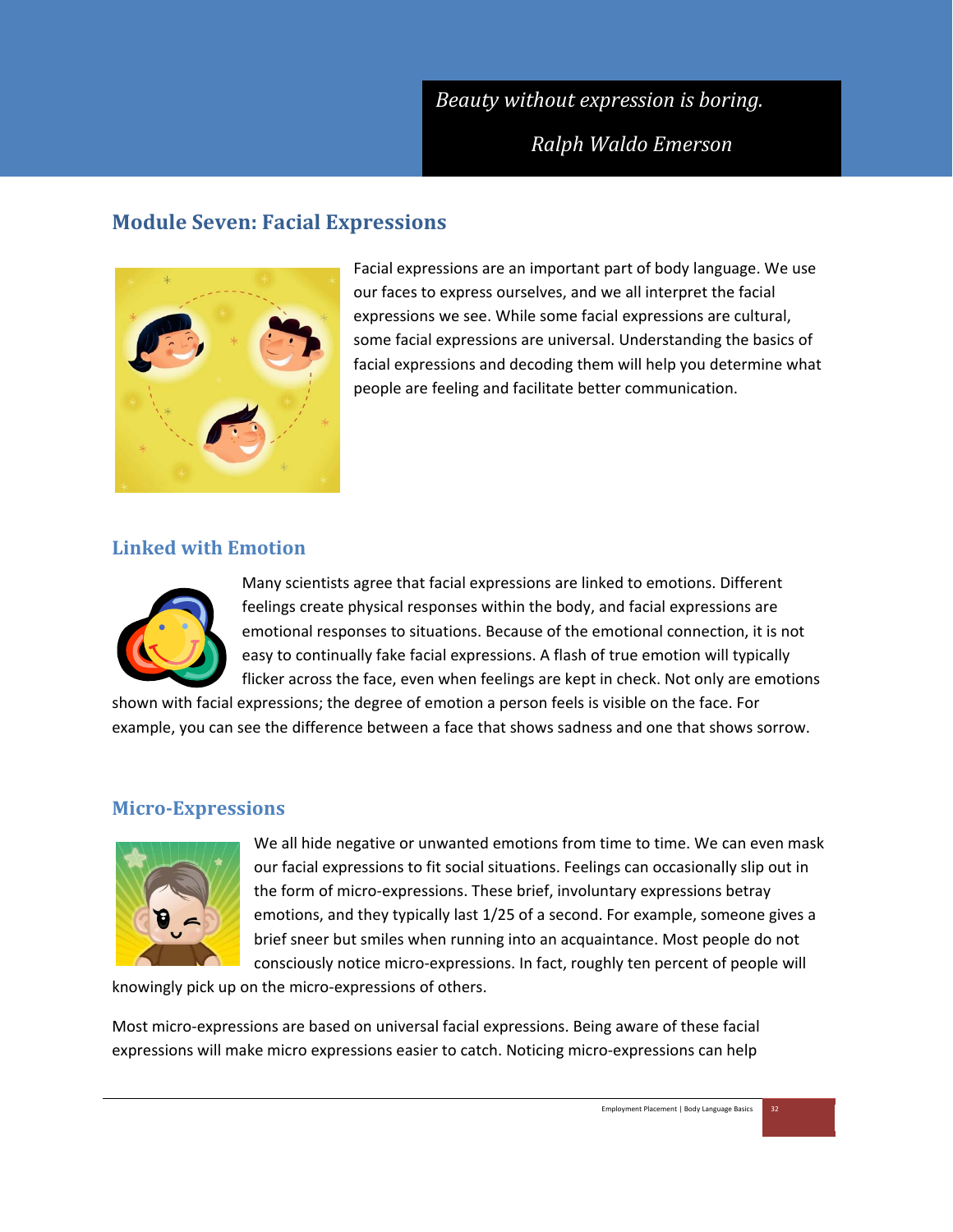determine if someone is lying. It is not foolproof, however. For example, someone can be afraid of being caught in a lie or of not being believed.



## **Facial Action Coding System (FACS)**

The Facial Action Coding System (FACS) is a complex system attributed to Dr. Paul Ekman. This system breaks down the muscle movements of micro‐expressions into numbered action units (AUs). The muscles that relax or contract with emotion are

identified to show the feeling behind each movement of the face. There are AUs identified in the upper and lower face. The meanings behind these involuntary muscle movements are interpreted by the FACS system. The intensity, duration, and asymmetry of expressions are also noted.

#### **Upper Face:**

- Eyebrows
- Forehead
- Eyelids

#### **Lower Face:**

- Up/Down
- Horizontal
- Oblique
- Orbital
- Miscellaneous

#### **Example:**

 An insincere smile will only trigger the zygomatic major muscle. A sincere smile will also include the lower part of the orbicularis oculi.



## **Universal Facial Expressions**

Many facial expressions are learned from one's family and culture. There are, however, facial expressions that all people are believed to share in common. These are the universal facial expressions. Success with FACS and interpreting microexpressions requires an understanding of universal facial expressions. There are

different lists of universal facial expressions, but most lists include the same six facial expressions.

#### **Facial Expressions:**

 **Happiness**: More than a smile is needed to indicate happiness. Genuine happiness should include the eyes. Eyelids crinkle a crow's feet become visible.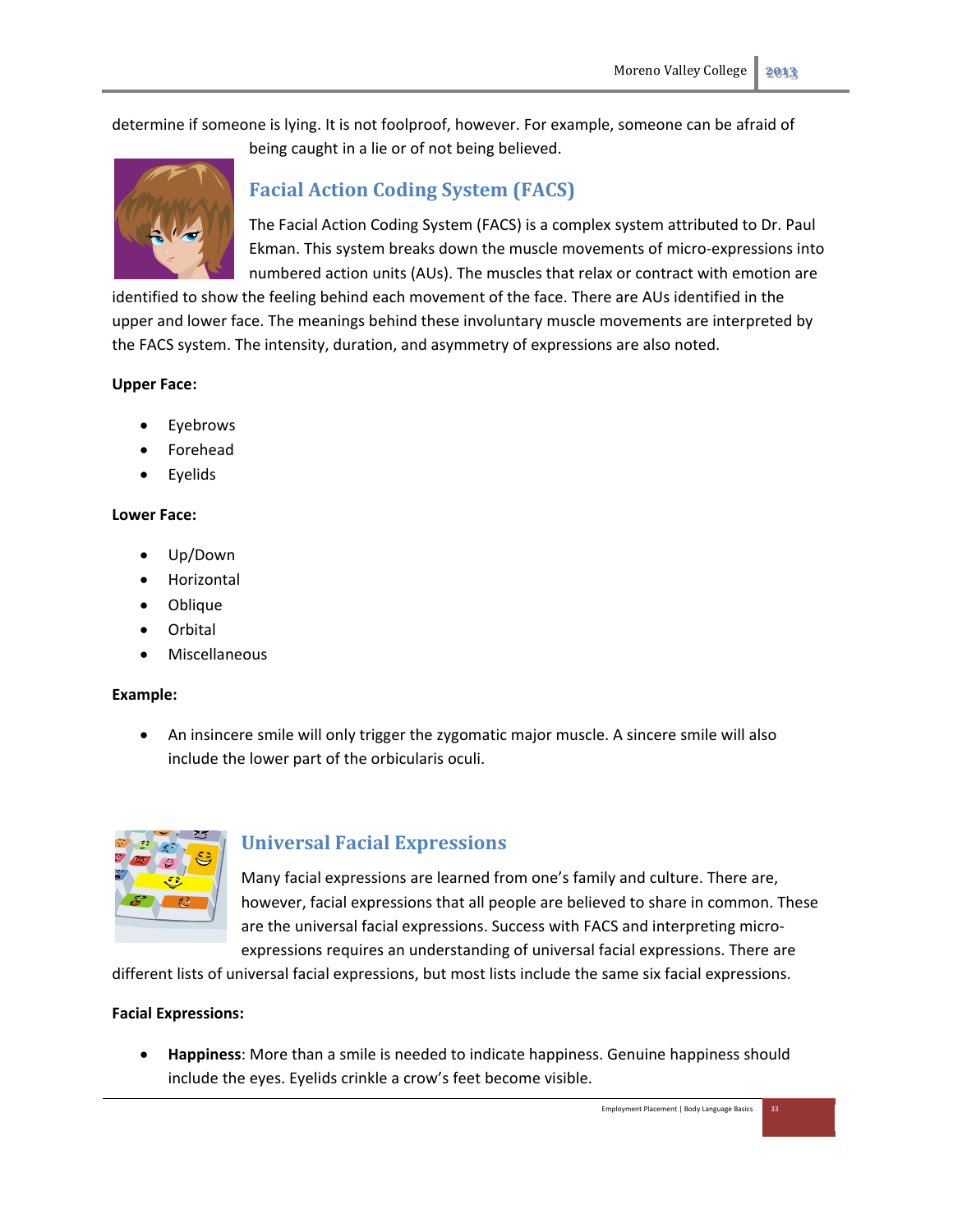- **Anger**: A frown typically accompanies anger. Additionally, the eyes narrow, the chin points forward, and the eyebrows furrow.
- **Fear**: Wide eyes and slightly raised eyebrows signal fear. The lips may be parted or stretched when the mouth is closed.
- **Surprise:** Surprise is similar to fear. The eyebrows fully raise and the eyes are wide with surprise. The mouth, however, is usually open.
- **Sadness:** The mouth turns down when someone is sad. A crease in the forehead and quivering chin accompany this slight frown.
- **Disgust:** The expression of disgust includes the nose. The nose wrinkles, the lips part, and the eyes narrow.

**Note:** Contempt is not always a universally recognized facial expression. It is useful to recognize, however, and includes a sneer with the side of the mouth elevated.

#### **Case Study**



Jane attended a FACS class to improve hers sales. After the class, she began to close sales quickly. Her sales increased by 20 percent after the first quarter. Jane learned to stop spending time with potential clients who showed contempt and disgust. The skills helped her identify what made clients happy and address potentially difficult situations before anger boiled over. Due to her results, her department invested in further FACS training.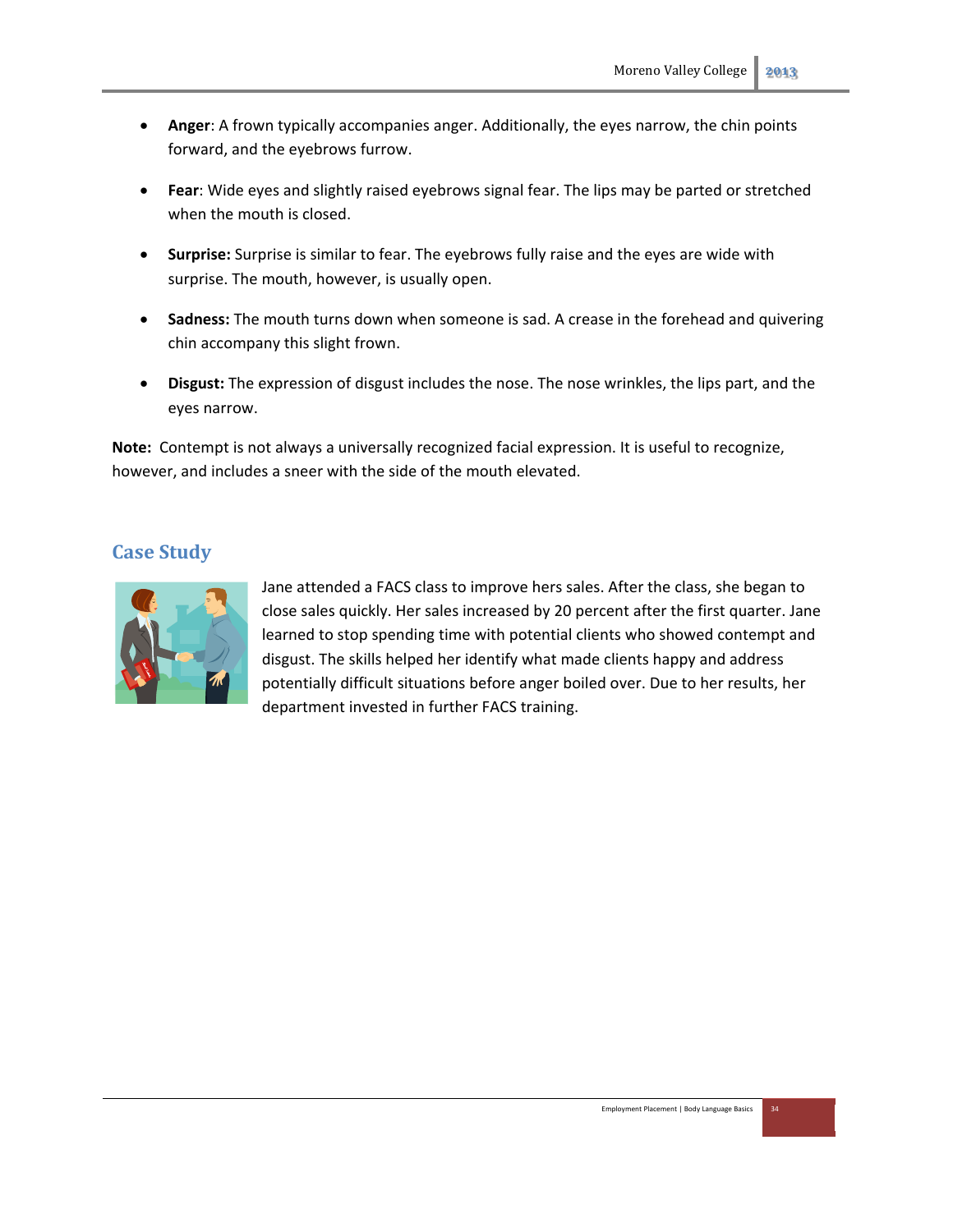## **Module Seven: Review Questions**

- 1. Facial expressions show \_\_\_\_\_\_\_\_.
	- a) Degree of emotion
	- b) Emotional change
	- c) Thoughts
	- d) Motives
- 2. What is most true about emotions and facial expressions?
	- a) Facial expressions can always be faked
	- b) Facial expressions show emotions
	- c) Facial expressions can never be faked
	- d) Facial expressions cannot be read
- 3. How long do micro‐expressions typically last?
	- a) .5 second
	- b) 1 second
	- c) 1/25 second
	- d) .25 second
- 4. What do micro-expressions typically show?
	- a) Faked emotions
	- b) Complex emotions
	- c) New feelings
	- d) Universal emotions
- 5. What does FACS break muscle movements into?
	- a) Action units
	- b) Autonomic understanding
	- c) Automatic unit
	- d) Actions understood
- 6. What is part of the lower face?
	- a) Eyes
	- b) Nose
	- c) Orbital
	- d) Eyebrows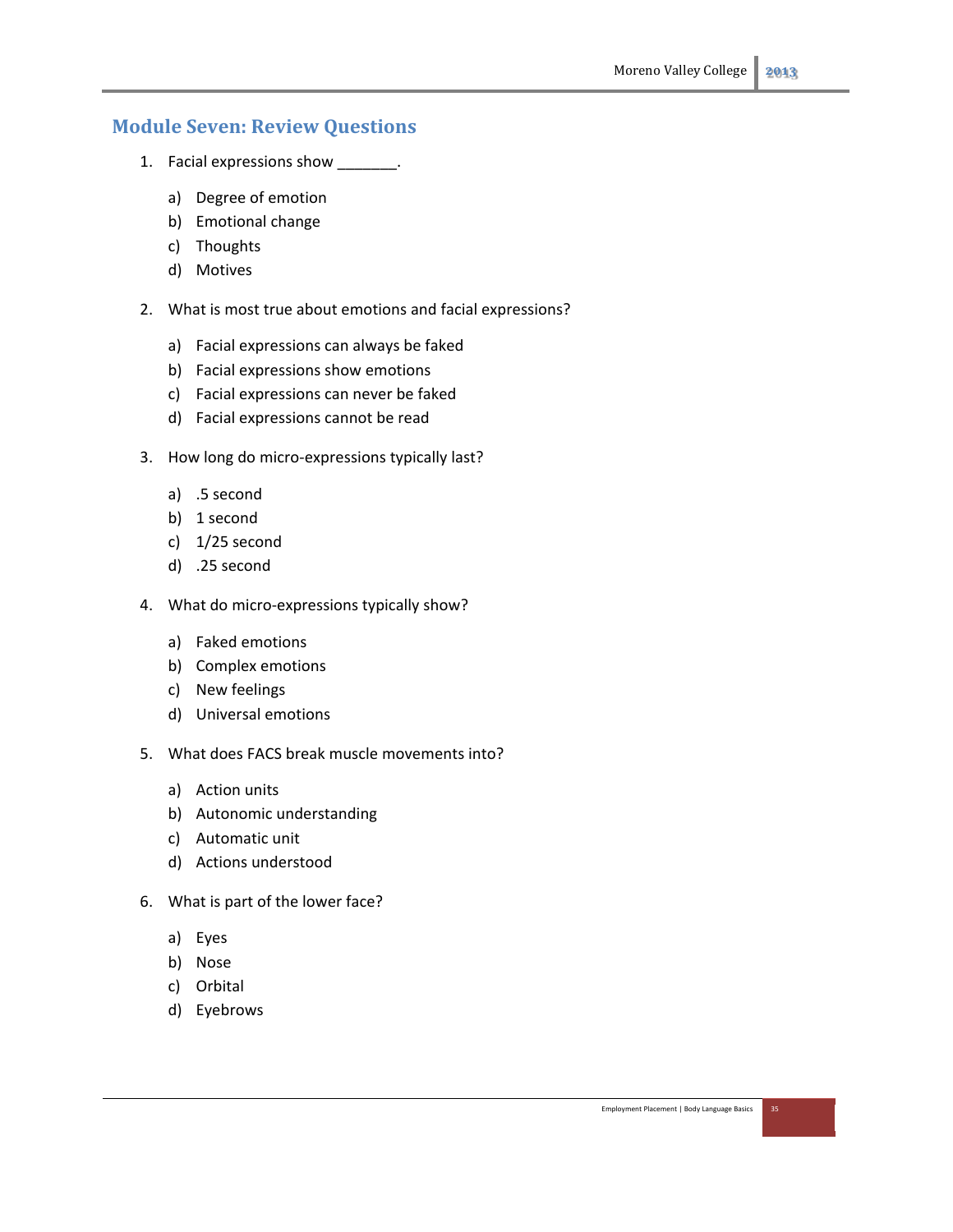- 7. Eyebrows rise with both fear and \_\_\_\_\_.
	- a) Anger
	- b) Surprise
	- c) Contempt
	- d) Disgust
- 8. What happens to the chin when someone is angry?
	- a) Forward
	- b) Down
	- c) Straight
	- d) Tilted
- 9. What training did Jane receive?
	- a) Micro‐expression
	- b) FACE
	- c) Universal facial expressions
	- d) FACS
- 10. How much did the Jane's sales increase?
	- a) 15 percent
	- b) 30 percent
	- c) 20 percent
	- d) 25 percent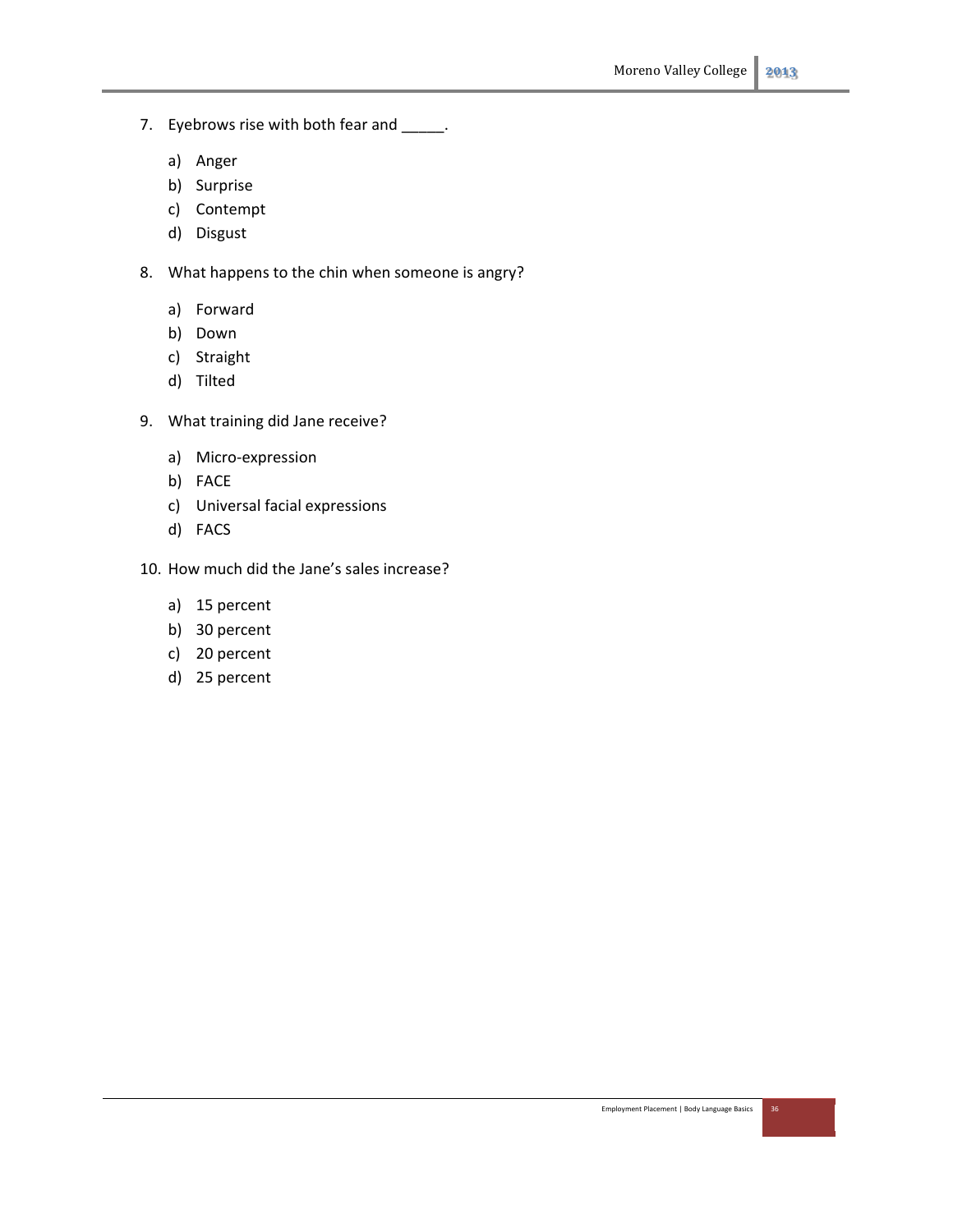*The more elaborate our means of communication, the less we communicate.*

*Joseph Priestly*

## **Module Eight: Body Language in Business**



Body language can provide people in business with a key advantage. Learn how to adjust your body language to each situation, as you identify the needs, thoughts, and feelings of those you do business with every day. A basic understanding of body language will strengthen negotiating strategies and other business tactics.

## **Communicate with Power**

Powerful communication breeds confidence and respect. It is important that people sense power without aggression. Communicating with power requires practice, but it is an effective business tool.

#### **Powerful Movements:**

- **Stance**: A wide stance with the feet apart indicates power. Hands on the hips with the elbows out take up more space and also indicates power.
- **Positioning**: Avoid open space at your back. It is known to elevate stress. Open spaces can be used to make others more vulnerable.
- **Walk**: Walk quickly and take long strides. Be careful not to run, and keep the back and neck erect.
- **Handshake**: Offer a firm handshake, and keep the hand vertical. Placing the palm up because it is a submissive gesture. The palm down is a dominating gesture.

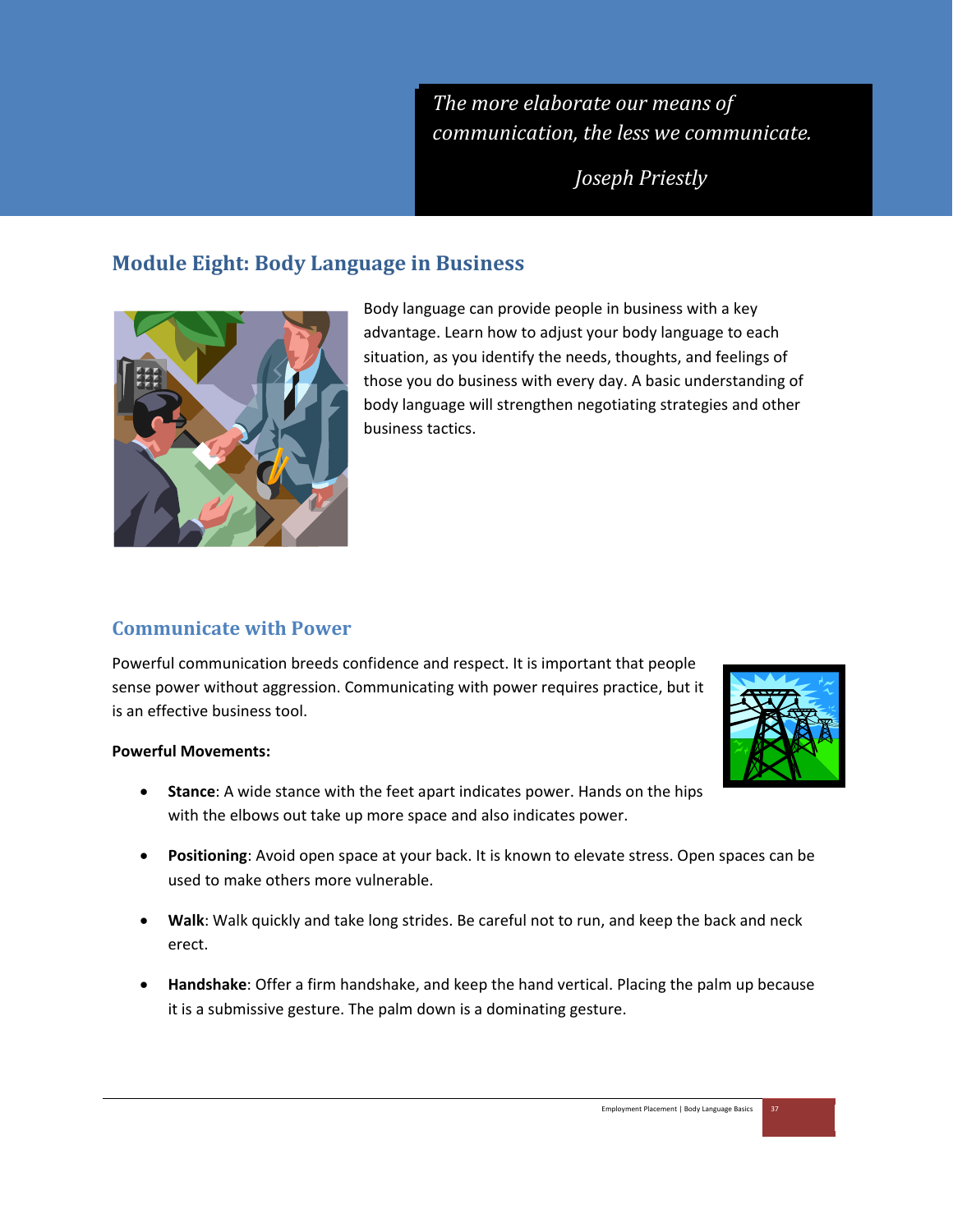**Sitting**: Sit with the legs slightly apart. Another powerful pose is sitting with one leg crossed over the other and hands behind the head. Be careful, however, because this position makes many women uncomfortable.

## **Cultural Differences**

International business means working with different cultural backgrounds. While certain expressions are universally recognized, many gestures are cultural. It is

essential to research the etiquette and communication style of any culture you do business with ahead of time.

#### **Examples of Differences:**

- **Feet**: Pointing feet at people or showing the soles of the feet is disrespectful in many Middle East and Asian cultures.
- **Eye contact**: Different cultures view prolonged eye contact as disrespectful.
- **Hand gestures**: Avoid Western hand gestures when communicating with people from different cultures. Many of them, such as thumbs up, are rude.
- **Head**: Individuals from certain parts of India may move their heads to the side when they agree.

## **Building Trust**

Monitor body language to build trust with business partners. Personal perception builds trust. There are steps that anyone can take to create a rapport of trust.

#### **Steps:**

- **Remove barriers:** Physical barriers create a defensive line and do not increase trust.
- **Smile:** A genuine smile helps build trust. People can typically pick up on fake smiles, and insincerity does not engender trust.
- **Body position:** Remain relaxed to build trust.
- **Listen:** Active listening and repeating information helps connect with people.



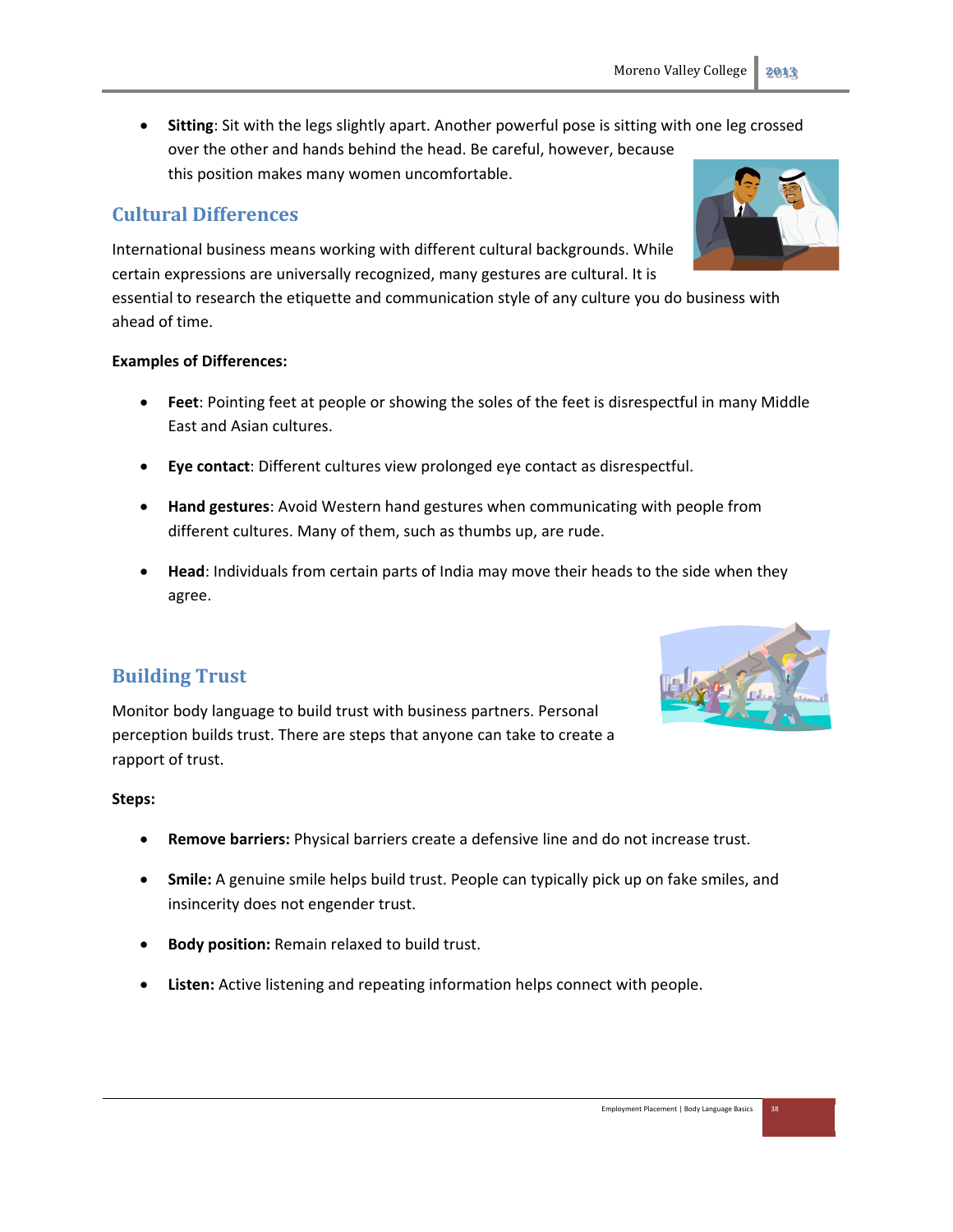## **Mirroring**

Mirroring helps build rapport. Mirroring occurs when we copy the movements and gestures of others to show similarities. The perception that people are similar creates trust. Typically mirroring comes easier to women. Women will mirror each other in social settings. Men usually mirror women in romantic situations. In the business setting, consciously mirroring a client or colleague will have dramatic results.

#### **What to Mirror:**

- **Smile**: Smile when the client does.
- **Height:** Some people mirror height by stooping or stretching their bodies.
- **Gestures:** Copy the gestures used.
- **Speech:** Monitor the tone, pitch, and rhythm the individual uses.
- **Breathe:** Matching breathing rates will help create a bond.

#### **Case Study**



William was in charge of international accounts. He was sure that his ability to read body language would give him an advantage. The company was expanding into Asian markets. At his first meeting, William focused on his body language. He gave the associate his full attention, even pointing his body and feet at the direction of the associate. The meeting did not go as well as expected, and his associate seemed uncomfortable. William researched the cultural conventions of his

associate and learned that he was being insulting with his feet. The subsequent meetings were much more effective.

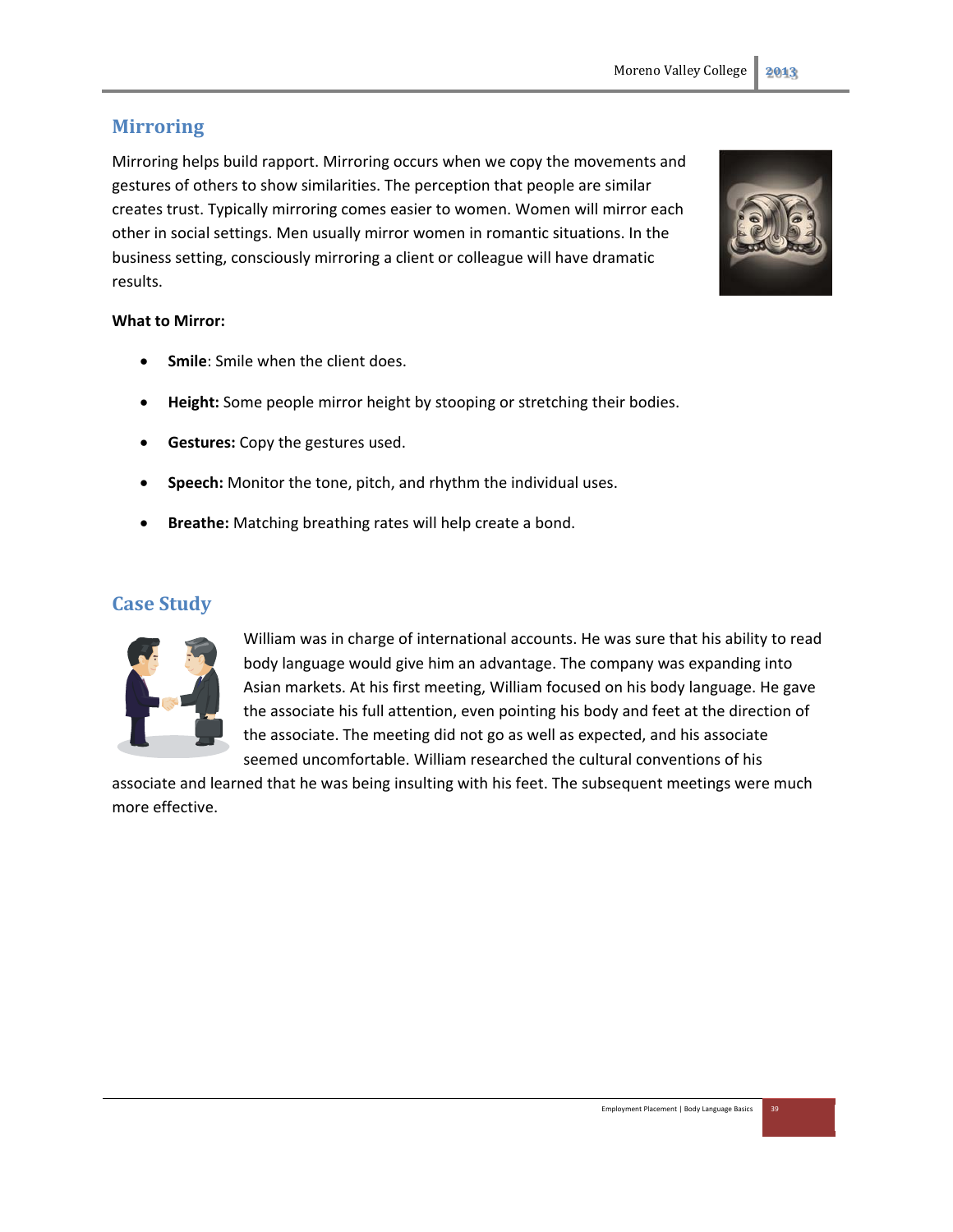## **Module Eight: Review Questions**

- 1. What describes a powerful walk?
	- a) Slow
	- b) Running
	- c) Quick
	- d) Leisurely
- 2. Legs need to be \_\_\_\_\_\_ to indicate power.
	- a) Together
	- b) Closed
	- c) Apart
	- d) Crossed
- 3. What direction may a client's head move if he or she is from India?
	- a) Side
	- b) Forward
	- c) Backward
	- d) Down
- 4. Hand gestures are \_\_\_\_\_\_\_.
	- a) Universal
	- b) Natural
	- c) Cultural
	- d) Learned
- 5. What type of body position builds trust?
	- a) Tense
	- b) Relaxed
	- c) Authoritative
	- d) Closed
- 6. What will decrease trust?
	- a) Smiles
	- b) Relaxation
	- c) Listening
	- d) Barriers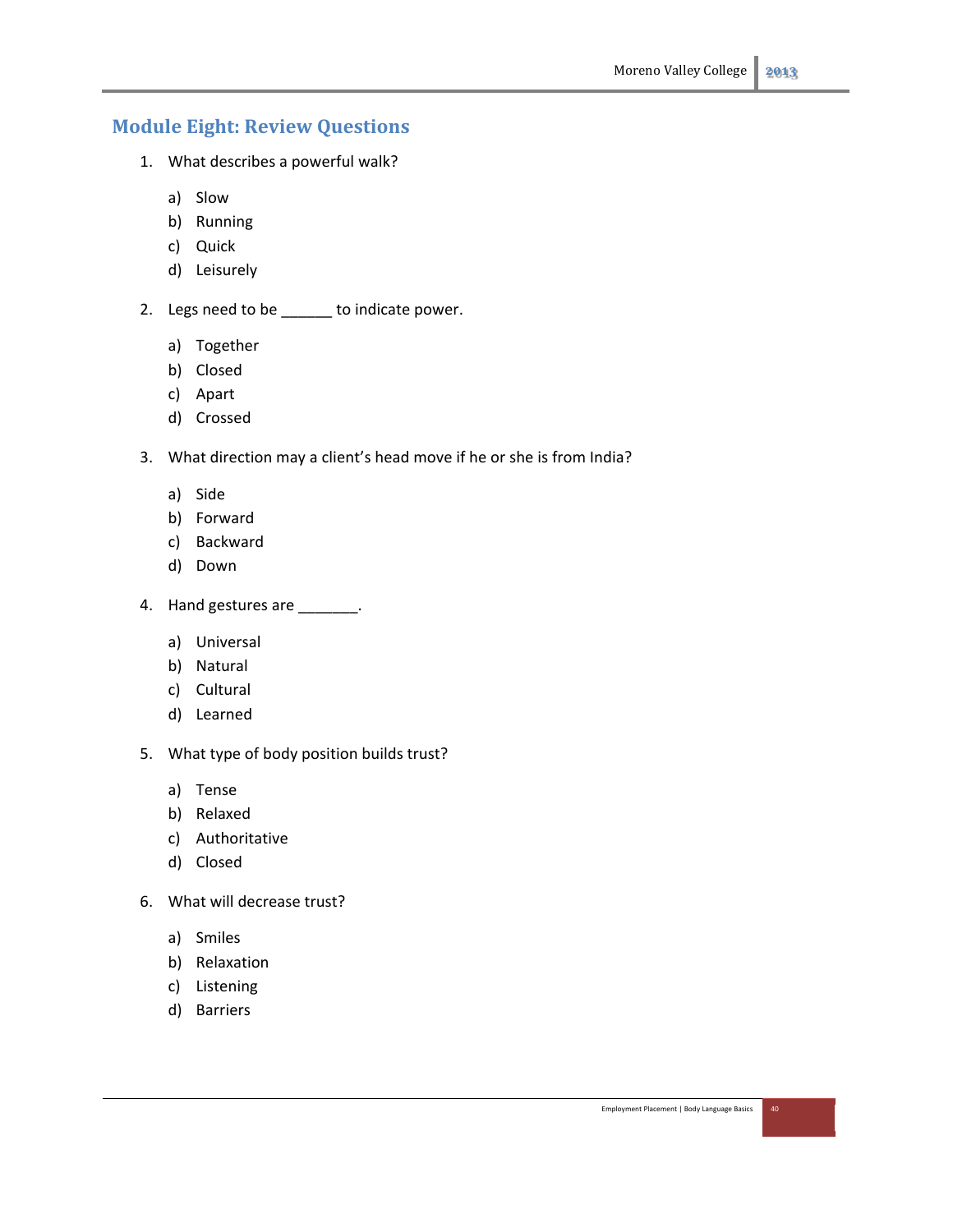- 7. What is not mirrored in speech?
	- a) Pattern
	- b) Tone
	- c) Pitch
	- d) Rhythm
- 8. Mirroring in a business setting is typically a conscious choice for \_\_\_\_?
	- a) Women
	- b) CEOs
	- c) Men
	- d) Colleagues
- 9. What was William's body language really signaling?
	- a) Interest
	- b) Disrespect
	- c) Aggression
	- d) Respect
- 10. What improved the meetings?
	- a) Time
	- b) Cultural awareness
	- c) Personal friendship
	- d) Powerful body language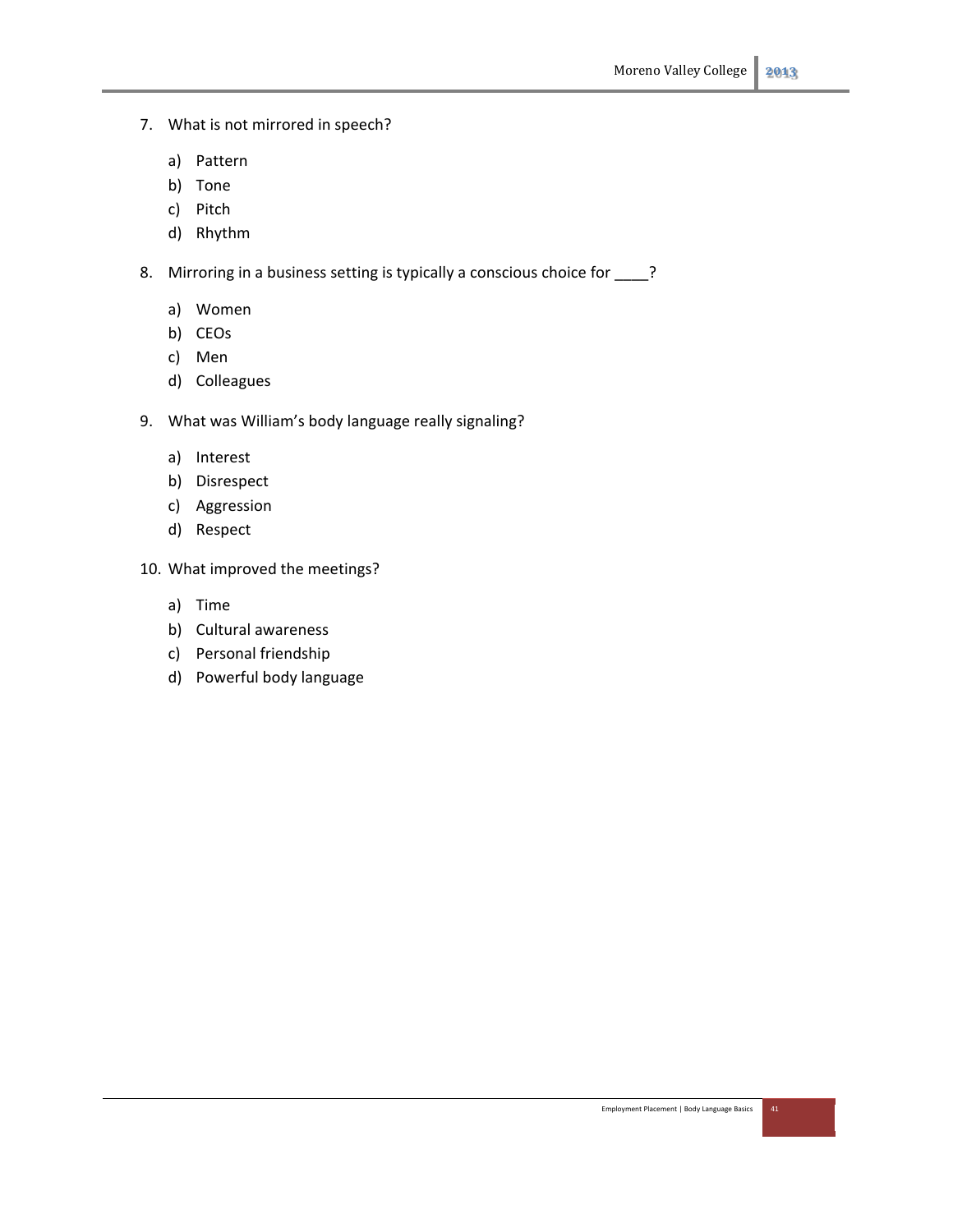*You can tell a lot by someone's body language.*

*Harvey Wolter*

## **Module Nine: Lying and Body Language**



Body language can expose deception. Close observation of body language can indicate that someone is hiding something. Be careful about interpreting every action as a lie. A number of factors, including stress and insecurity, will cause suspicious body language. When there are multiple indications of deception in a person's body language, however, further investigation may be warranted.

## **Watch Their Hands**

We all communicate with our hands. We can even communicate deception without knowing what we are doing. Several movements can indicate someone is hiding something.



#### **Hands:**

- **Palms down:** Showing your palms is a sign of sincerity. Keeping the palms down signals that someone is hiding something.
- **Self‐touching**: Self‐touching may be a calming action, but be alert when someone touches this or her face. Hands at the nose and mouth are often seen as an attempt to hide the spoken lie.
- **Hidden hands**: Hand gestures are a natural part of communication. Many people will suddenly hide their hands when telling lies. Lack of hand movement may also indicate lying.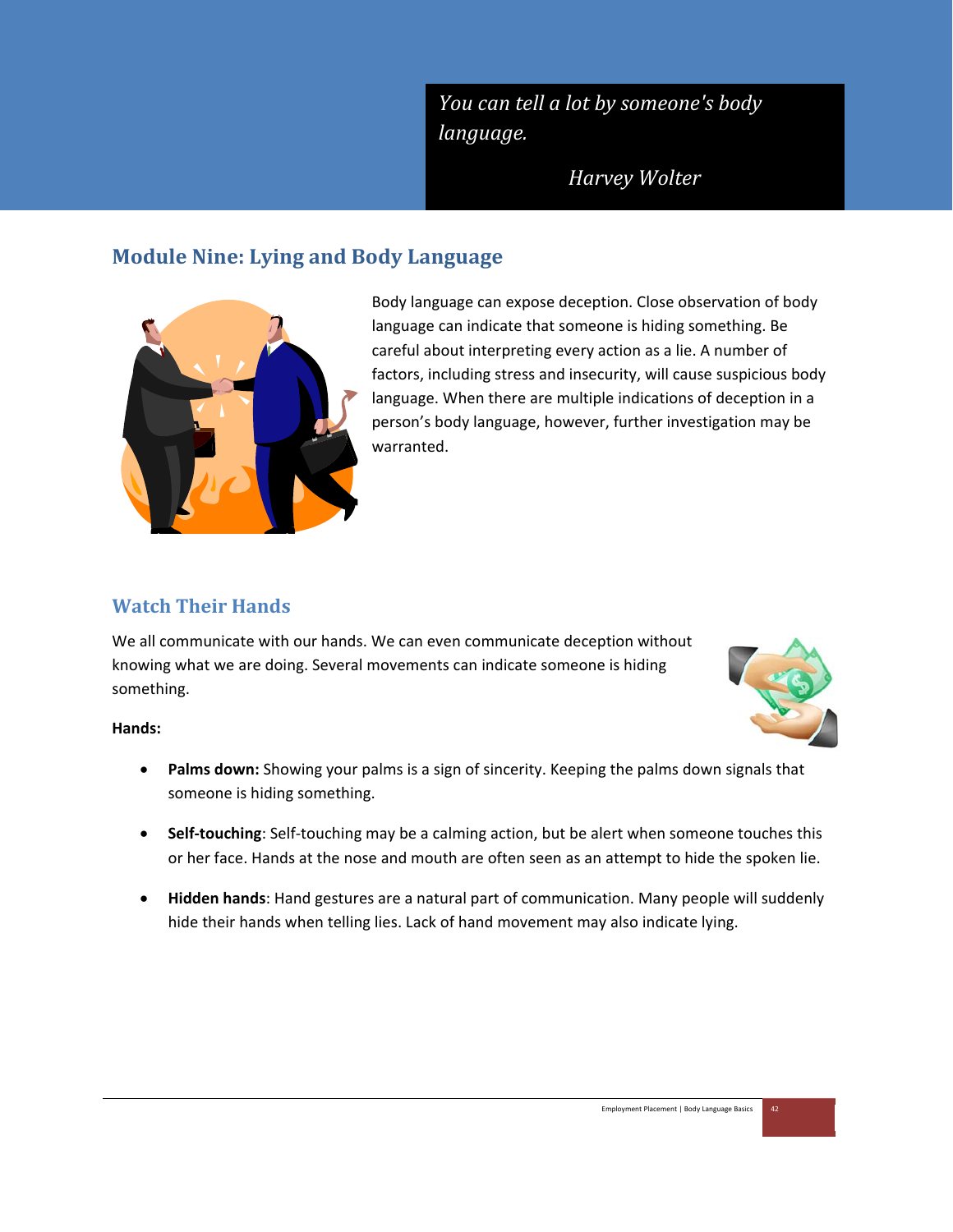## **Forced Smiles**

We have already mentioned smiling. A forced smile does not reach the eyes. Alone, a forced smile can simply indicate that someone is trying to be polite. Always pay close attention when other deceptive movement clusters accompany a forced smile, as they can add additional proof that a person could be lying.

#### **Smiles:**

- **Tight smiles:** A tight, thin‐lipped smile can indicate that someone is concealing information.
- **Closed mouth:** Genuine smiles are typically open. A closed smile, however, could be an effort to hide bad teeth.
- **Licking lips:** Lying can cause the mouth to dry out. People who lie are more likely to lick their lips after speaking.

## **Eye Contact**

The eyes are called the "windows to the soul." The eyes continually communicate feelings. A person's eye contact can betray that he or she is being deceptive.

#### **The Eyes:**

- **Little to no eye contact:** A complete lack of eye contact may be an indication that someone is nervous and being deceptive, but it is not always an indication of lying. There could be cultural reasons for this behavior, so always be aware of any outside factors.
- **Looking to the left:** Moving the gaze to the left may indicate deception. It signals the imagination is being engaged. Left‐handed individuals will shift their eyes to the right.
- **Unmoving eyes:** Some people who lie can look directly ahead without moving their eyes. They will not always shift their gaze or look away.



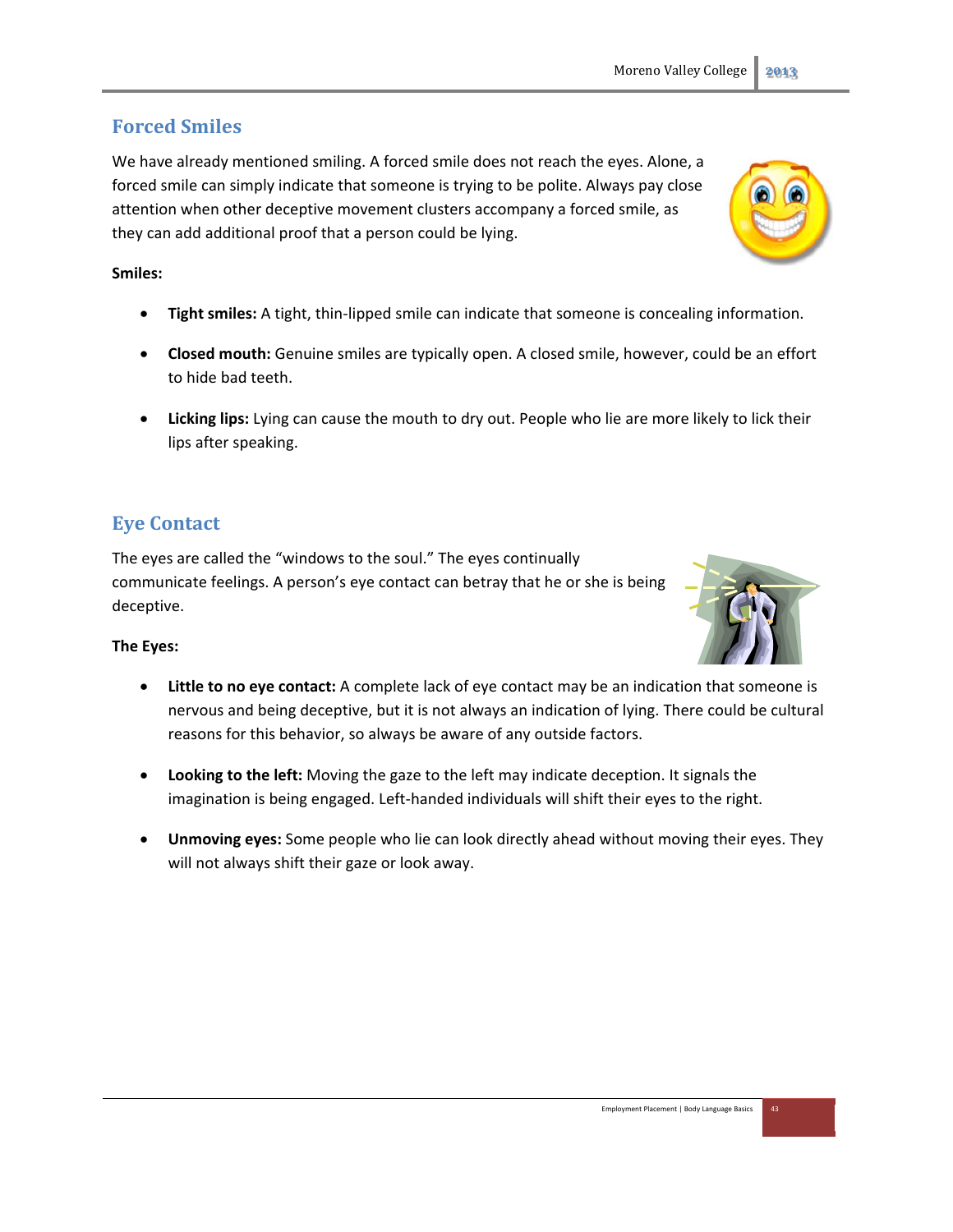## **Changes in Posture**

Posture can easily signal when a person is being deceptive. Lying will cause someone to focus more on his or her body language. This can cause people to exercise too much control or shift posture.

#### **Posture:**



- **Being still:** People who try to control their movements may be very still. Slight changes in positioning are normal. Abnormally still individuals may be hiding something.
- **Extreme changes:** Deception causes anxiety in most people. When body language changes from defensive positions to open, friendly postures. The clumsier these transitions increase the likelihood of deception.
- **Voice and movements do not correspond:** Body language typically reflects the voice and message of a speaker. When this is not the case, lying is indicated. For example, someone uses closed, defensive body language with a friendly tone and interaction.

## **Case Study**



Susan has to choose between two qualified candidates to run the new office for DEF Corporation. Both have the experience and skills necessary. Susan needs to give the job to someone she can trust because they will be working closely together. She knows from experience that it is possible for people to pass an interview with flying colors by being less than honest. She has regretted more than

one hiring decision. To prepare, she brushed up on her body language.

In the first interview, she noted that the candidate looked forward without moving her eyes when asked about her relationships with her coworkers. Additionally, the tone of her voice did not match the closed body language. The second candidate matched her body language with her tone. She also had an open smile when answering questions about her past interpersonal relationships.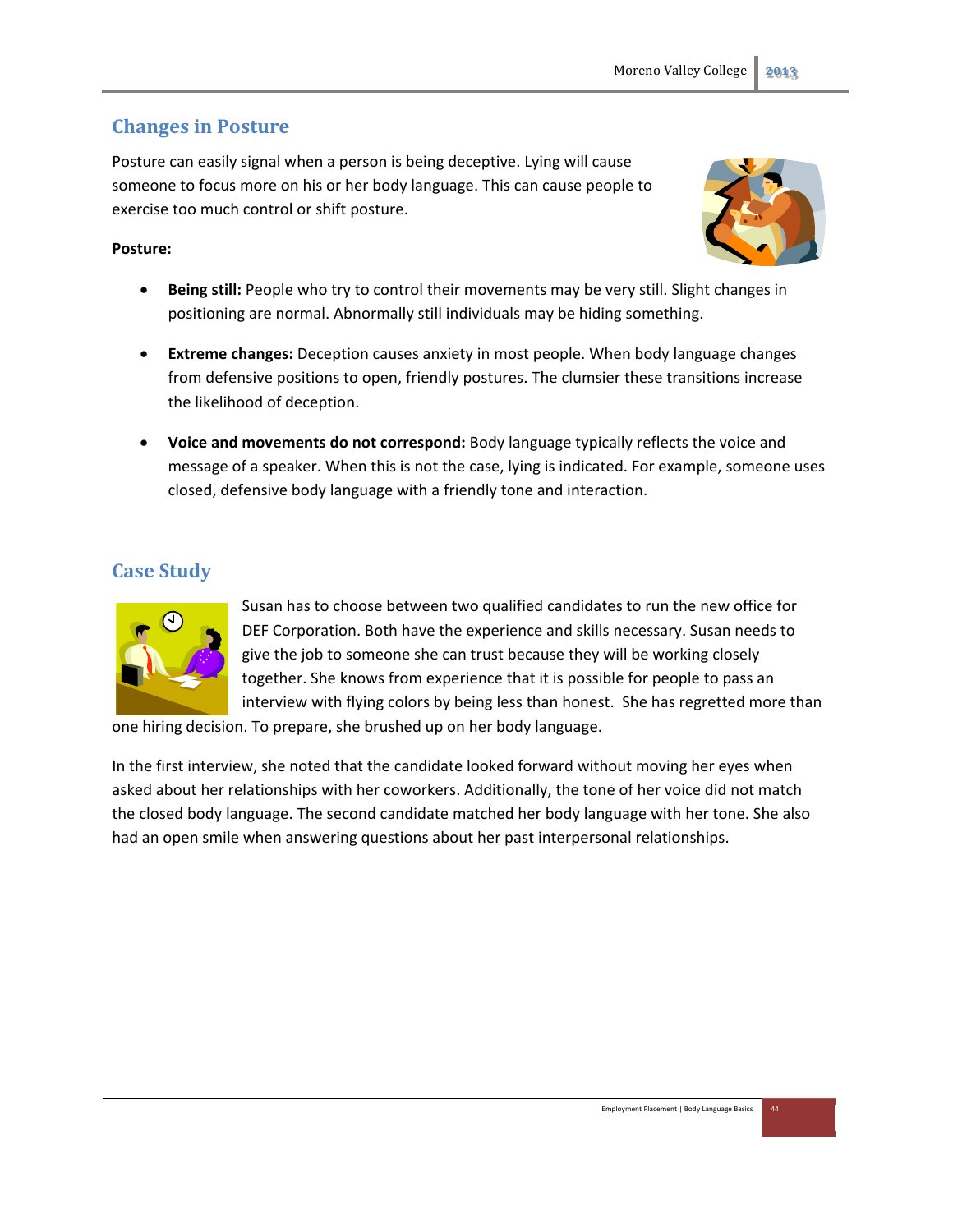## **Module Nine: Review Questions**

- 1. What does showing palms signal?
	- a) Deception
	- b) Submission
	- c) Authority
	- d) Sincerity
- 2. Where will hands go when someone is lying?
	- a) Side
	- b) Lap
	- c) Face
	- d) Together
- 3. What is someone likely to do after a lie?
	- a) Smile
	- b) Lick lips
	- c) Laugh
	- d) Frown
- 4. What is another reason for a closed smile that does not signal a lie?
	- a) Nerves
	- b) Hide teeth
	- c) Authority
	- d) Passivity
- 5. What direction will eyes look if someone is left-handed and using imagination?
	- a) Up
	- b) Right
	- c) Down
	- d) Left
- 6. What is a sign that direct eye contact indicates a lie?
	- a) When it is unmoved
	- b) When it glances
	- c) When looks up
	- d) When there are many changes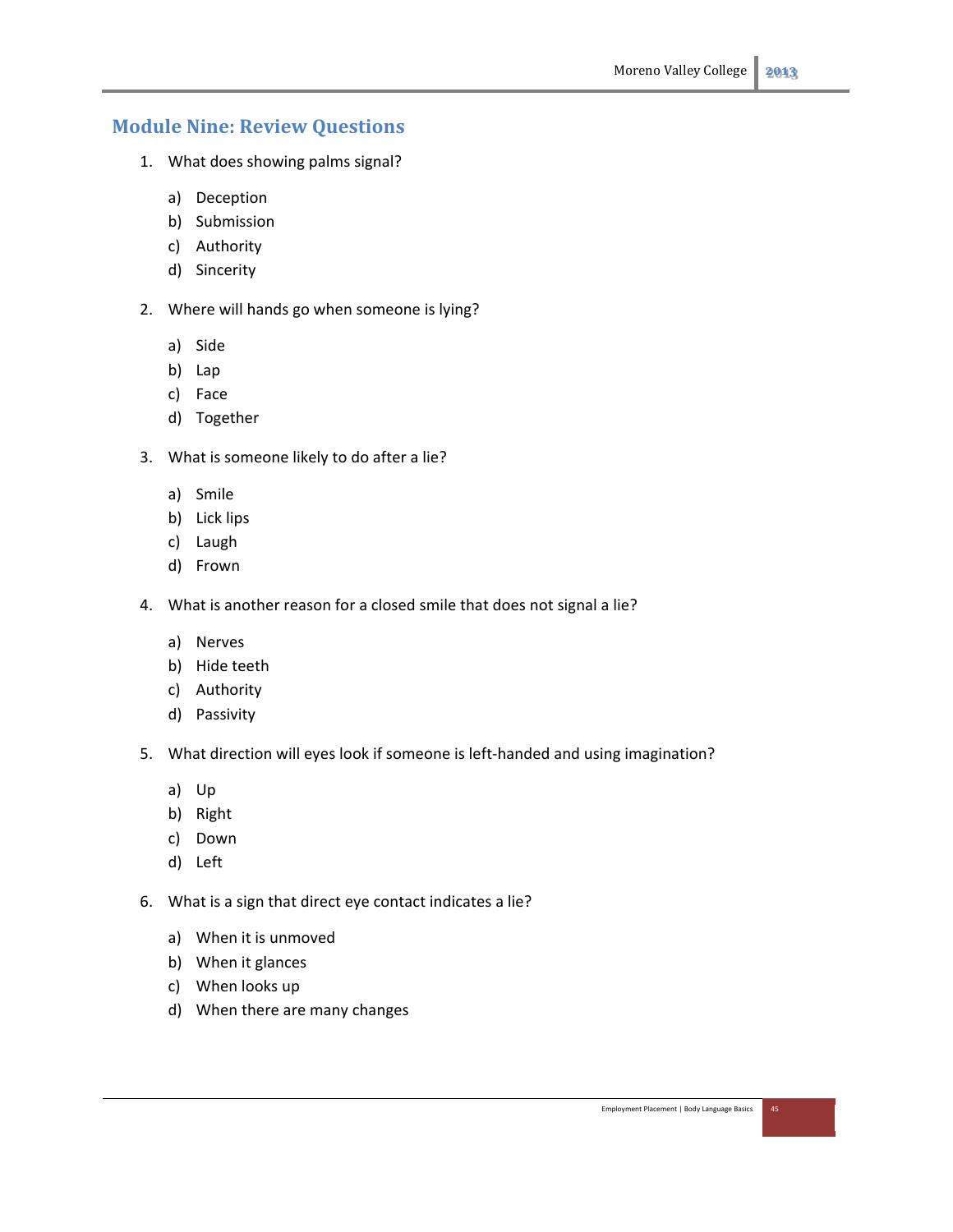- 7. Deception is indicated when posture changes are \_\_\_\_\_\_.
	- a) Natural
	- b) Relaxed
	- c) Clumsy
	- d) Smooth
- 8. What does extreme stillness indicate?
	- a) Honesty
	- b) Deception
	- c) Submission
	- d) Authority
- 9. What sign did the second candidate give?
	- a) Unmoving eye contact
	- b) Tone did not match body language
	- c) Closed body language
	- d) Tone matched body language
- 10. What sign did the first candidate give?
	- a) Tone matches body language
	- b) Unmoving eyes
	- c) Open smile
	- d) Shifting eyes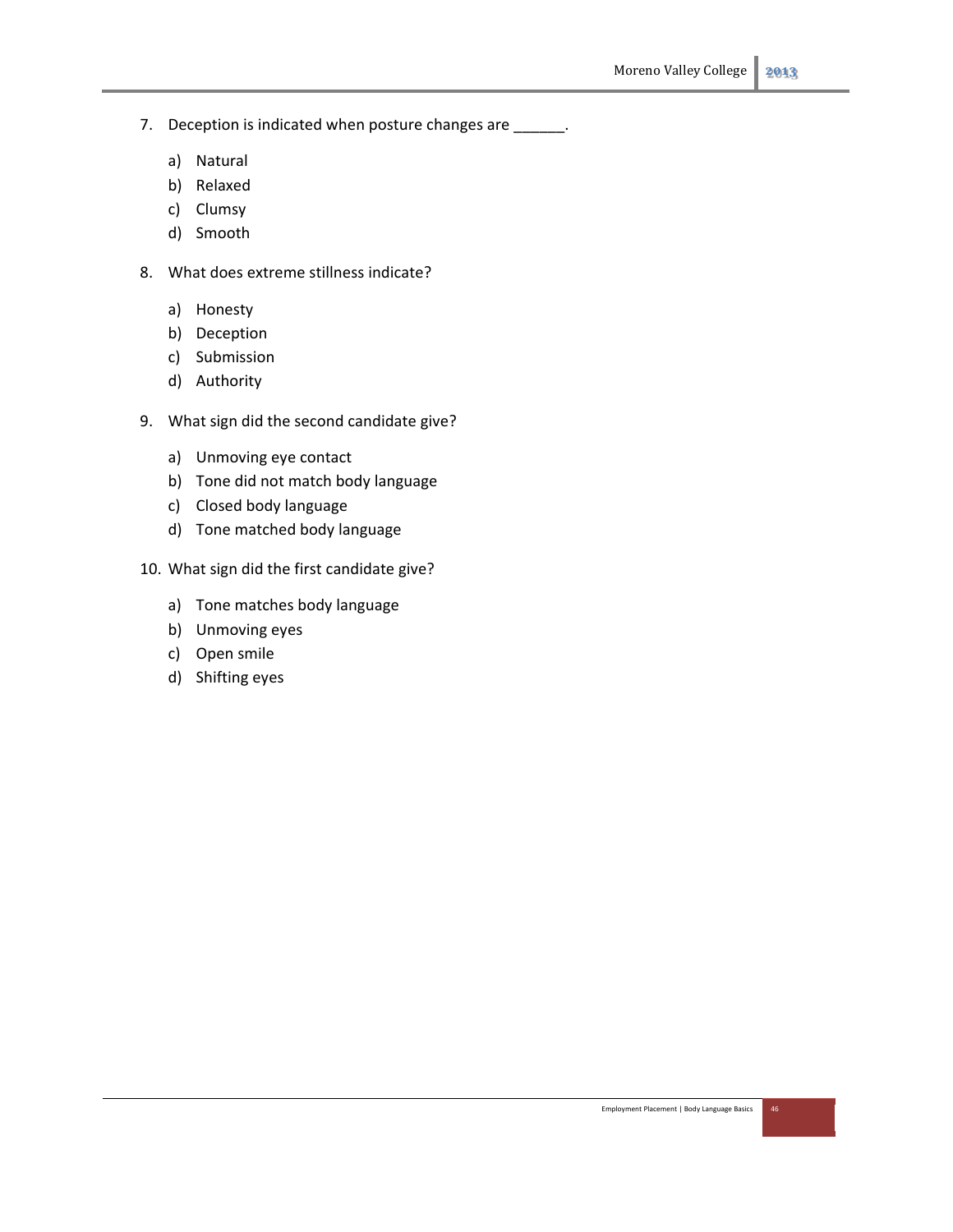*Our bodies are apt to be our autobiographies.*

*Frank Gilete Burgess*

## **Module Ten: Improve Your Body Language**



People make snap judgments about each other based on body language. It is possible to improve your body language and the way that others view you. Give an air of confidence when meeting with colleagues and potential clients. Understanding the subtleties of body language makes it easier to improve your own. Simply pay attention to what you say and do.

## **Be Aware of Your Movements**



It is important to be aware of your movements and what they mean. The best way to do this, however, is to make sure that the movements are genuine. Faked body language typically looks disjointed and unnatural. People can subconsciously pick up on these movements.

**Tips:**

- **Relax:** Try to relax and implement open body language. This will help prevent any nervous body signals.
- **Watch your hands:** Use comfortable gestures when talking. Do not hide your hands, and try to avoid fidgeting or touching your face.
- **Eye contact:** Maintain eye contact, but do stare at people.
- **Smile:** Avoid fake smiles. Give genuine smiles to instill trust.
- **Watch your head:** Look ahead; tilting is submissive. Nod occasionally to signal your interest.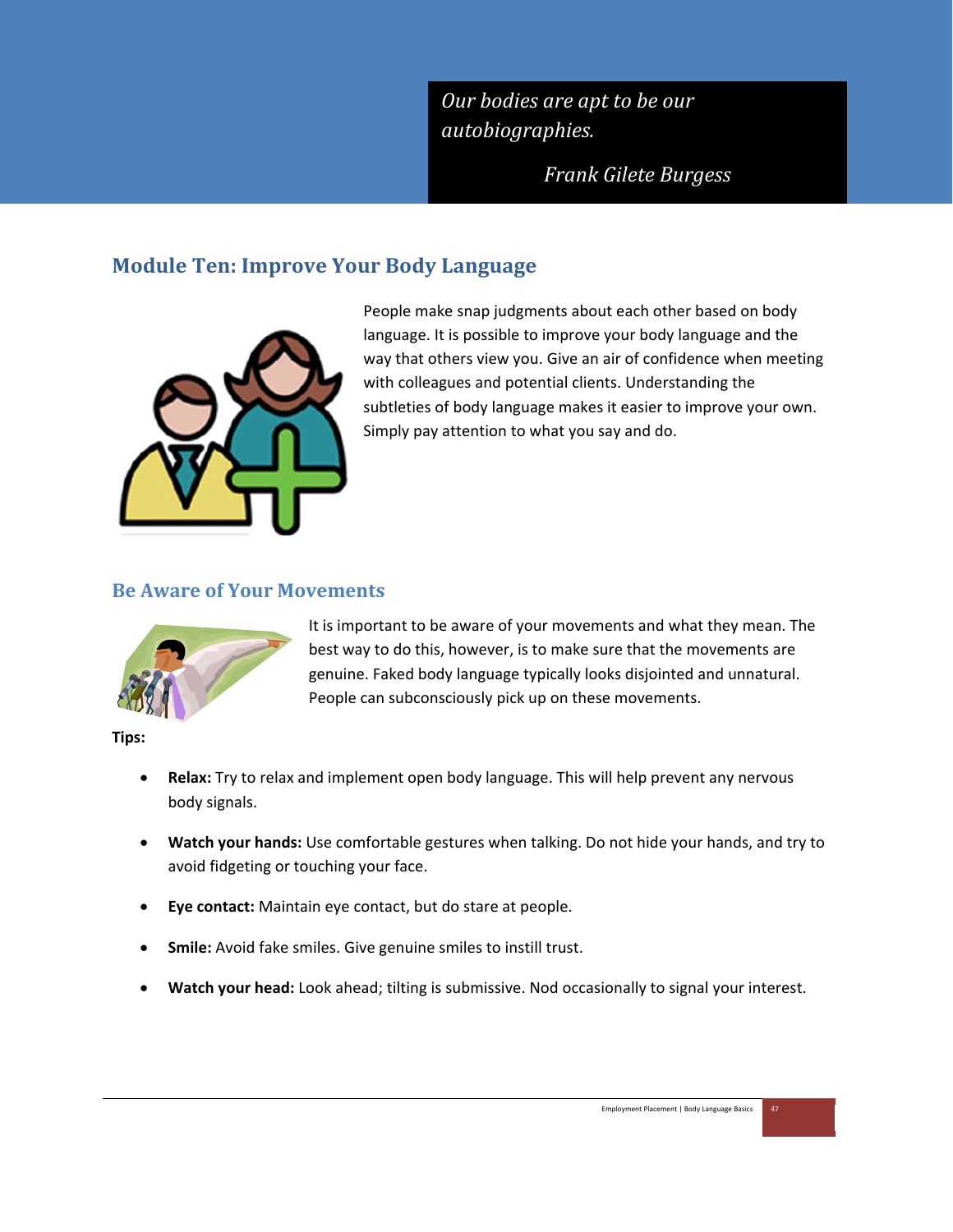## **The Power of Confidence**

Improve body language by increasing personal confidence. Everyone has a personal level of confidence that is evident in body language. There are simple ways that can help improve confidence and body language.

#### **Tips:**

- **Exercise:** A strong body will boost personal confidence. It can also improve posture.
- **Dress:** Our appearance affects our confidence. Dressing well will help improve our self‐ esteem.
- **Posture:** An open posture will induce confidence. It will also improve the way others see you.
- **Speech:** Speak in a confident tone to increase your feelings of confidence. Do not mumble.

## **Position and Posture**

Posture and body position are effective forms of communication. Pay attention to your position and posture and think about what they are communicating.

- **Posture:** Straight posture automatically increases confidence and alertness. Avoid slouching, but remain relaxed.
- **Position:** Open body positions communicate a relaxed and confident demeanor. Closed body positions indicate defensiveness.

## **Practice in a Mirror**

Practice is the key to success. Many people have poor body mechanics. They do not realize the mechanics alter their posture or positions. Practicing body language in front of a mirror will give an accurate evaluation of what you are communicating.

#### **What to Practice:**

- **Note your posture:** Pay attention to any tendencies to slouch or hunch over. Practice your posture until it is correct.
- **Note your gestures:** Identify any nervous gestures you use, and consciously try to avoid them.



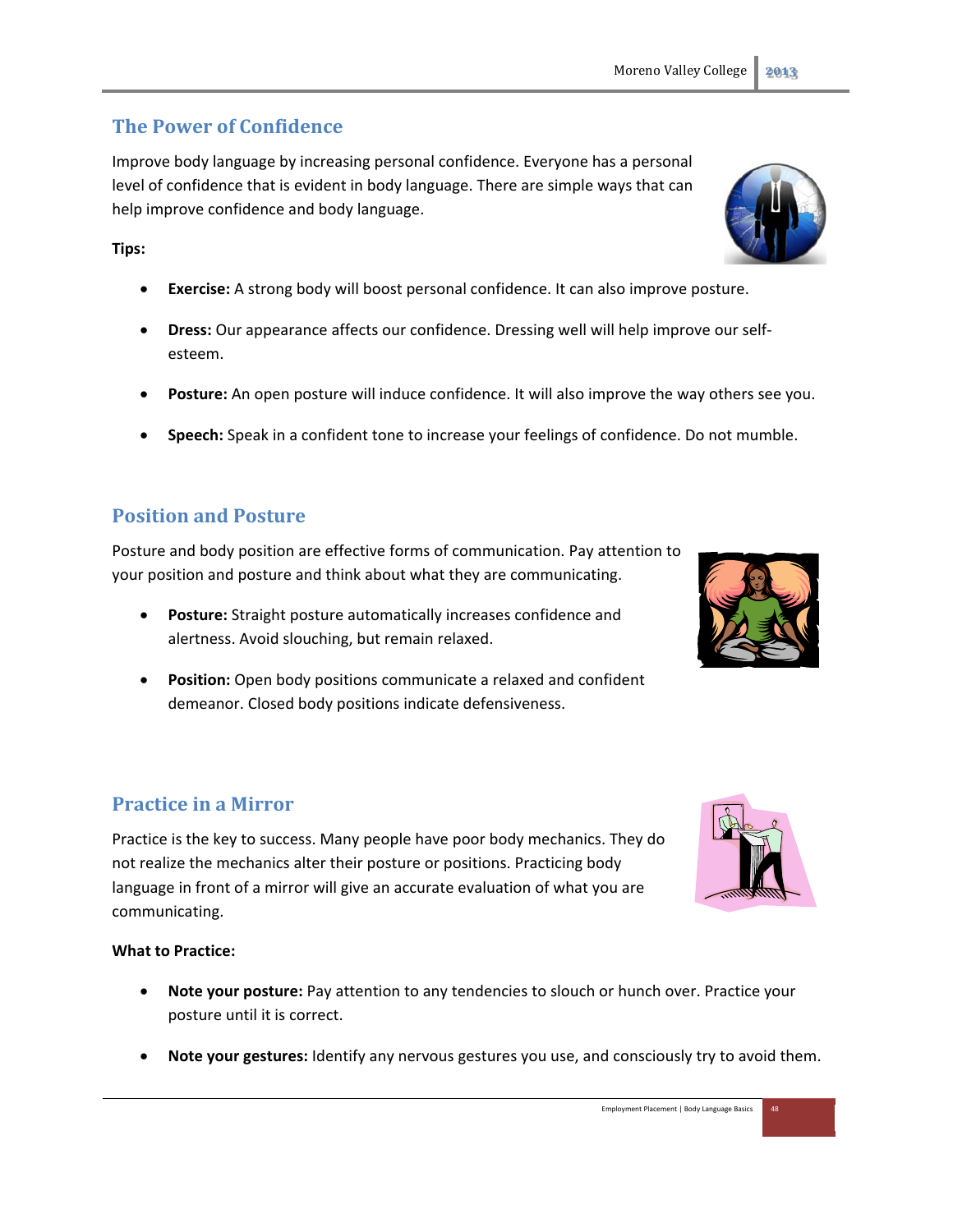**Practice talking:** Your tone should match your gestures and body language.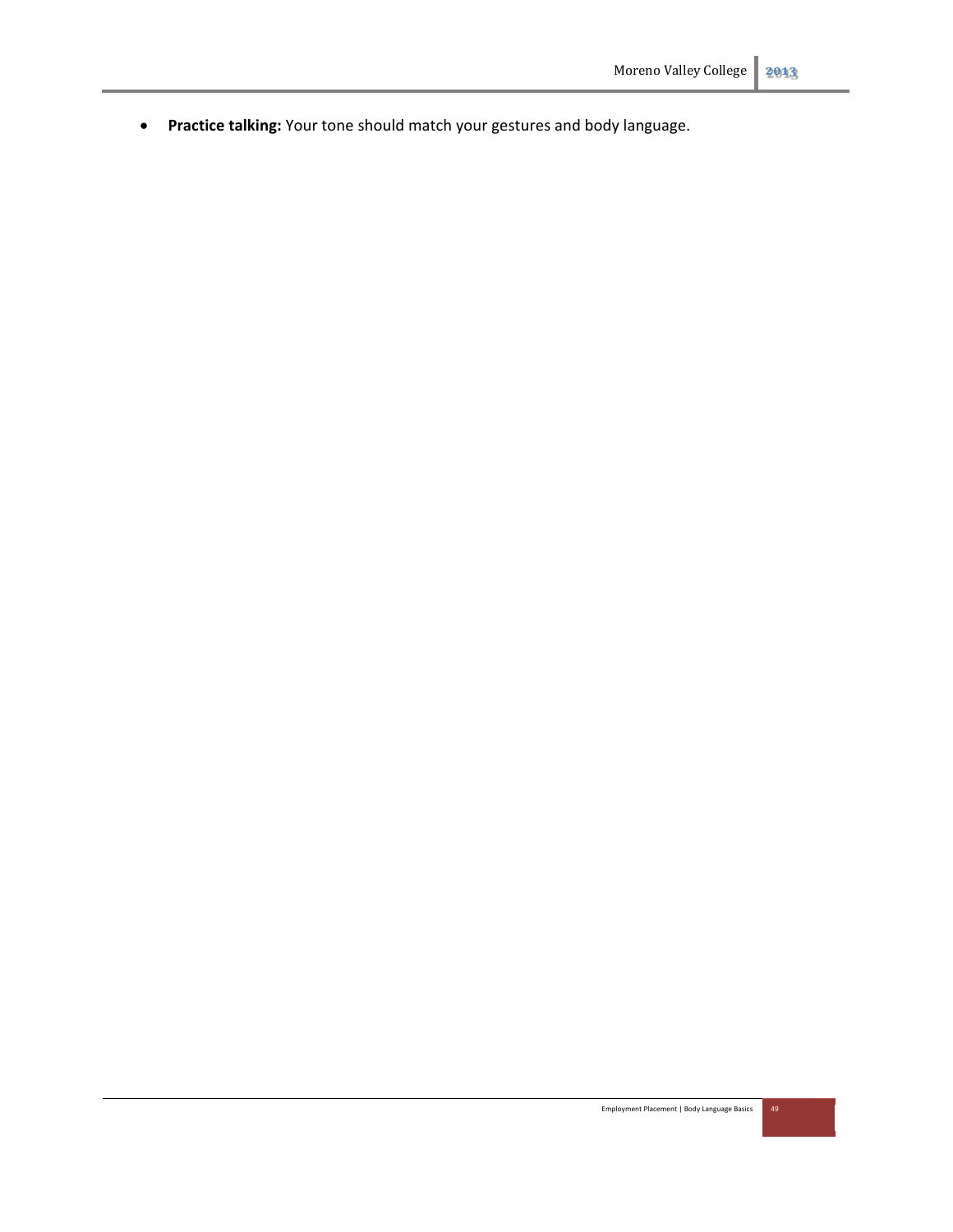## **Case Study**



A CEO had difficulty with his public image. This caused the stock price to drop. His assistant suggested that he take the time to improve his body language. The CEO began exercising and taking the time to relax. In addition, he took the time to practice his body language in the mirror on a daily basis. As his posture and body language improved, so did his public image. People began to view him as a strong leader, and the stock price doubled the next year.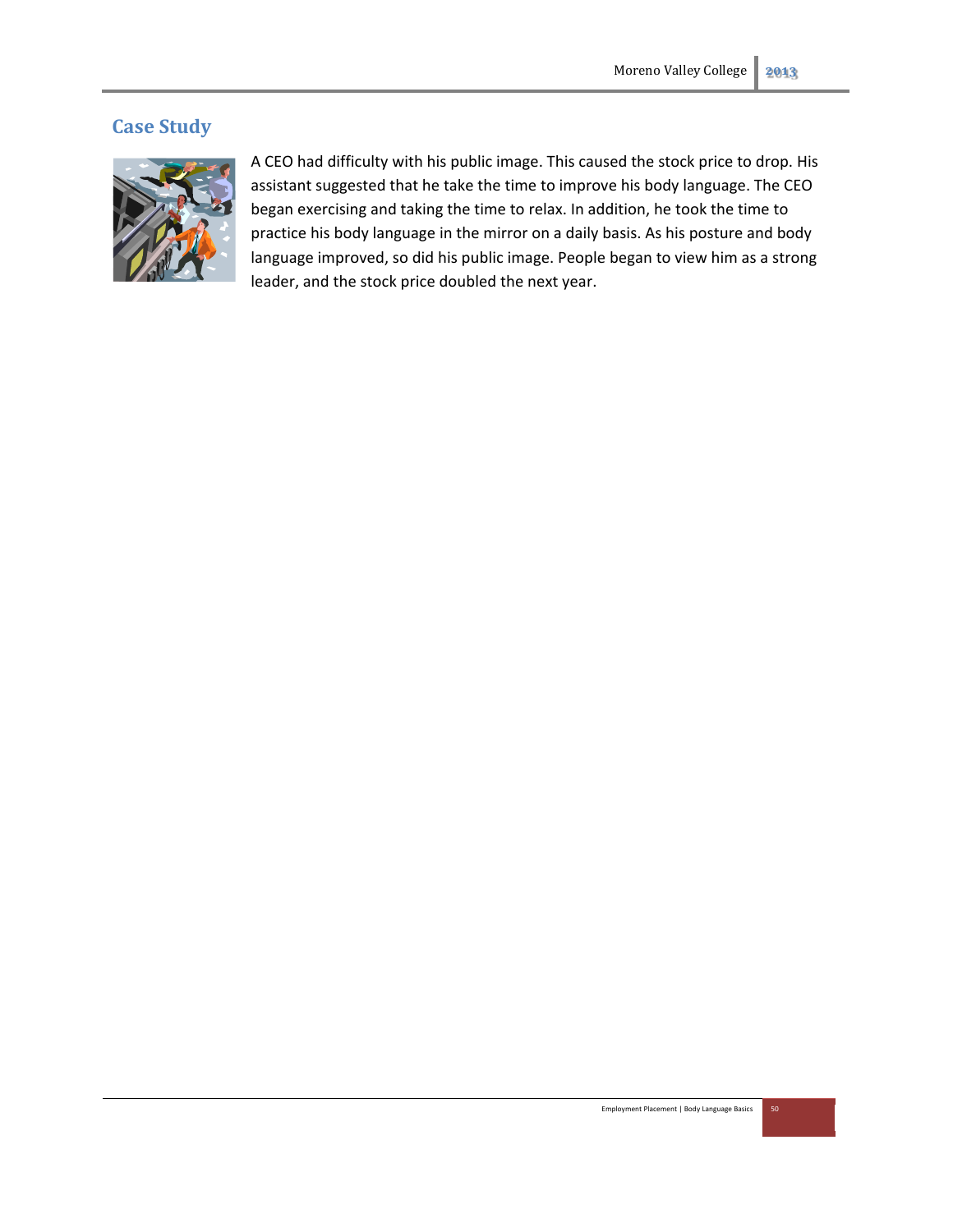## **Module Ten: Review Questions**

- 1. What will prevent nervous body language?
	- a) Smiles
	- b) Gestures
	- c) Practice
	- d) Relaxation
- 2. What will signal interest?
	- a) Shaking head
	- b) Being still
	- c) Occasional nodding
	- d) Smile
- 3. What will improve self‐esteem?
	- a) Relaxation
	- b) Dressing well
	- c) Smiling
	- d) Tone
- 4. What does not improve confidence?
	- a) Mumbling
	- b) Posture
	- c) Exercise
	- d) Appearance
- 5. What type of posture should be avoided?
	- a) Slouching
	- b) Straight
	- c) Relaxed
	- d) Closed
- 6. What will posture improve?
	- a) Strength
	- b) Communication
	- c) Alertness
	- d) Understanding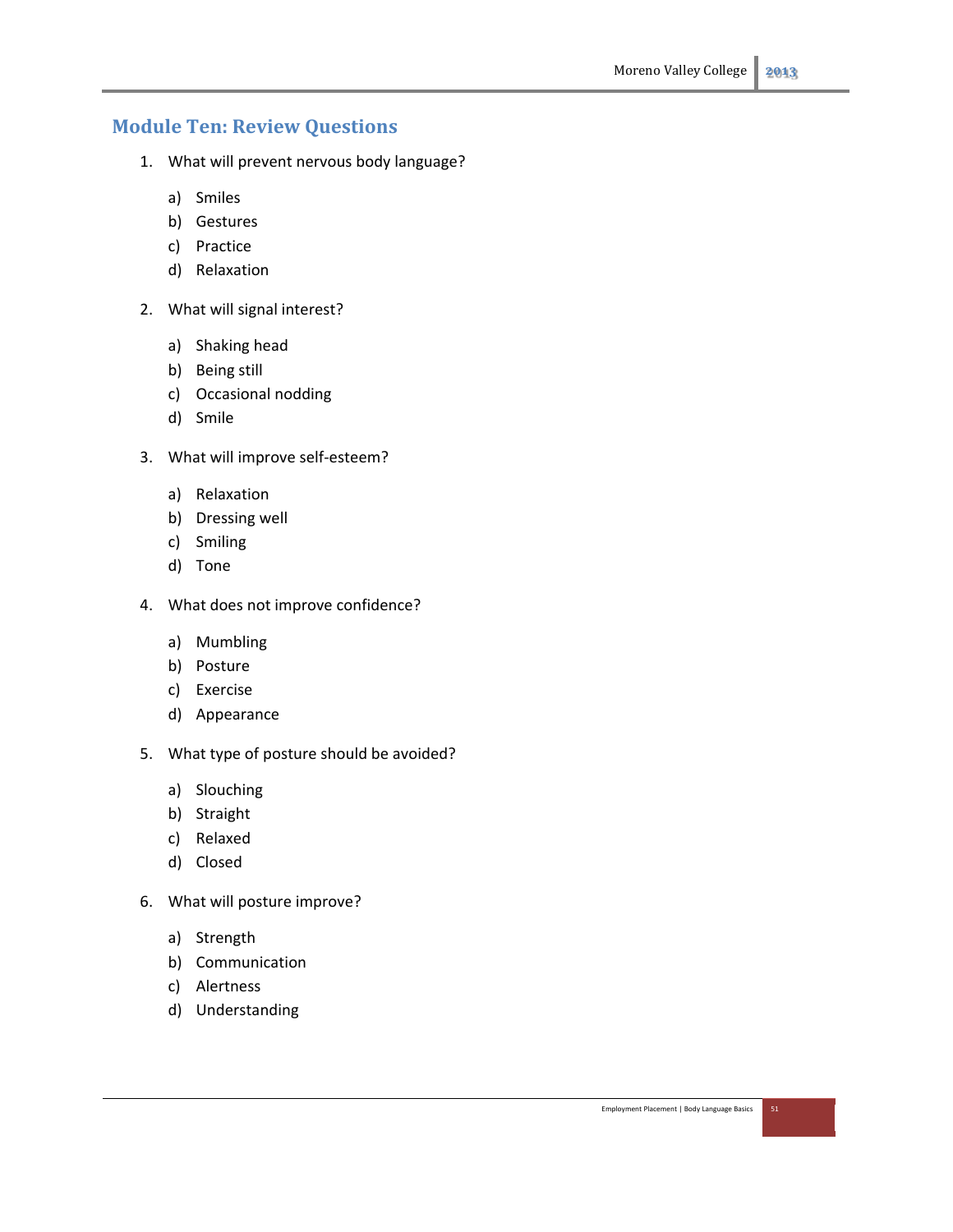- 7. What will poor body mechanics affect?
	- a) Age
	- b) Strength
	- c) Posture
	- d) Speaking
- 8. What should be avoided?
	- a) Open communication
	- b) Nervous gestures
	- c) Honest communication
	- d) Relaxation
- 9. What caused the price of the stock to drop?
	- a) Body language
	- b) Disasters
	- c) Poor communication
	- d) Public image
- 10. What happened to the stock after the CEO worked on his body language?
	- a) Nothing
	- b) Doubled
	- c) Slightly improved
	- d) Dropped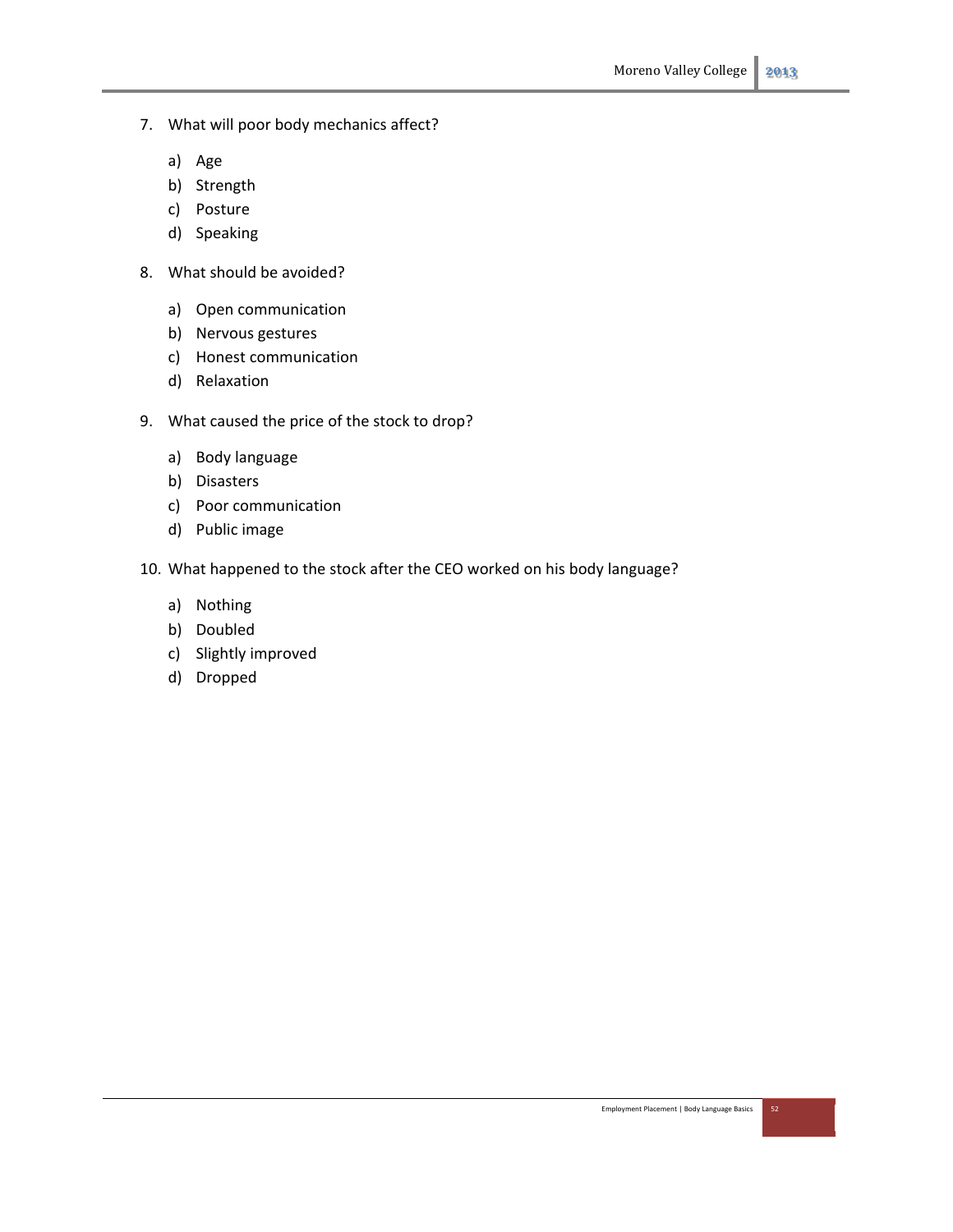*…80% of what you understand in a conversation is read through the body, not the words.*

*Deborah Bull*

## **Module Eleven: Matching Your Words to Your Movement**



The key to instilling trust is matching body language to the words spoken. Movements will confirm or contradict what is said. Gestures will easily match what is said if the words reflect genuine feeling. Emotional awareness is necessary to communicate exactly what you mean. Unresolved emotions can affect body language.

## **Involuntary Movements**



We do not control our involuntary movements. Emotions can affect our breathing, posture, gestures, and micro‐expressions. People subconsciously pick up on involuntary movements, particularly when they contradict what is said. For example, increased respiration can indicate stress or anxiety. When practicing body language, be aware of involuntary movements. Reducing stress and finding healthy

ways to express emotion will help limit involuntary movements.

#### **Ways to reduce stress:**

- Exercise
- Meditation
- Sufficient sleep
- Journaling
- Healthy diet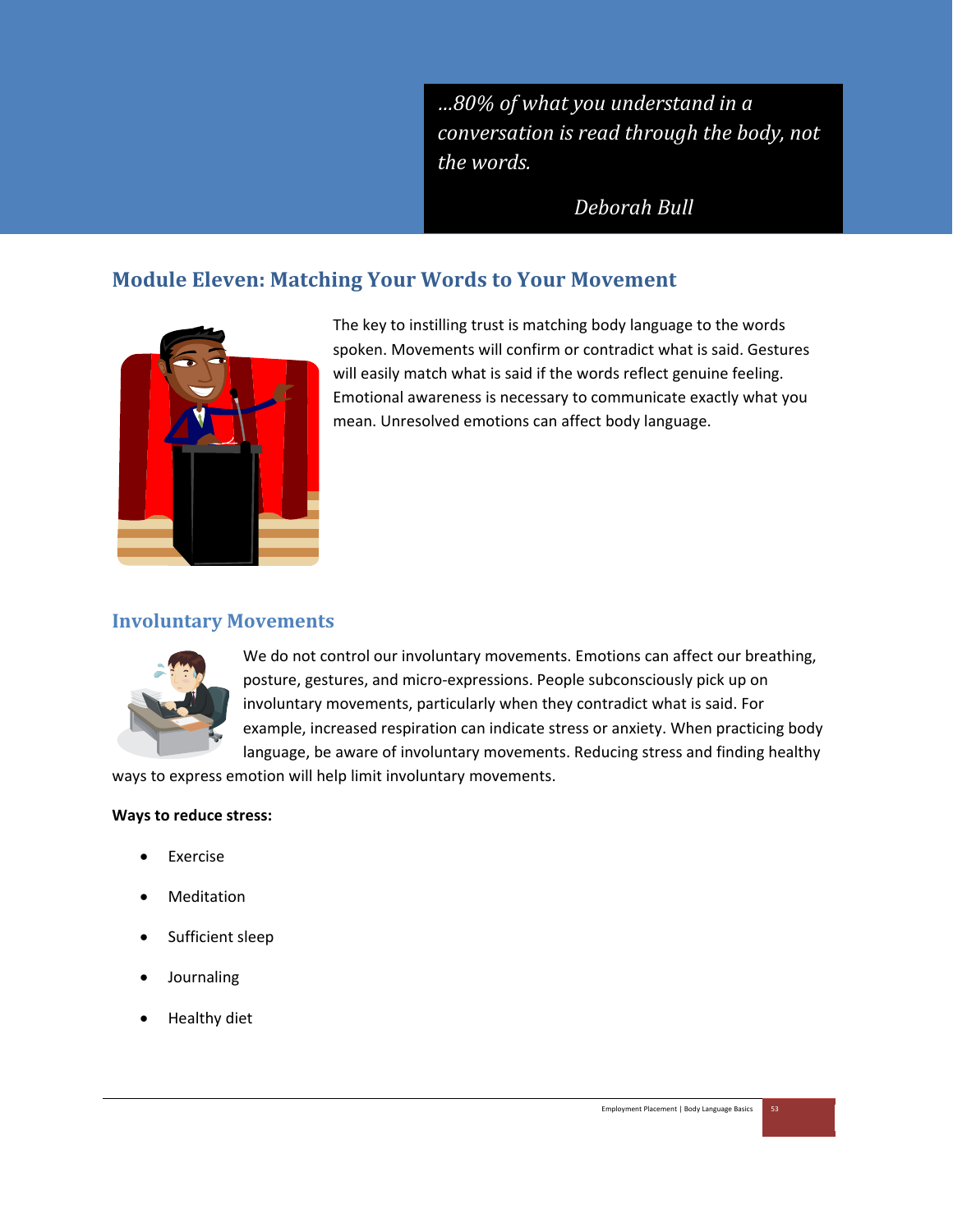#### Employment Placement | Body Language Basics 54

## **Say What You Mean**

Deception is often part of polite communication. This will affect body language and movement. Communication is much more effective when you say what you mean. You should always practice being respectful and honest in your speech.

#### **Honest Communication:**

- **Be specific:** Stick to the facts when communicating. Do not rely on your emotions.
- **Self‐edit:** Choose language that is not confrontational.
- **Have a goal:** Know the point of your communication, and do not ramble.

## **Always Be Consistent**

Dependable communication creates trust. The key is to be consistently honest and open when communicating with others. Here are a few tips that will improve your communication style and increase consistency.

- **Speak plainly**: Avoid complex terms, and define any new terms used.
- **Listen:** Invite feedback and clarify information when necessary.
- **Adapt:** Pay attention to the body language and tone of others, and respond appropriately.
- **Be open:** Be open and honest in what is said and in your body language.

## **Actions Will Trump Words**

People pay more attention to actions than words. We typically make decisions about someone within four seconds of a meeting. This is largely based on body language and behavior. If your body language is hostile, it does not matter how kind your words or tone are. Be aware of what your actions and gestures are

communicating to those around you. Practice your body language skills and decode the body language of others:

#### **What People Decide?**

Intelligence



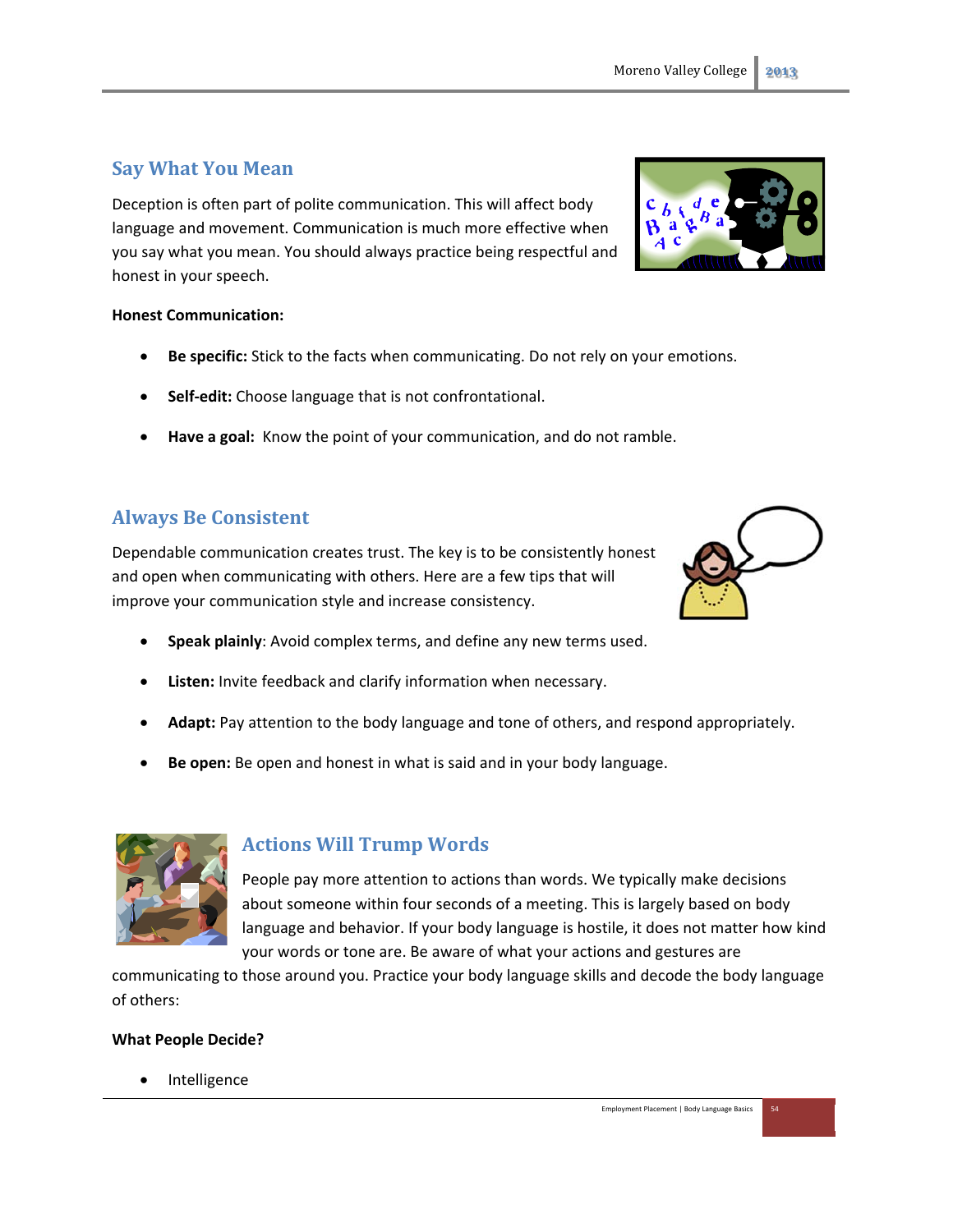- **•** Trustworthiness
- Likability
- Decision to buy



## **Case Study**

Steve had a busy schedule, and he was under a great deal of stress. Rather than helping his sales, the extra work was hindering them. His sales dropped five percent over three months. His body language was affected by the stress on his system. A colleague advised Steve to make stress reduction a priority. Steve made a healthy

lifestyle a priority. After eating well, exercising, and taking time to sleep, Steve's confidence and body language improved. He was more influential with new clients, and his sales increased by 15 percent six months later.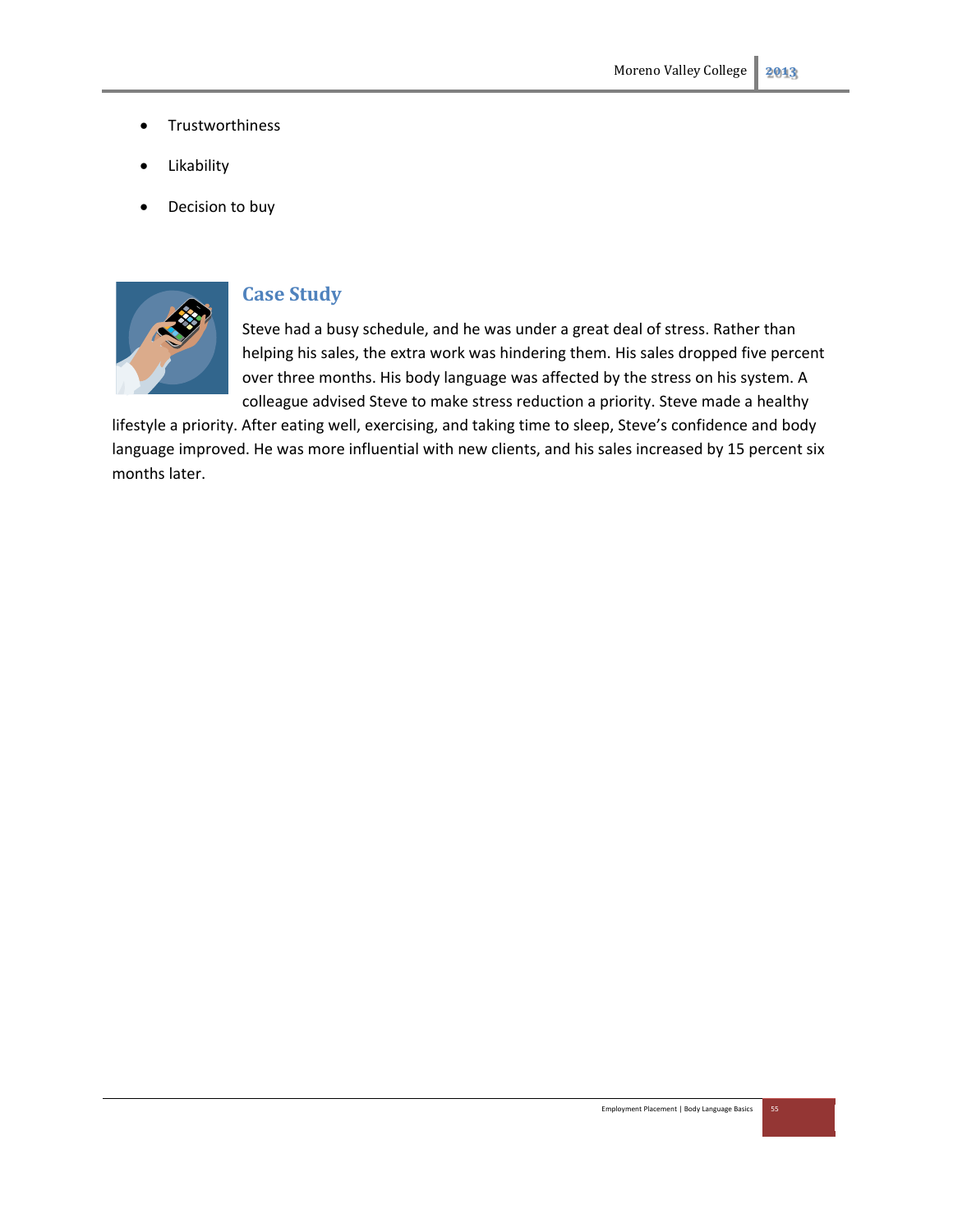## **Module Eleven: Review Questions**

- 1. What is not a way to reduce stress?
	- a) Exercise
	- b) Journal
	- c) Diet
	- d) Communication
- 2. What can affect gestures?
	- a) Actions
	- b) Communication
	- c) Emotions
	- d) Movement
- 3. What should be addressed when communicating?
	- a) Meetings
	- b) Facts
	- c) Sentiment
	- d) Emotions
- 4. What is important to know before communicating?
	- a) Goal
	- b) Feelings
	- c) Language
	- d) Emotions
- 5. Honesty must be perceived in the words and \_\_\_\_\_\_\_.
	- a) Body language
	- b) Actions
	- c) Emotions
	- d) Language
- 6. Responses should be guided by \_\_\_\_\_\_.
	- a) Personal tone
	- b) Emotions
	- c) Body language of others
	- d) Instinct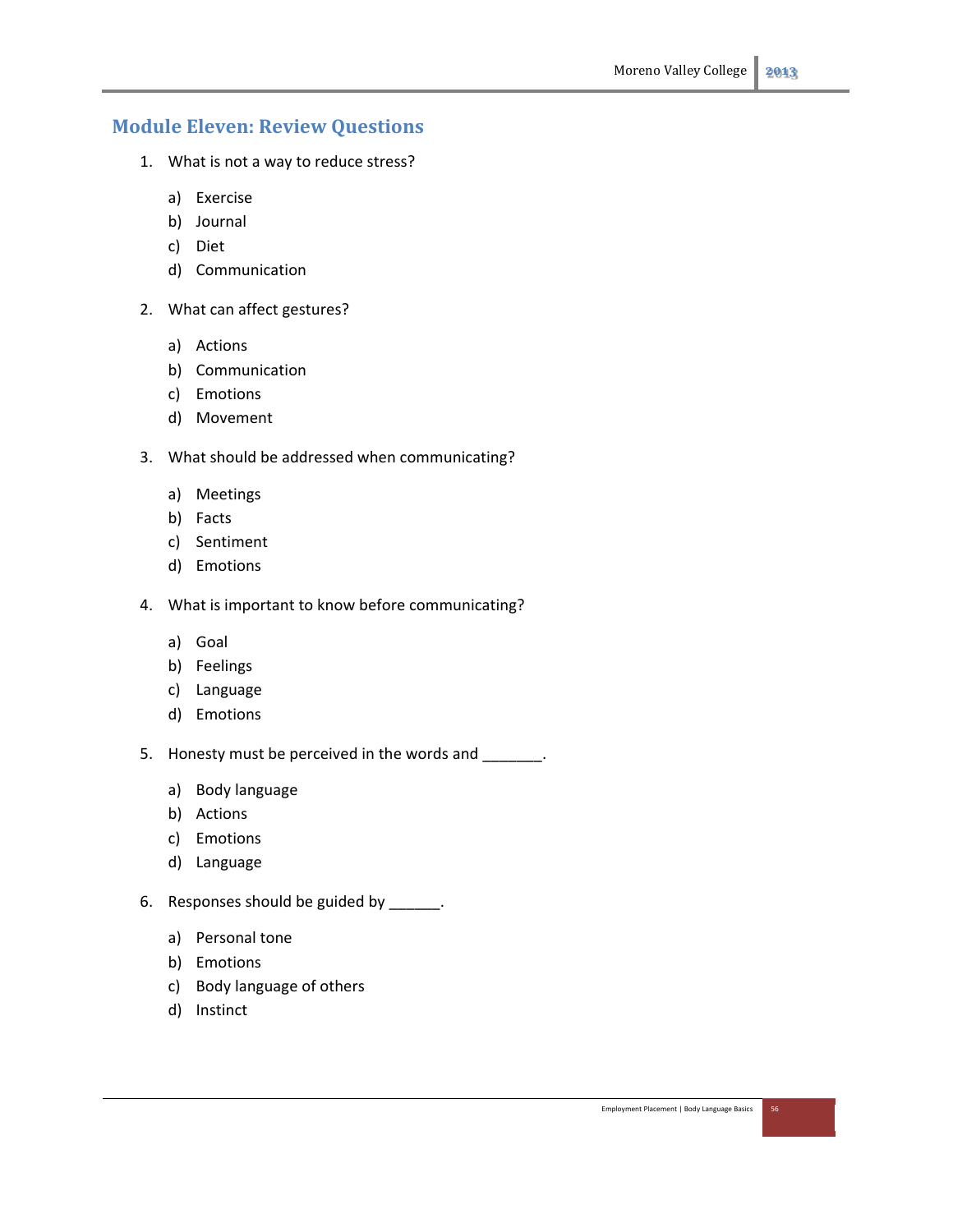- 7. What is more effective at communicating?
	- a) Words
	- b) Body language
	- c) Language
	- d) Feelings
- 8. Body language and \_\_\_\_\_ determine how we view people.
	- a) Instinct
	- b) Feelings
	- c) Words
	- d) Behavior
- 9. Steve's sales initially dropped \_\_\_\_\_.
	- a) 5 percent
	- b) 15 percent
	- c) 10 percent
	- d) 20 percent
- 10. How much did his sales increase?
	- a) 10 percent
	- b) 15 percent
	- c) 30 percent
	- d) 40 percent